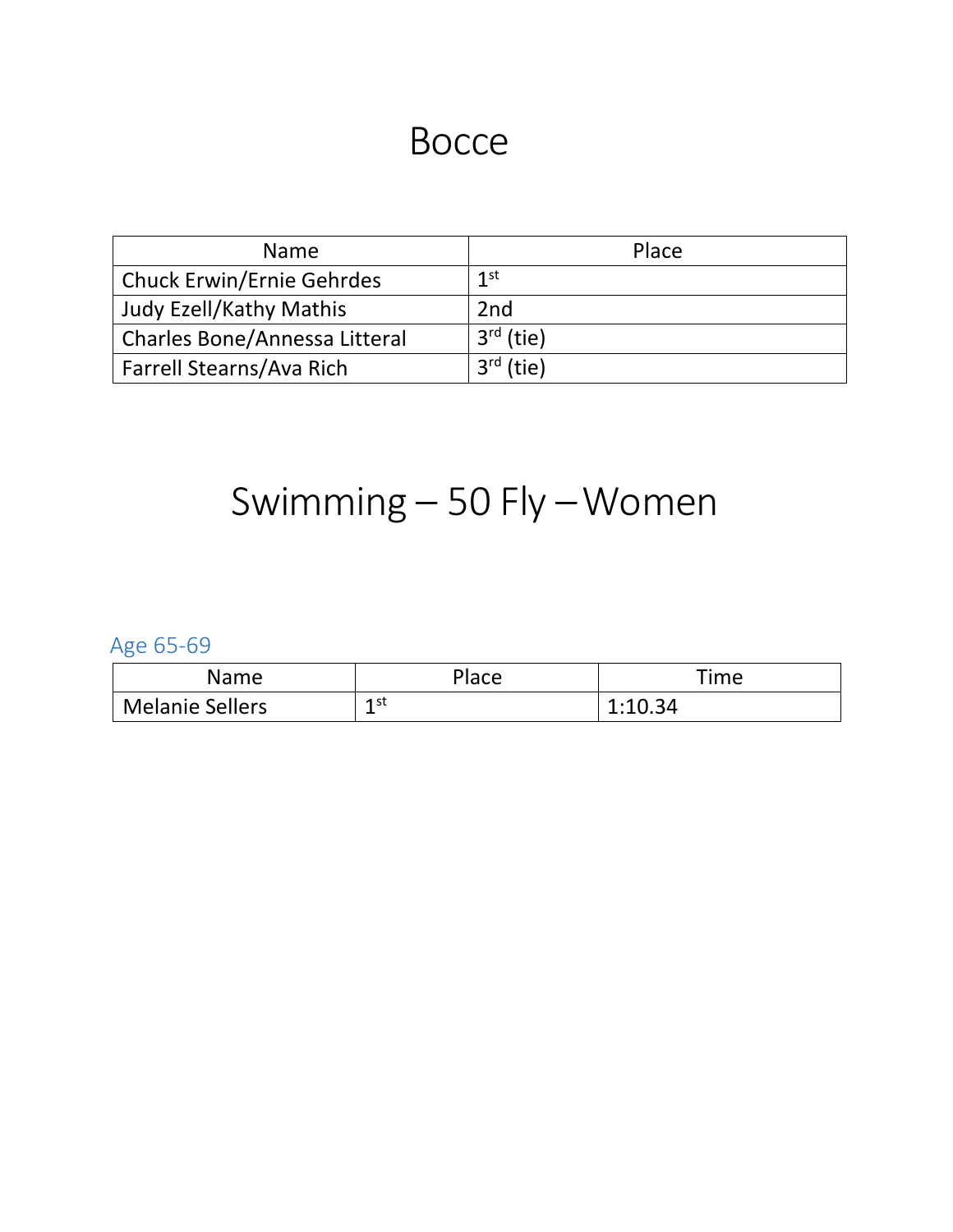## Swimming – Free 50 –Women

### Age 65-69

| Name                   | Place            | Time    |
|------------------------|------------------|---------|
| <b>Melanie Sellers</b> | 1 st<br><b>.</b> | 1:03.50 |

## Age 70-74

| Name                     | <b>Place</b> | Time                |
|--------------------------|--------------|---------------------|
| <b>Bibi Ann Zorichak</b> | 1 st<br>ᆠ    | <b>O</b> 1<br>4J.O_ |

### Age 75-79

| Name     | <b>Place</b> | Time                     |
|----------|--------------|--------------------------|
| Ava Rich | 1st<br>ᅩ     | ·JG 81<br><b>L.LU.UL</b> |

### Age 85-89

| Name                  | Place     | ïme  |
|-----------------------|-----------|------|
| <b>Meredes Galler</b> | 1 st<br>ᅩ | 1.11 |

### Age 95-99

| Name                        | Place                 | Гime                          |
|-----------------------------|-----------------------|-------------------------------|
| <sup>'</sup> Marjorie Stone | 1 st<br><b>.</b><br>— | $1.77$ 50<br>1. <i>21</i> .JJ |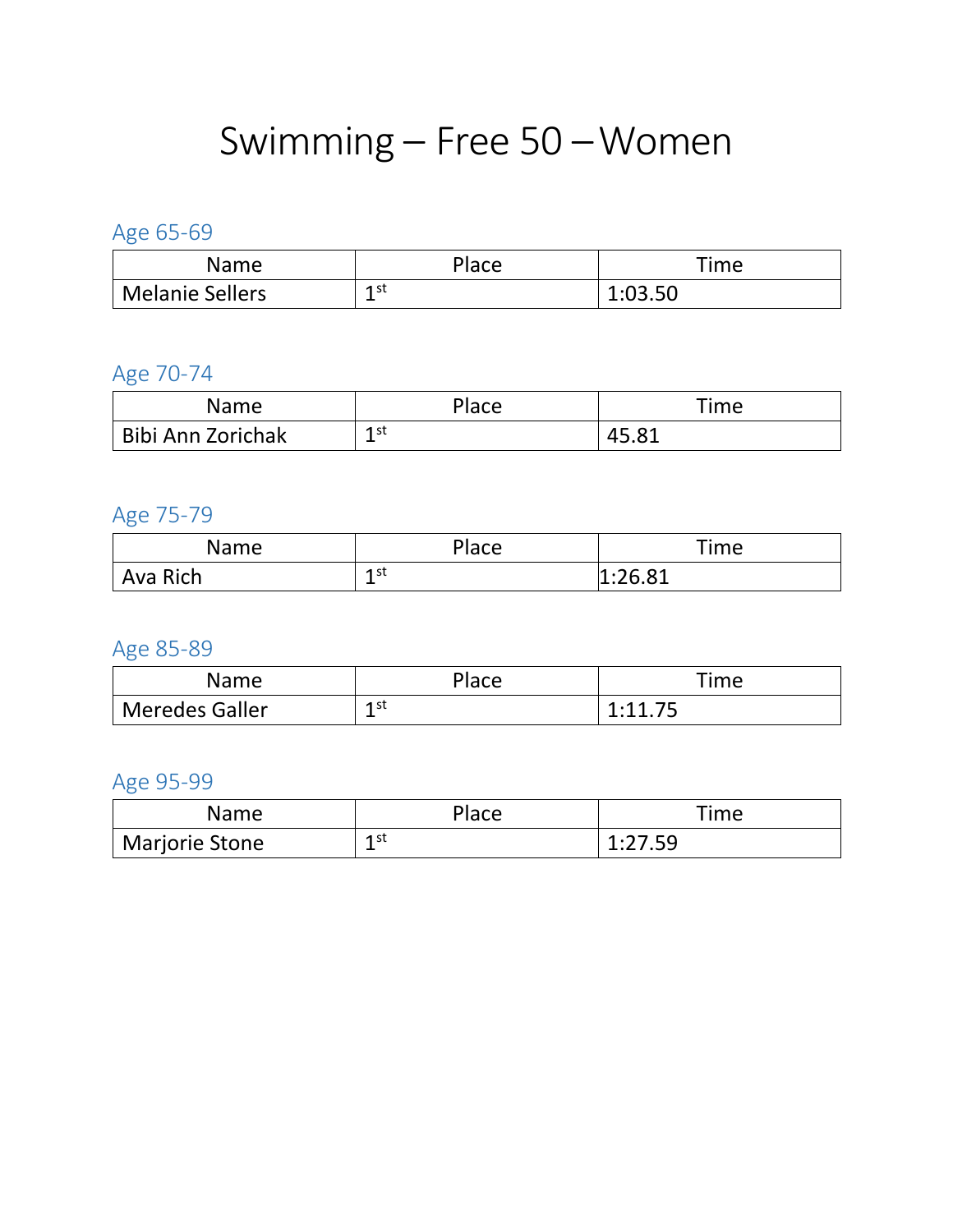## Swimming – Back 100 –Women

Age 65-69

| <b>Name</b> | Place            | Time    |
|-------------|------------------|---------|
| Pam Munson  | 1 st<br><b>.</b> | 2:30.34 |

## Swimming – Back 200 –Women

Age 65-69

| <b>Name</b> | <b>Place</b>     | Time    |
|-------------|------------------|---------|
| Pam Munson  | 1 st<br><b>.</b> | 5:39.59 |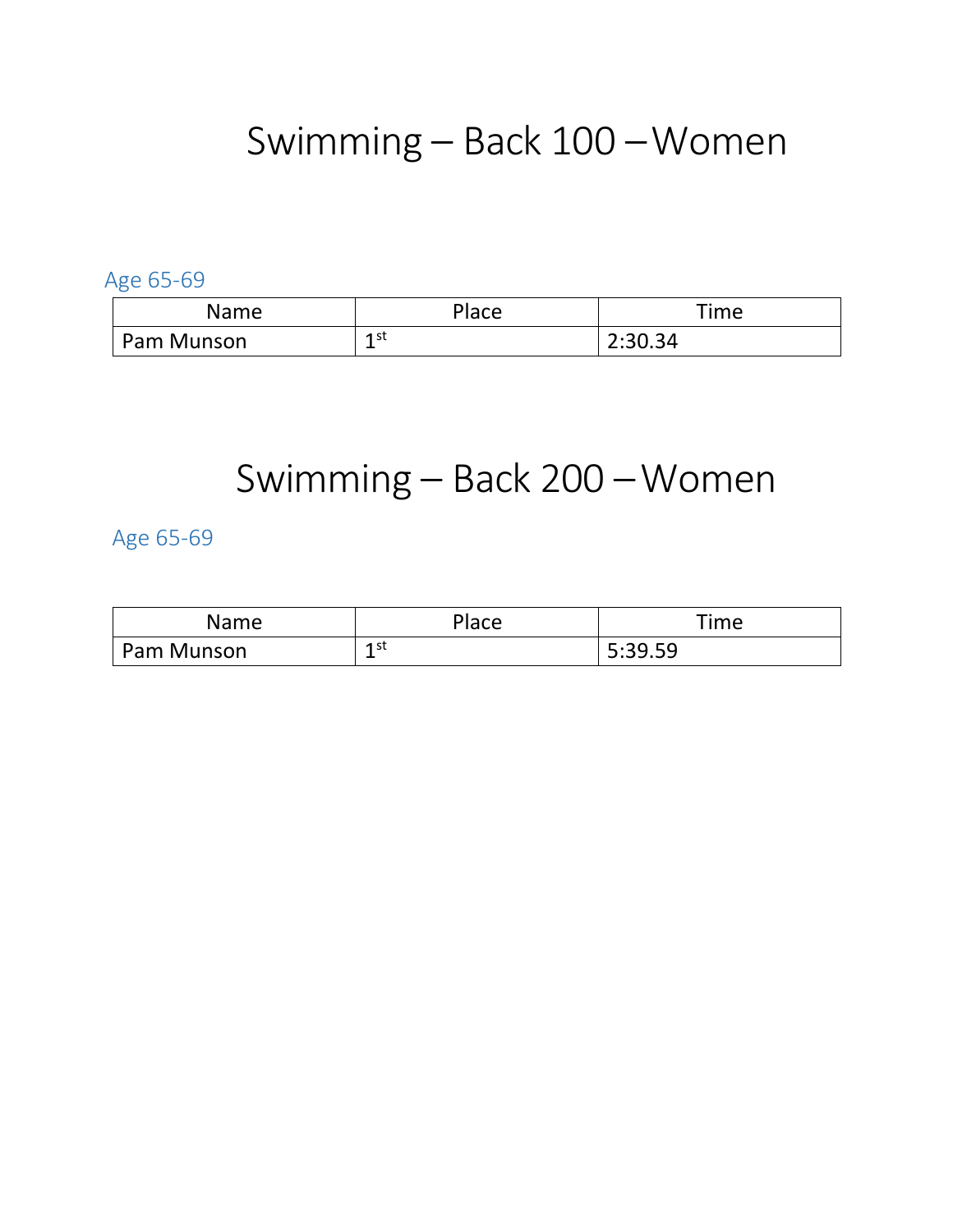# Swimming – Free 100 –Women

## Age 65-69

| Name                   | Place     | Time            |
|------------------------|-----------|-----------------|
| <b>Melanie Sellers</b> | 1 st<br>ᅩ | ำ 11 ว่ 7า<br>. |

### Age 95-99

| Name                  | Place     | Time    |
|-----------------------|-----------|---------|
| <b>Marjorie Stone</b> | 1 st<br>∸ | 3:36.16 |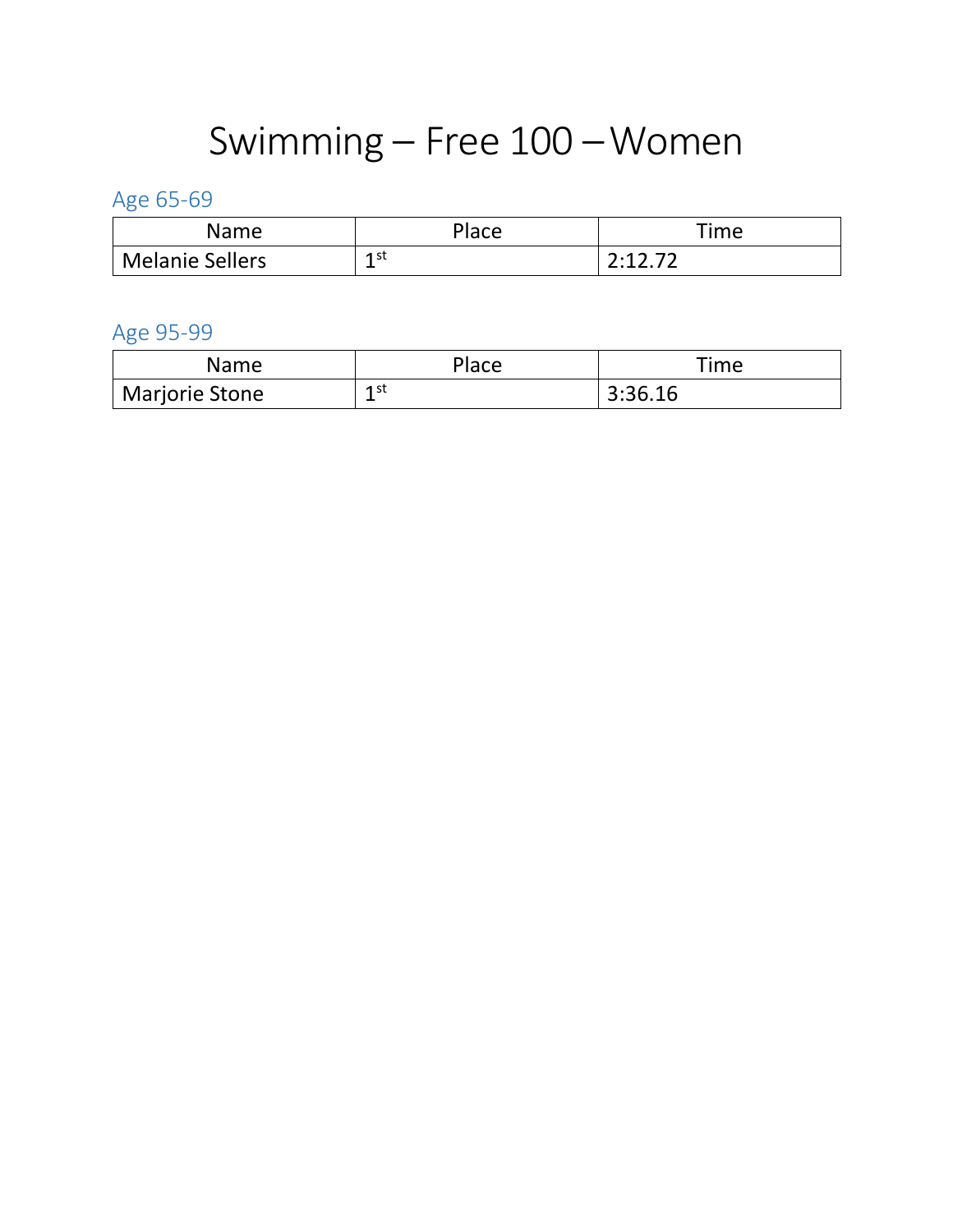# Swimming – Back 50 –Women

Age 65-69

| <b>Name</b> | <b>Place</b> | Time    |
|-------------|--------------|---------|
| Pam Munson  | 1 st<br>÷    | 1:03.38 |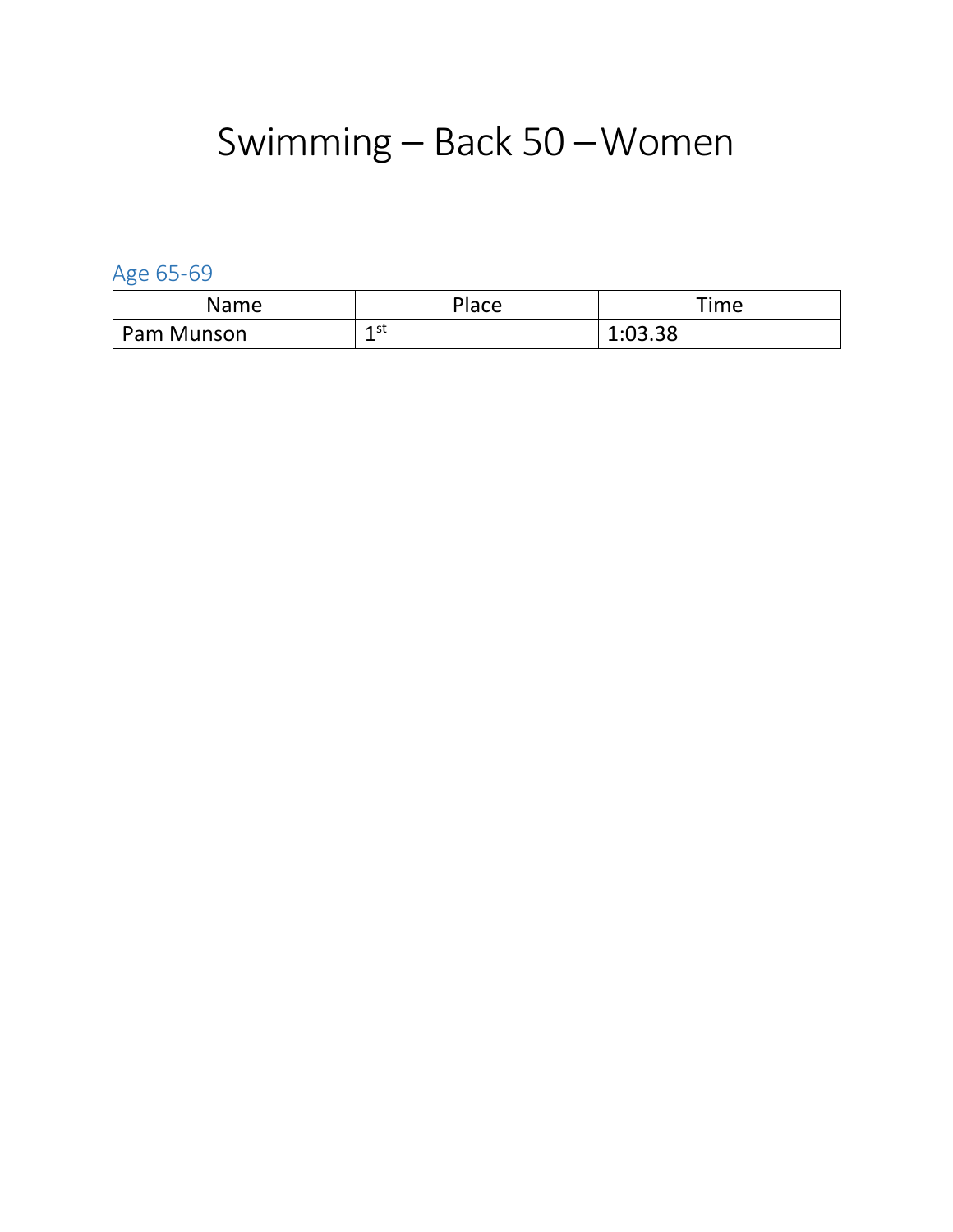## Swimming – Breast 100 –Women

Age 70-74

| Name              | Place     | Гime    |
|-------------------|-----------|---------|
| BiBi Ann Zorishak | 1 st<br>ᅩ | 2:04.34 |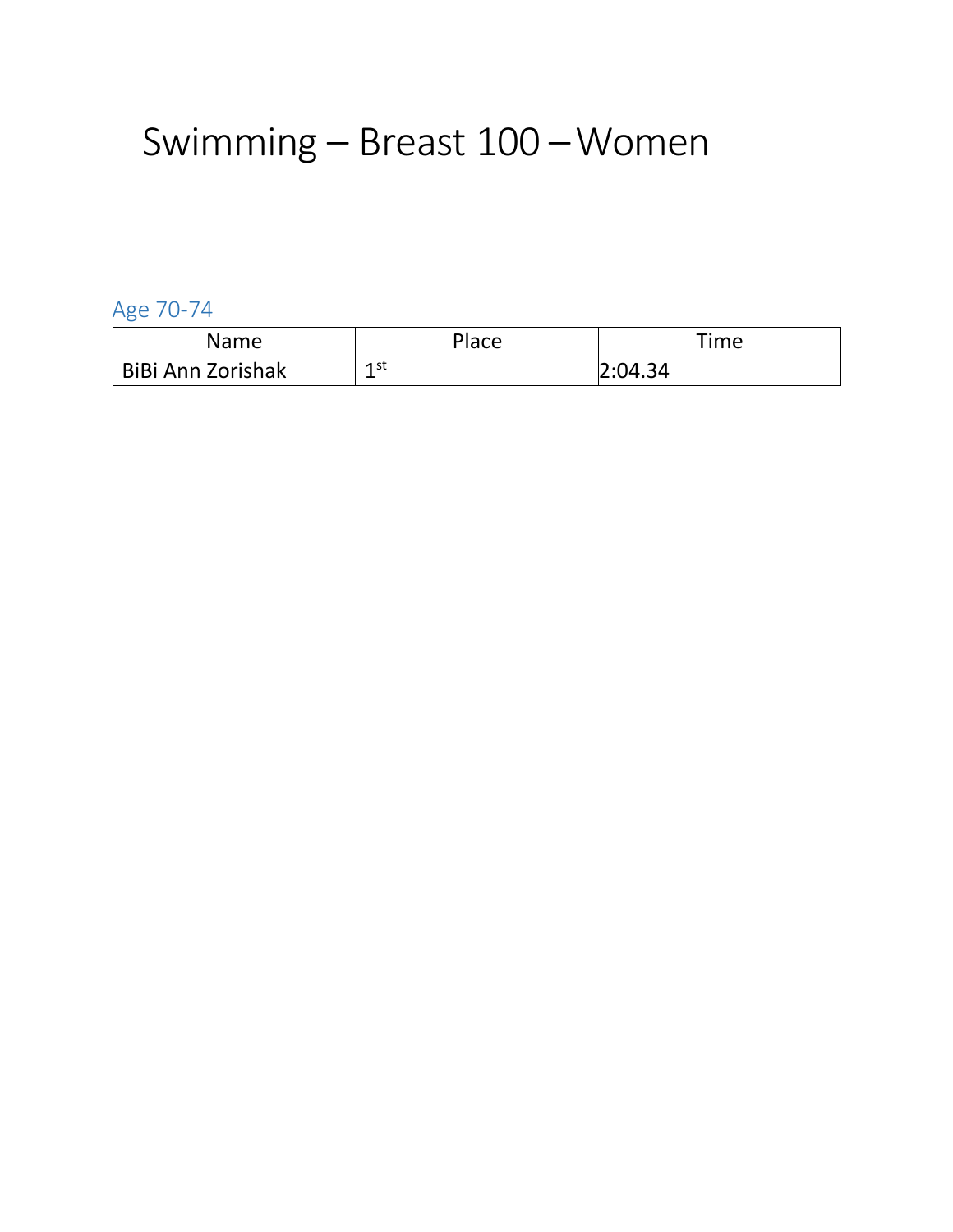## Swimming – 100 IM –Women

### Age 65-69

| Name              | <b>Place</b> | Time    |
|-------------------|--------------|---------|
| ' Melanie Sellers | 1 st<br>÷    | 2:26.66 |

### Age 70-74

| Name     | Place            | Time    |
|----------|------------------|---------|
| Bibi Ann | 1 st<br><b>.</b> | 2:02.84 |

### Age 85-89

| Name            | Place | ïme     |
|-----------------|-------|---------|
| Mereedes Galler | 1st   | 3:39.07 |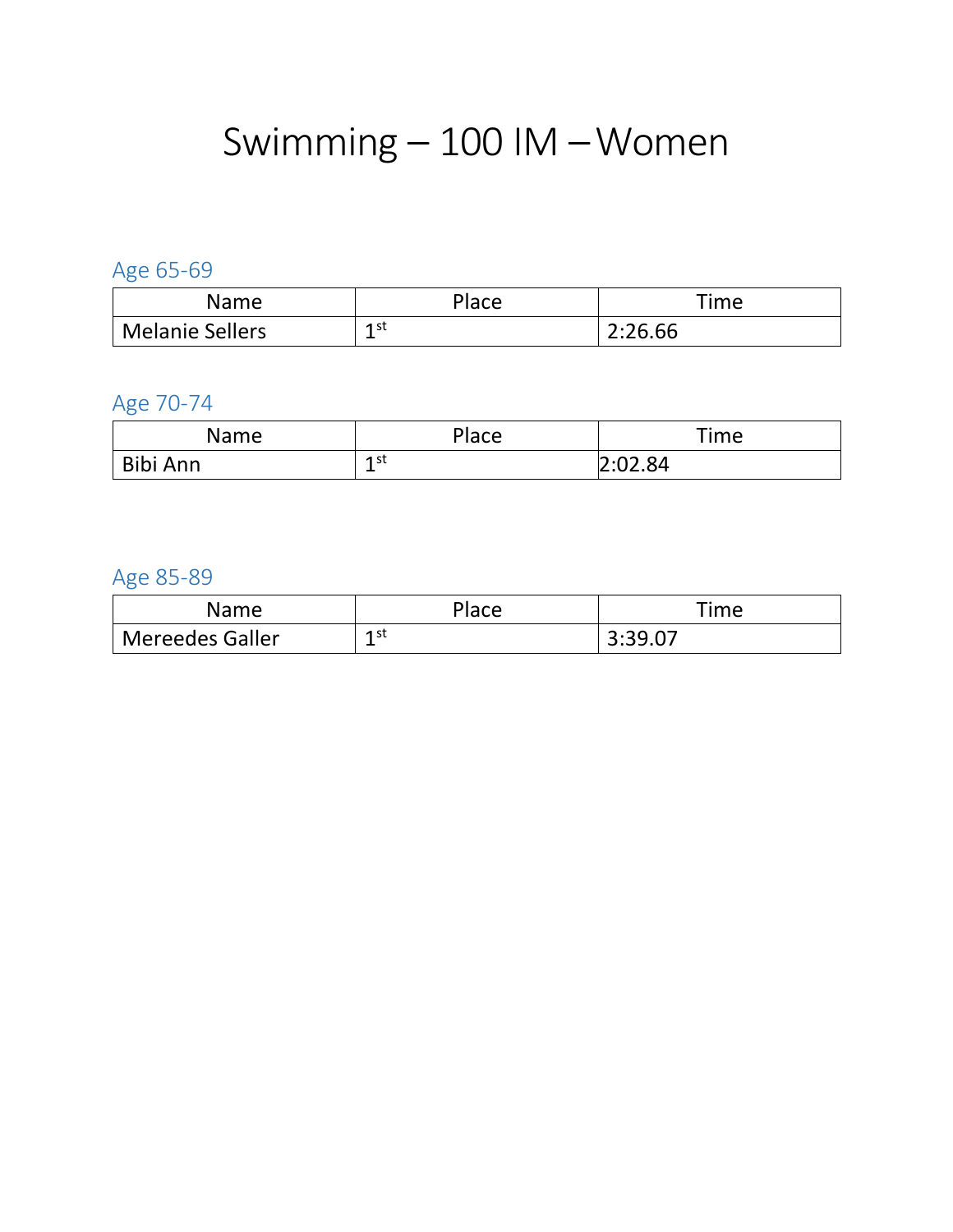# Swimming – Breast 50 –Women

### Age 70-74

| Name                     | Place    | Time           |
|--------------------------|----------|----------------|
| <b>Bibi Ann Zorichak</b> | 1st<br>ᅩ | E710<br>.<br>້ |

## Age 75-79

| Name     | Place            | Time                      |
|----------|------------------|---------------------------|
| Ava Rich | 1 st<br><b>+</b> | $1.45$ $47$<br>── し. ── ノ |

### Age 85-90

| Name                  | Place           | 'ime    |
|-----------------------|-----------------|---------|
| <b>Meredes Galler</b> | 1st<br><b>.</b> | 1:51.90 |

### Age 95-100

| Name                  | Place     | Time    |
|-----------------------|-----------|---------|
| <b>Marjorie Stone</b> | 1 st<br>∸ | 1:34.47 |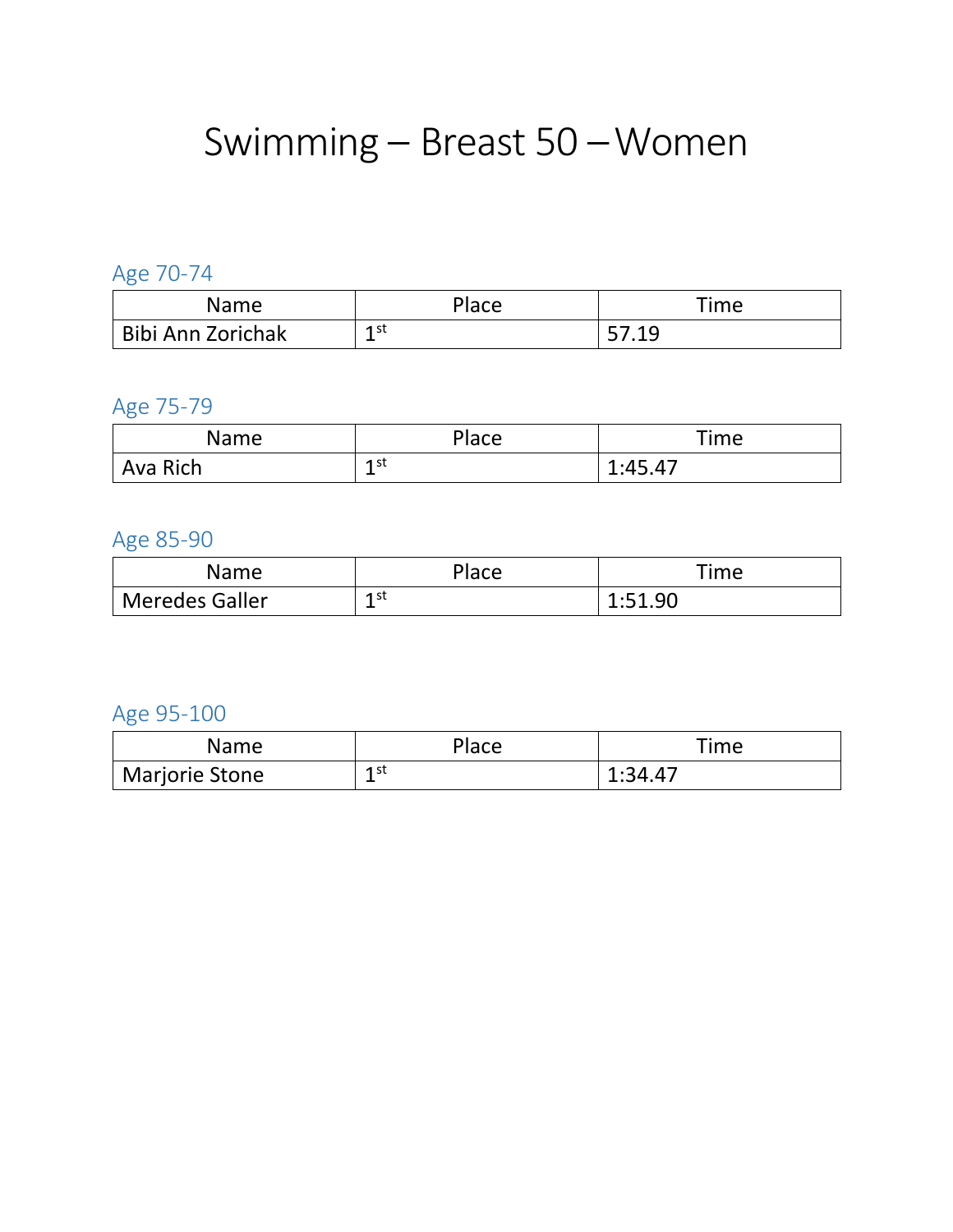## Pickleball – Women

Age 50-64

| Team                                   | Place           |
|----------------------------------------|-----------------|
| Margo Littrell & Luzzet MacDonald      | 1st             |
| <b>Ginger Barbacovey &amp; Allison</b> | 2 <sub>nd</sub> |
| Janashak                               |                 |
| Cheryl Garrett & Cheryl Majka          | 2rd             |

## Age 60+

| Team                         | Place      |
|------------------------------|------------|
| Nancy Dunn & Donna Goshorn   | 1st        |
| Renee Faris & Ildiko McElroy | 2nd        |
| Gale Bowman & Peggy Gibbs    | <b>2rd</b> |

### Pickleball – Men

### Age 50-59

| Team                          | Place             |
|-------------------------------|-------------------|
| Steve Nicholson & Todd Corbin | 1st               |
| Scott Janashak & Rico         | $\mathbf{\Im}$ nd |
| Robert Garrett & Brian Majka  | <b>2rd</b>        |

## Age 60+

| Team                         | Place           |
|------------------------------|-----------------|
| Robert Segla & Ron Rodgers   | $1$ st          |
| Tommy Williams & Tim Goshorn | 2 <sub>nd</sub> |
| Mike Hogg & Paul Brousseau   | <b>2rd</b>      |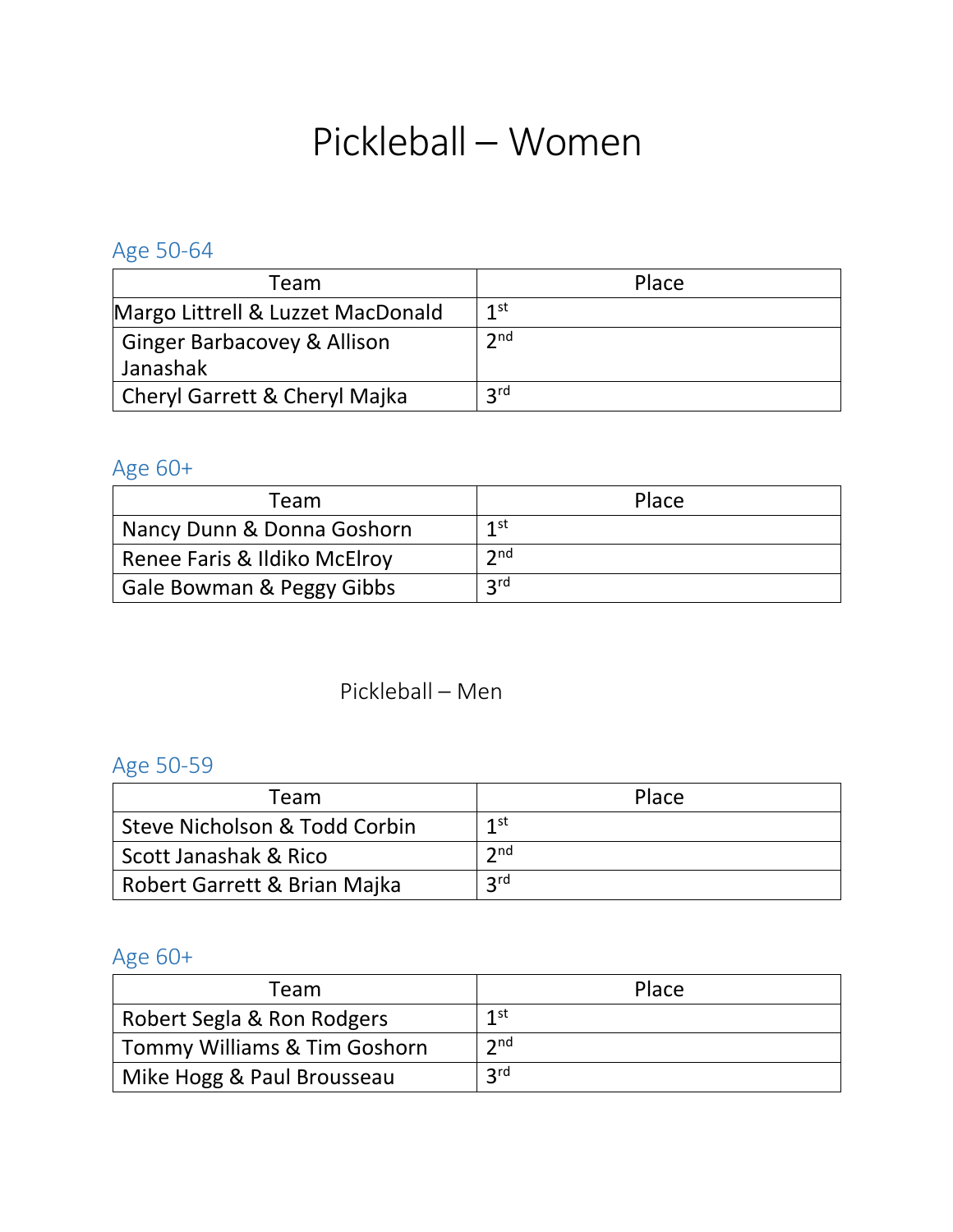## Pickleball – Doubles –Mixed

### Age 50-59

| Team                             | Place           |
|----------------------------------|-----------------|
| Alison Janashak & Scott Janashak | 1st             |
| Todd Corbin & Ginger Barbacovey  | 2 <sub>nd</sub> |
| Ron Rodgers & Diane Taylor       | <b>2rd</b>      |

## Age 60+

| Team                         | Place          |
|------------------------------|----------------|
| Darlene & Steve Nicholson    | 1st            |
| Tim Goshorn & Donna Goshorn  | $\mathsf{2nd}$ |
| Mike Hogg & Ildiko MacDonald | 2rd            |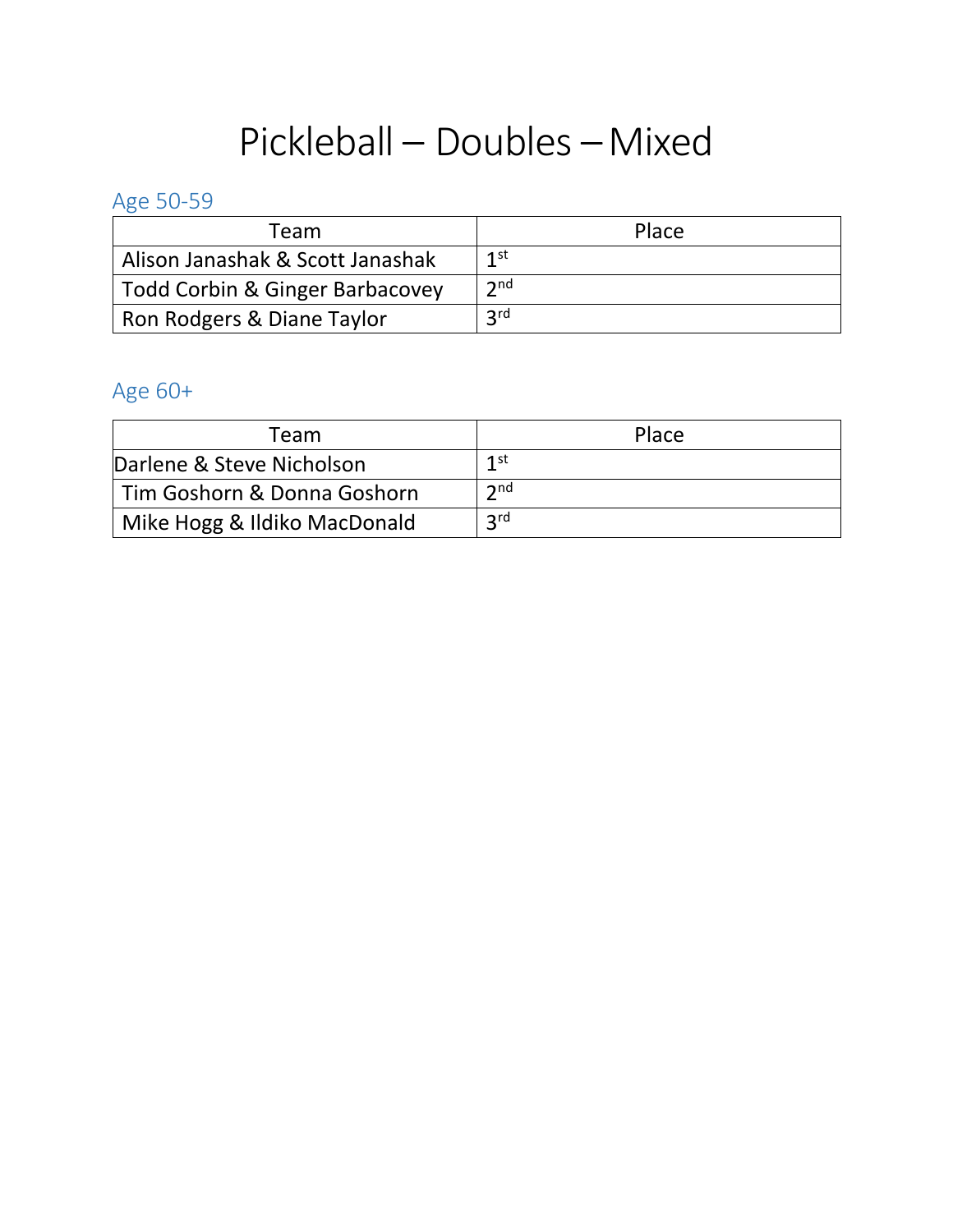## Basketball – Free Throw –Men

Age 60-64

| Name                  | Place    |
|-----------------------|----------|
| <b>Kenneth Bonner</b> | 1st<br>- |

### Age 65-69

| <b>Name</b>   | Place |
|---------------|-------|
| William Allen | 1st   |
| Alan Smith    | 2nd   |

#### Age 70-74

| Name         | Place     |
|--------------|-----------|
| Dennis Janka | 1 st<br>- |

## Age 75-79

| <b>Name</b>       | Place |
|-------------------|-------|
| Fred O'Conner     | 1st   |
| <b>Fred Faust</b> | 2nd   |
| Paul Buckney      | 3rd   |

| Name                     | Place |
|--------------------------|-------|
| <b>Thomas Atterberry</b> | 1st   |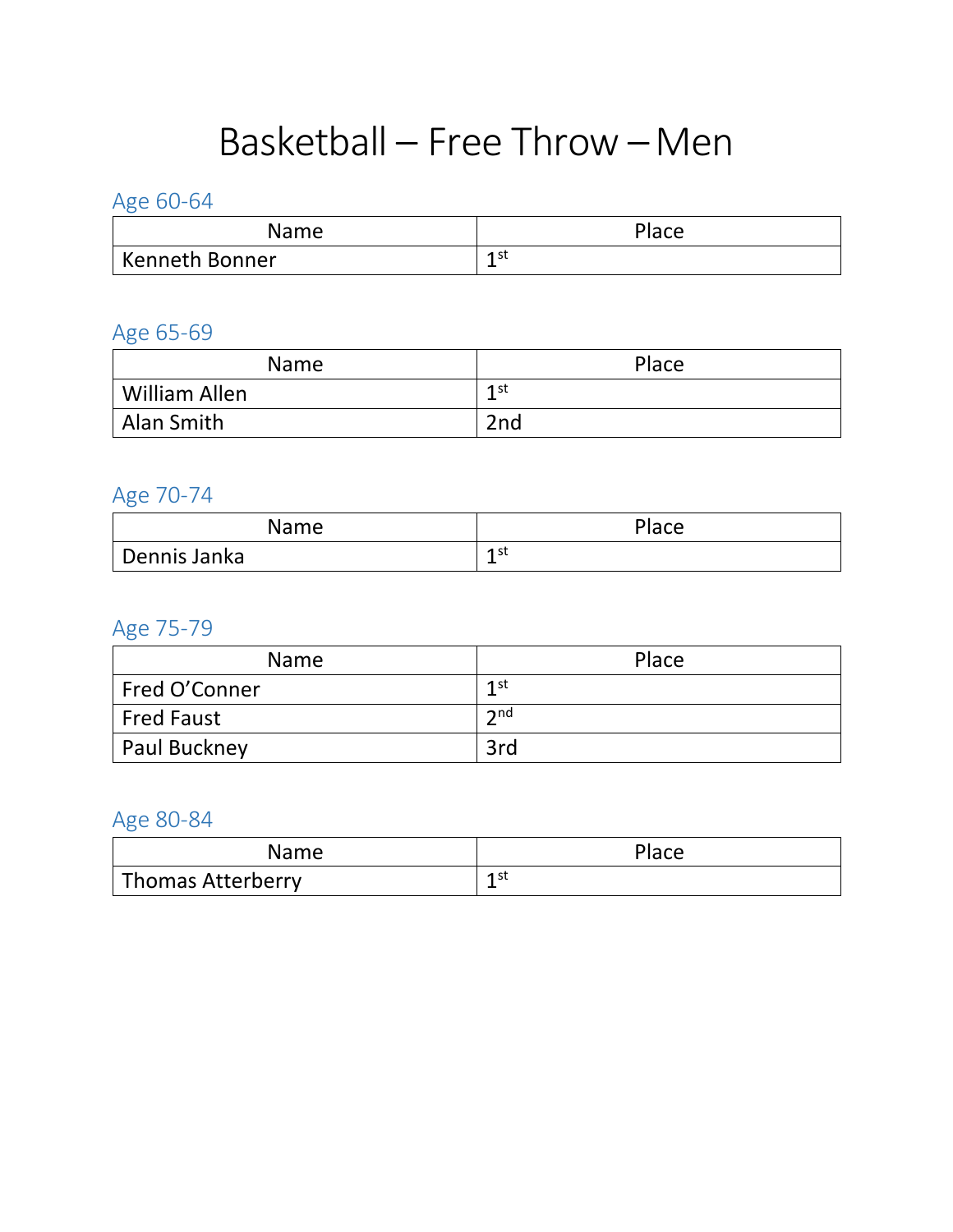# Basketball – Spot Shooting –Men

Age 60-64

| Name                  | Place    |
|-----------------------|----------|
| <b>Kenneth Bonner</b> | 1st<br>- |

### Age 65-69

| <b>Name</b>   | Place |
|---------------|-------|
| William Allen | 1st   |
| Alan Smith    | 2nd   |

#### Age 70-74

| <b>Name</b>  | Place     |
|--------------|-----------|
| Dennis Janka | 1 st<br>- |

#### Age 75-79

| <b>Name</b>       | Place  |
|-------------------|--------|
| Paul Buckney      | 1st    |
| <b>Fred Faust</b> | $2n$ d |
| Fred O'Conner     | 3rd    |

| Name              | Place |
|-------------------|-------|
| Thomas Atterberry | 1st   |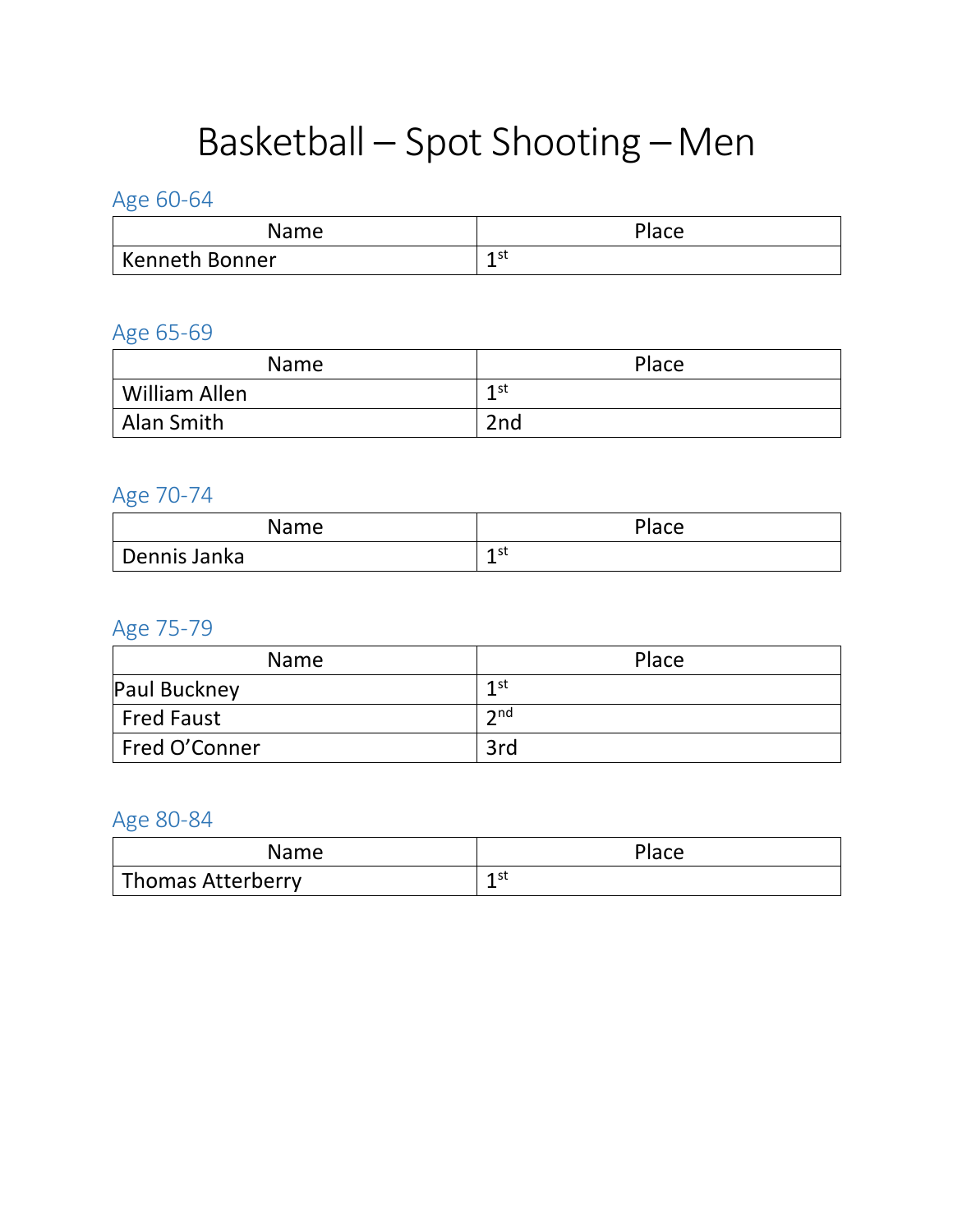## Basketball – Free Throw –Women

Age 65-69

| <b>Name</b>  | Place     |
|--------------|-----------|
| Kathy Decker | 1 st<br>- |

Age 70-74

| Name           | Place     |
|----------------|-----------|
| Tracy O'Conner | 1st<br>-- |

Age 75-79

| Name     | Place |
|----------|-------|
| Ava Rich | 1st   |

## Basketball – Spot Shooting –Women

Age 65-69

| Name                | Place     |
|---------------------|-----------|
| <b>Kathy Decker</b> | 1 st<br>- |

Age 70-74

| <b>Name</b>    | Place      |
|----------------|------------|
| Tracy O'Conner | 1 st<br>-- |

Age 70-74

| Name     | Place     |
|----------|-----------|
| Ava Rich | 1 st<br>- |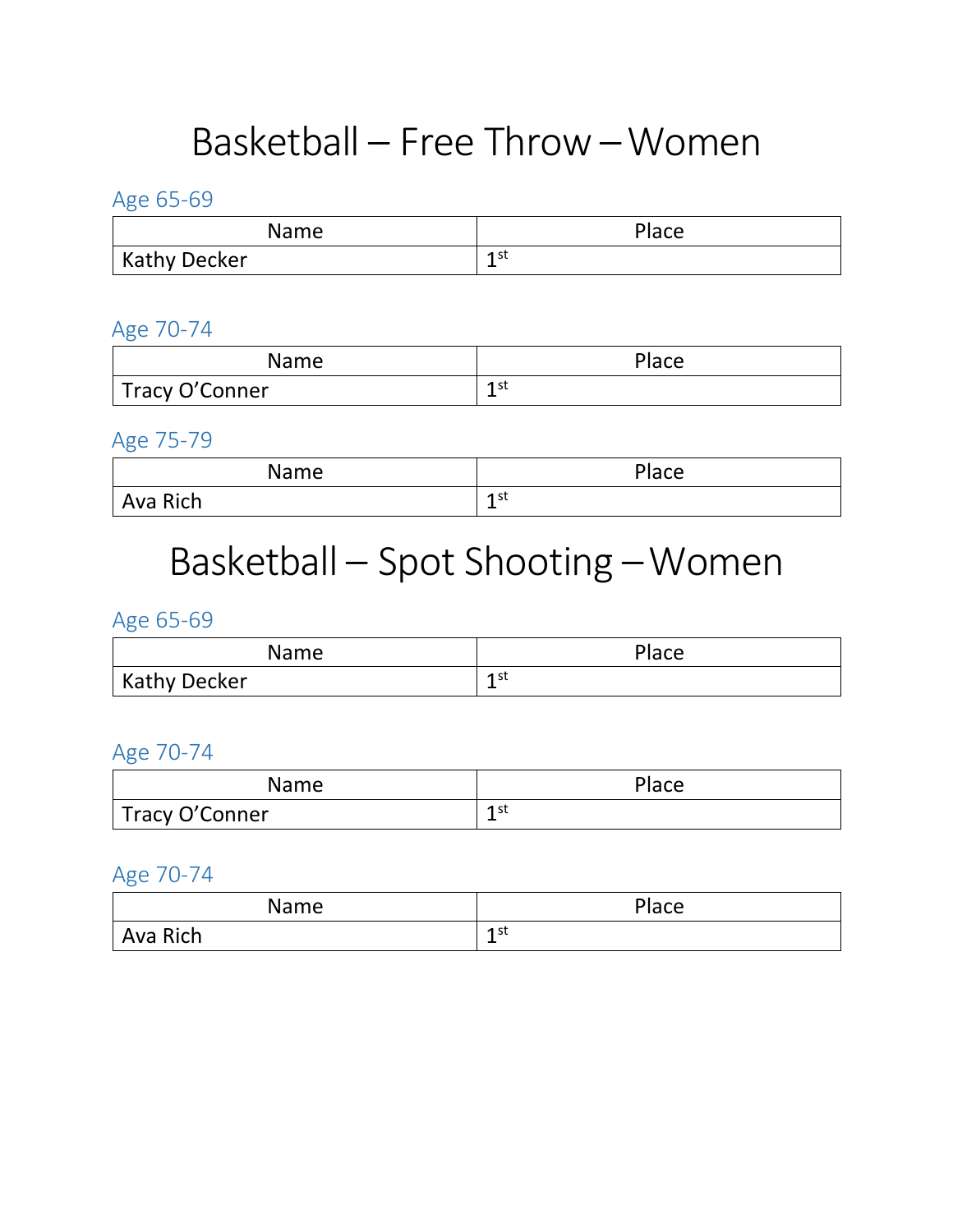## 8 Ball – Pod 1

| <b>Name</b>           | Place             |
|-----------------------|-------------------|
| Dave Degruy           | 1st               |
| <b>Howard Roberts</b> | $\mathbf{\Omega}$ |
| John Marshall         | <b>2rd</b>        |

## 8 Ball – Pod 2

| <b>Name</b>          | Place       |
|----------------------|-------------|
| Ken Kabelis          | 1st         |
| <b>Ronald Weiss</b>  | $3rd$ (tie) |
| <b>Daniel Turner</b> | $3rd$ (tie) |
| <b>Bill Graves</b>   | $3rd$ (tie) |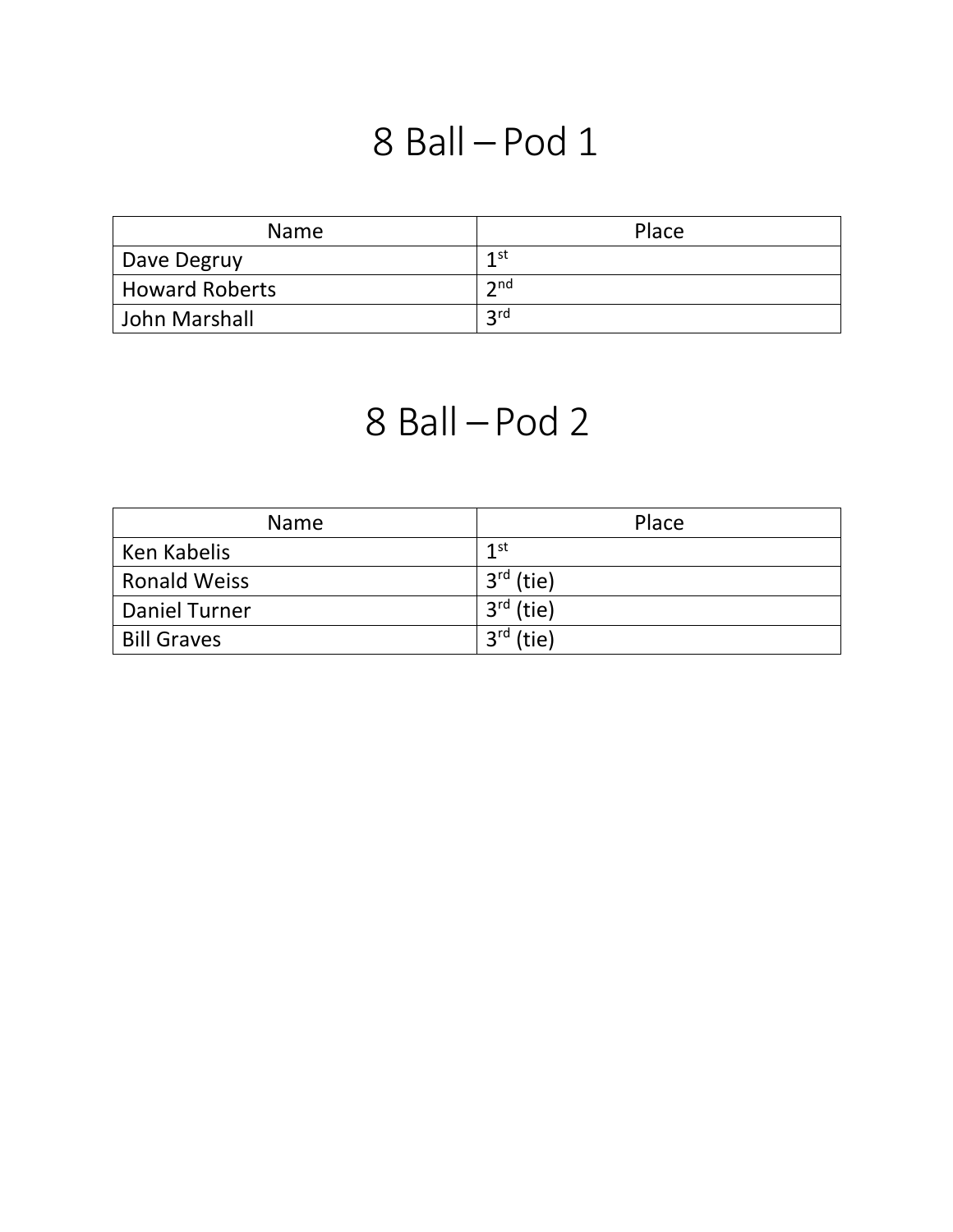# Table Tennis - Women(Novice)

#### Age 55-59

| <b>Name</b>     | Place           |
|-----------------|-----------------|
| Karen Baxter    | 1 st            |
| Rayeko McCartan | 2 <sub>nd</sub> |

### Age 60-64

| <b>Name</b>             | Place |
|-------------------------|-------|
| <b>Wendy Ellis</b>      | 1st   |
| <b>Susan Herrington</b> | 2nd   |

### Age 65-69

| <b>Name</b>    | Place |
|----------------|-------|
| Pam Munson     | 1st   |
| Paula Smith    | 2nd   |
| Marsha Stanton | 3rd   |

### Age 75-79

| Name     | Place                   |
|----------|-------------------------|
| Ava Rich | 1 st<br><u>. на так</u> |

### Age 95-99

| Name           | Place |
|----------------|-------|
| Marjorie Stone | 1 st  |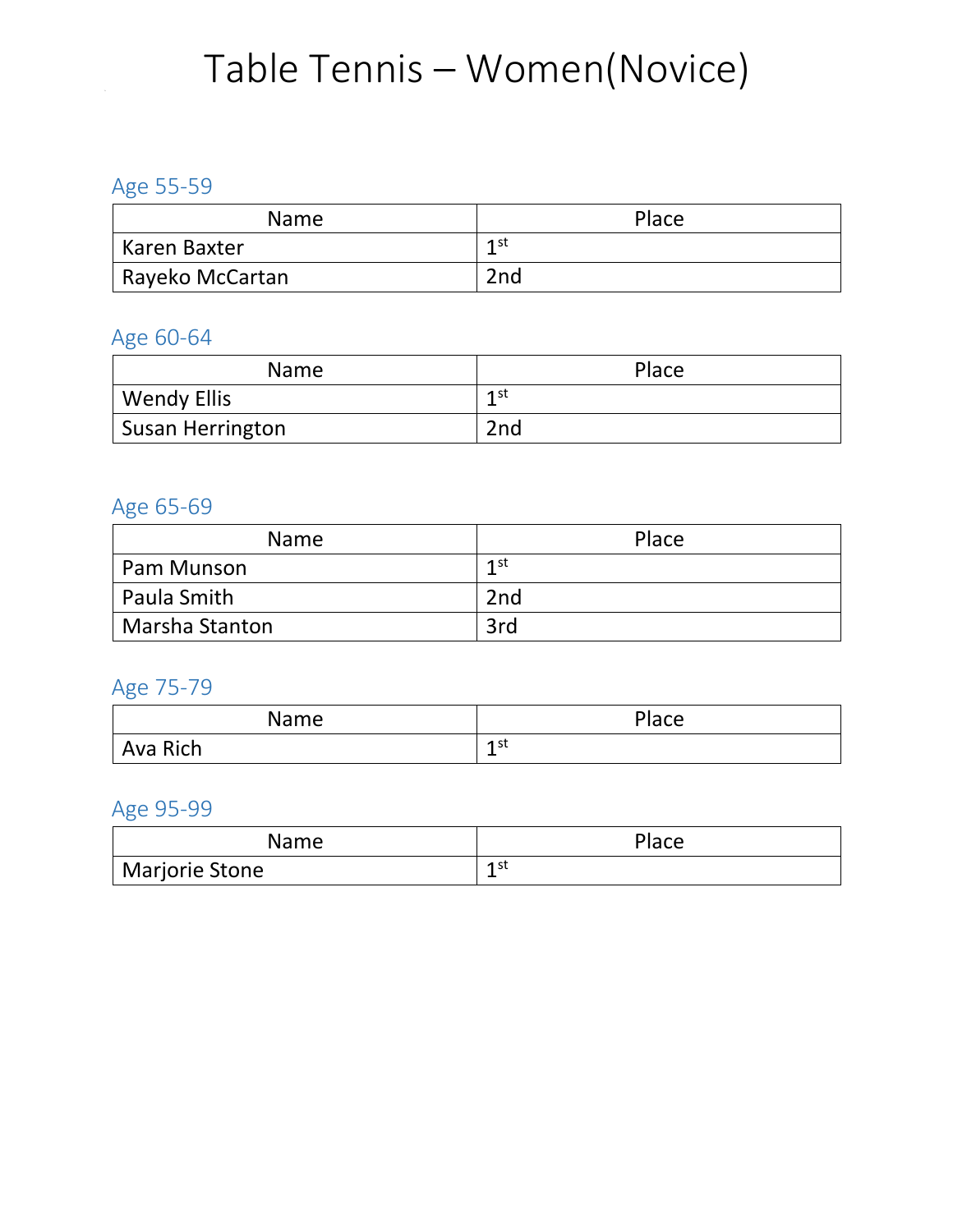# Table Tennis – Men(Novice)

### Age 60-64

| Name         | <b>Place</b> |
|--------------|--------------|
| Keith Harman | 1 st         |

#### Age 65-69

| Name                 | Place |
|----------------------|-------|
| <b>Raymond Smith</b> | 1 st  |

#### Age 75-79

| <b>Name</b>           | Place             |
|-----------------------|-------------------|
| Massoud Messkoub      | 1st               |
| <b>Ferrel Stearns</b> | $\mathbf{\infty}$ |

## Over-All Champions

| <b>Name</b>      | Place          |
|------------------|----------------|
| Massoud Messkoub | 1 st           |
| Keith Harman     | $\mathsf{and}$ |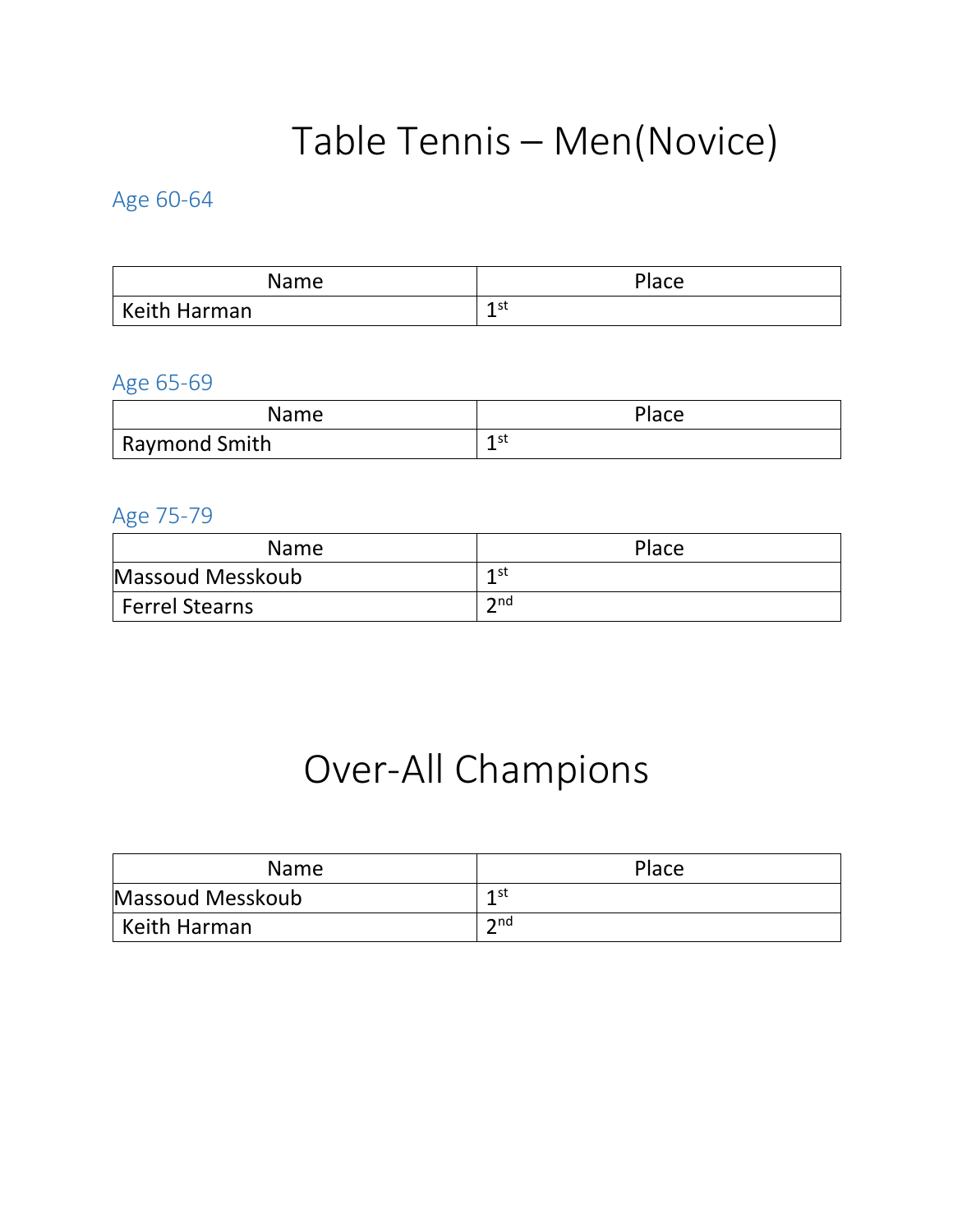# Table Tennis – Men(Advanced)

#### Age 55-59

| <b>Name</b>         | Place |
|---------------------|-------|
| John Katsoros       | 1st   |
| Randy Roeben        | 2nd   |
| <b>Meko Linares</b> | 3rd   |

#### Age 65-69

| Name         | <b>Place</b> |
|--------------|--------------|
| L.A. Johnson | 1st<br>-     |

#### Age 70-74

| Name         | Place           |
|--------------|-----------------|
| Joseph Mozur | 1st             |
| Mizell McKee | 2 <sub>nd</sub> |

## Over-All Champions

| <b>Name</b>   | Place             |
|---------------|-------------------|
| Joe Mozur     | 1st               |
| L.A. Johnson  | $\mathbf{\Im}$ nd |
| John Katsoros | 2rd               |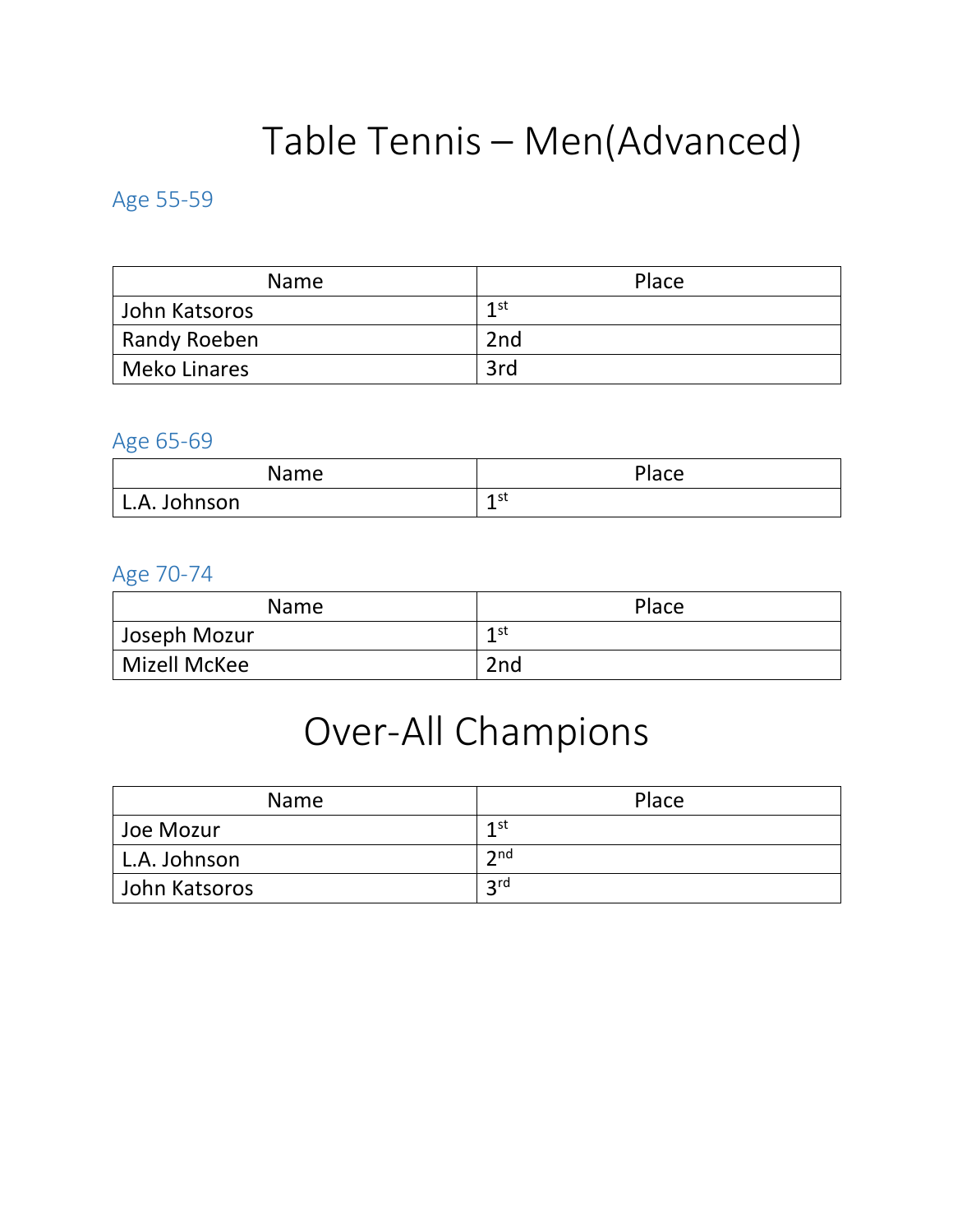# Golf – Men

## Age 60-64

| <b>Name</b>           | Place           |
|-----------------------|-----------------|
| <b>Roy Overstreet</b> | 1st             |
| <b>Steve White</b>    | 2nd             |
| Calvin Jackson        | 2 <sub>rd</sub> |
| <b>Freedy Acmeida</b> | <b>2rd</b>      |

## Age 65-69

| <b>Name</b>         | Place      |
|---------------------|------------|
| Corky Favilin       | 1st        |
| <b>Wayne Emmons</b> | 2nd        |
| <b>Paul Casey</b>   | <b>2rd</b> |
| Dennis Ubaldi       | 3rd        |

## Age 70-74

| <b>Name</b>    | Place |
|----------------|-------|
| ' Herman White | 1 st  |
| Lou Boudreaux  | 1st   |

## Age 75-79

| <b>Name</b>            | Place           |
|------------------------|-----------------|
| Robert Pederson        | 1st             |
| <b>Gary Willoughby</b> | 2 <sub>nd</sub> |
| <b>Farrell Stearns</b> | 3rd             |

| Name                     | Place |
|--------------------------|-------|
| <b>Thomas Atterberry</b> | 1 st  |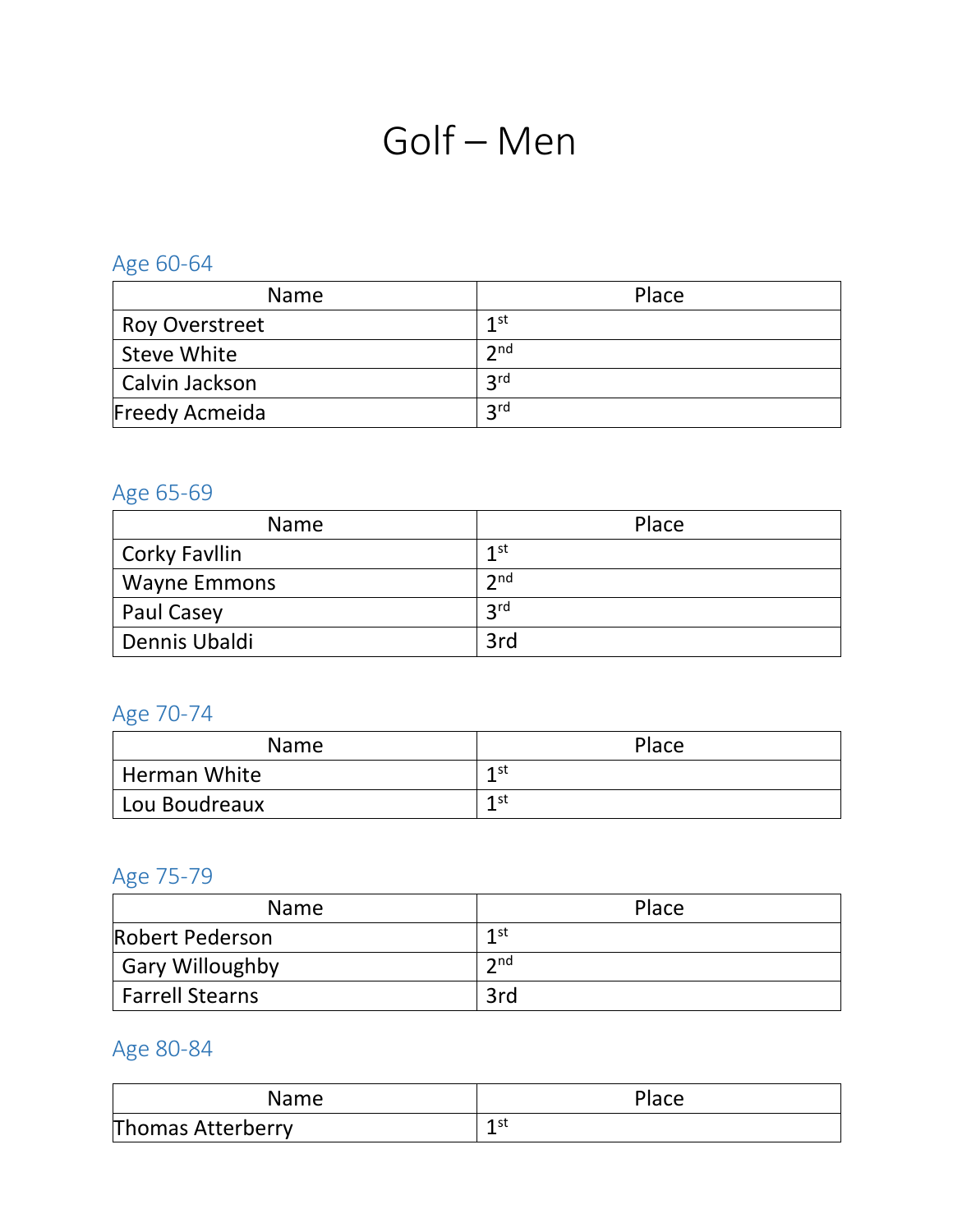#### Age 85 -89

| <b>Name</b>      | Place          |
|------------------|----------------|
| Donald Dineen    | 1st            |
| ' Ernest Gehrdes | $\mathsf{and}$ |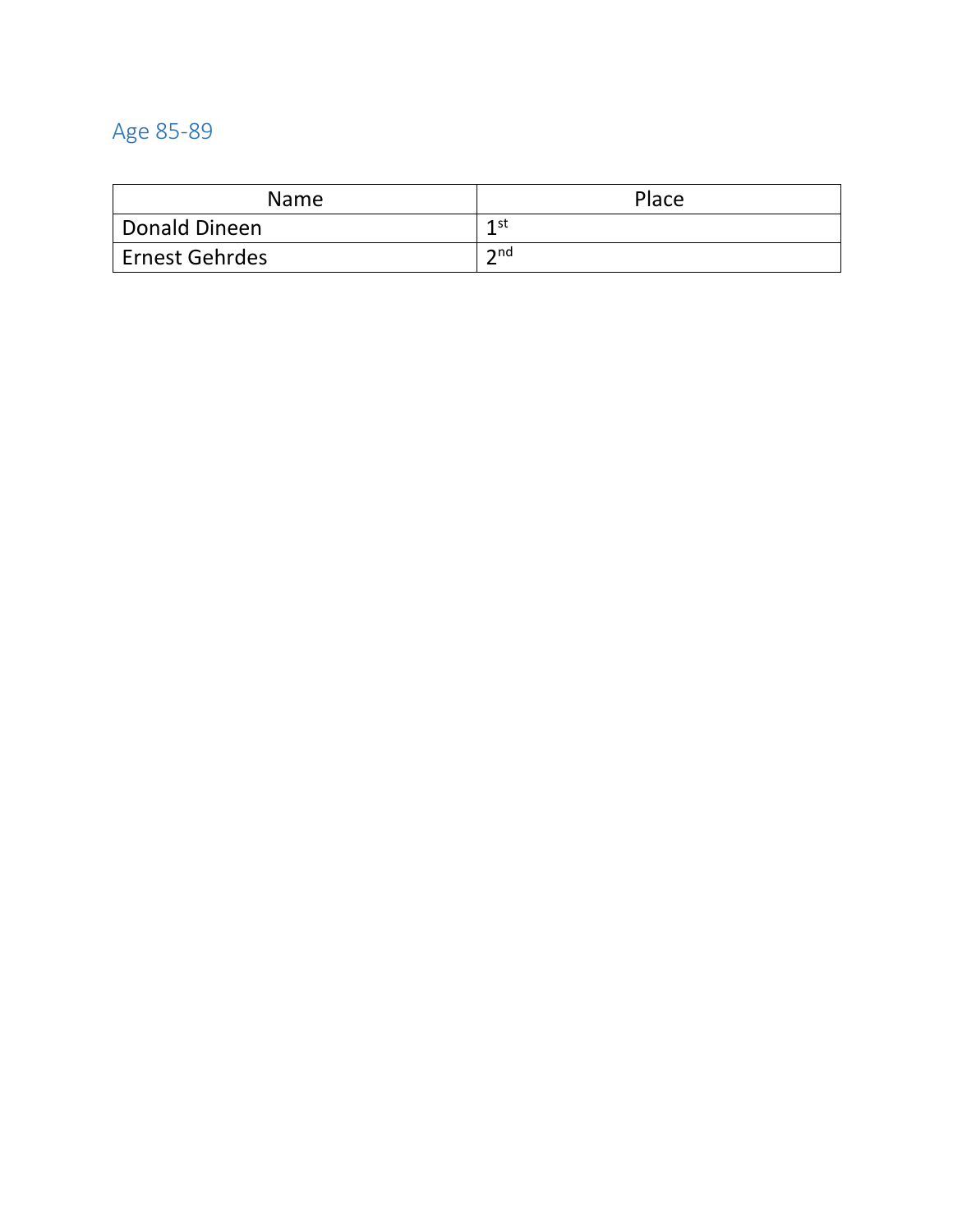## Golf – Women

## Age 60-64

| Name             | Place |
|------------------|-------|
| Karen Overstreet | 1 st  |

## Age 65-69

| <b>Name</b>      | Place           |
|------------------|-----------------|
| Rayeann Sherrill | 1 st            |
| Susan Lyon       | $\mathsf{C}$ nd |

## Age 70-74

| <b>Name</b>     | Place |
|-----------------|-------|
| Dorothy Johnson | 1st   |

## Age 75-79

| Name     | Place    |
|----------|----------|
| Ava Rich | 1st<br>- |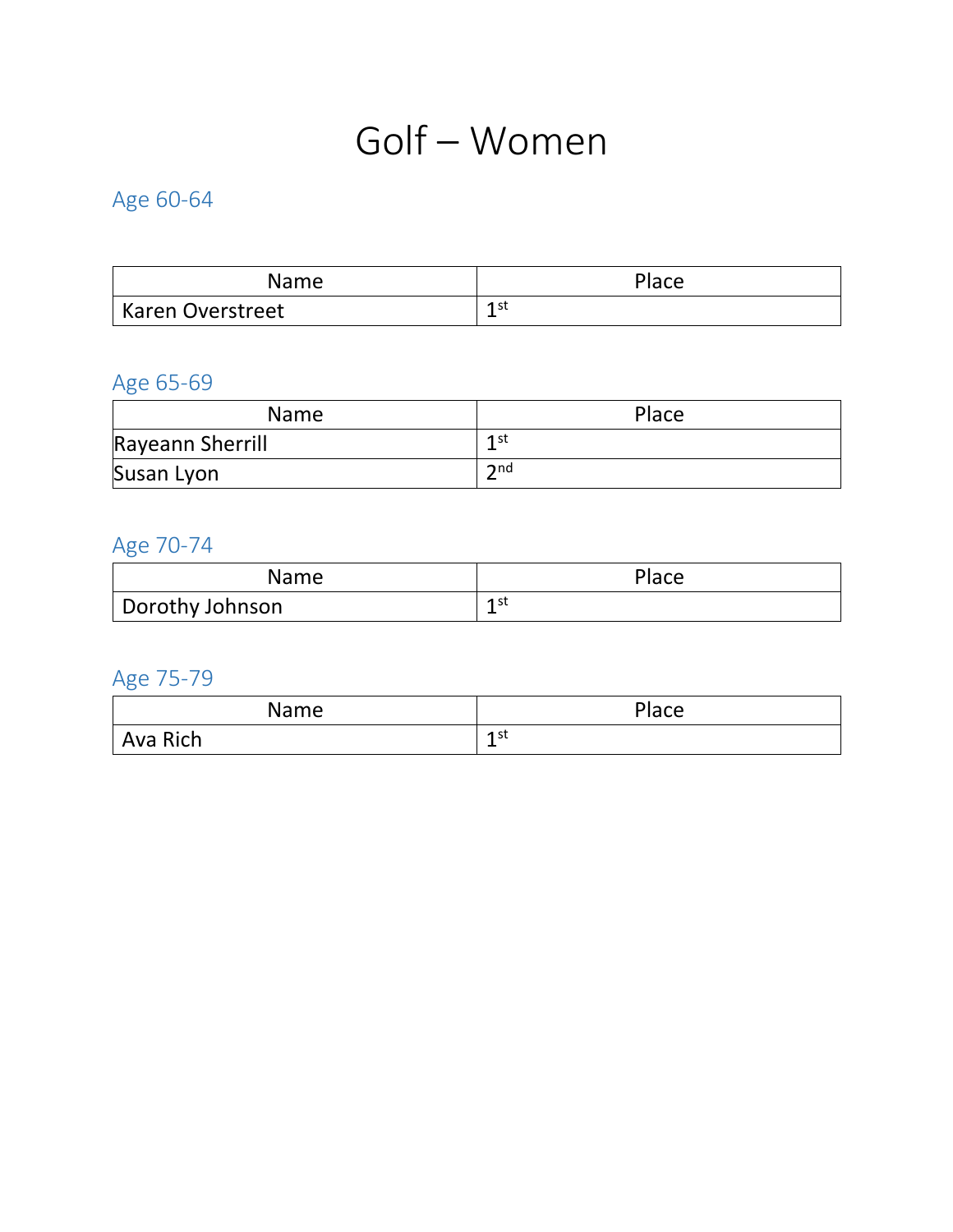## Bowling – Singles –Women

## Age 60-64

| <b>Name</b>              | Place          |
|--------------------------|----------------|
| <b>Ginger Barbacovey</b> | 1 st           |
| <b>Karen Overstreet</b>  | $\mathsf{and}$ |

### Age 65-69

| <b>Name</b>              | Place           |
|--------------------------|-----------------|
| <b>Marelean Mitchell</b> | 1st             |
| <b>Theda Hicks</b>       | 2 <sub>nd</sub> |
| <b>Kathy Decker</b>      | 2rd             |
| Lou Moss                 | 4th             |

### Age 70-74

| <b>Name</b>       | Place           |
|-------------------|-----------------|
| Jeanne Harlan     | 1 <sup>st</sup> |
| Evelyn Shamwell   | 2 <sub>nd</sub> |
| Elisha Flashinski | 2 <sub>nd</sub> |
| Dorthy Johnson    | 3rd             |
| Jackie Holley     | 4th             |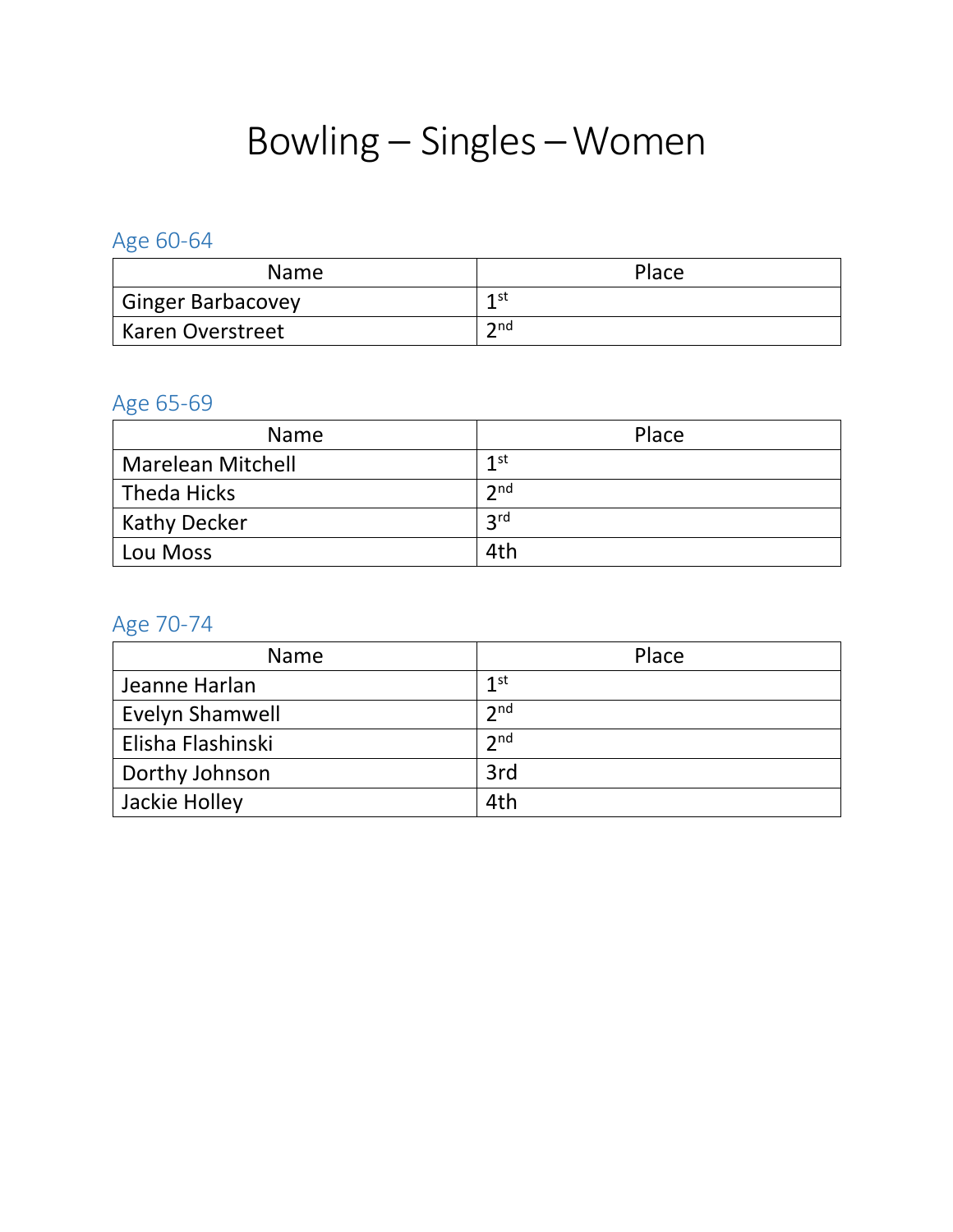| <b>Name</b>                | Place |
|----------------------------|-------|
| Jeanne Garett              | 1st   |
| Ola Kate Briggs            | 2nd   |
| <b>Betty Frydrychowicz</b> | 3rd   |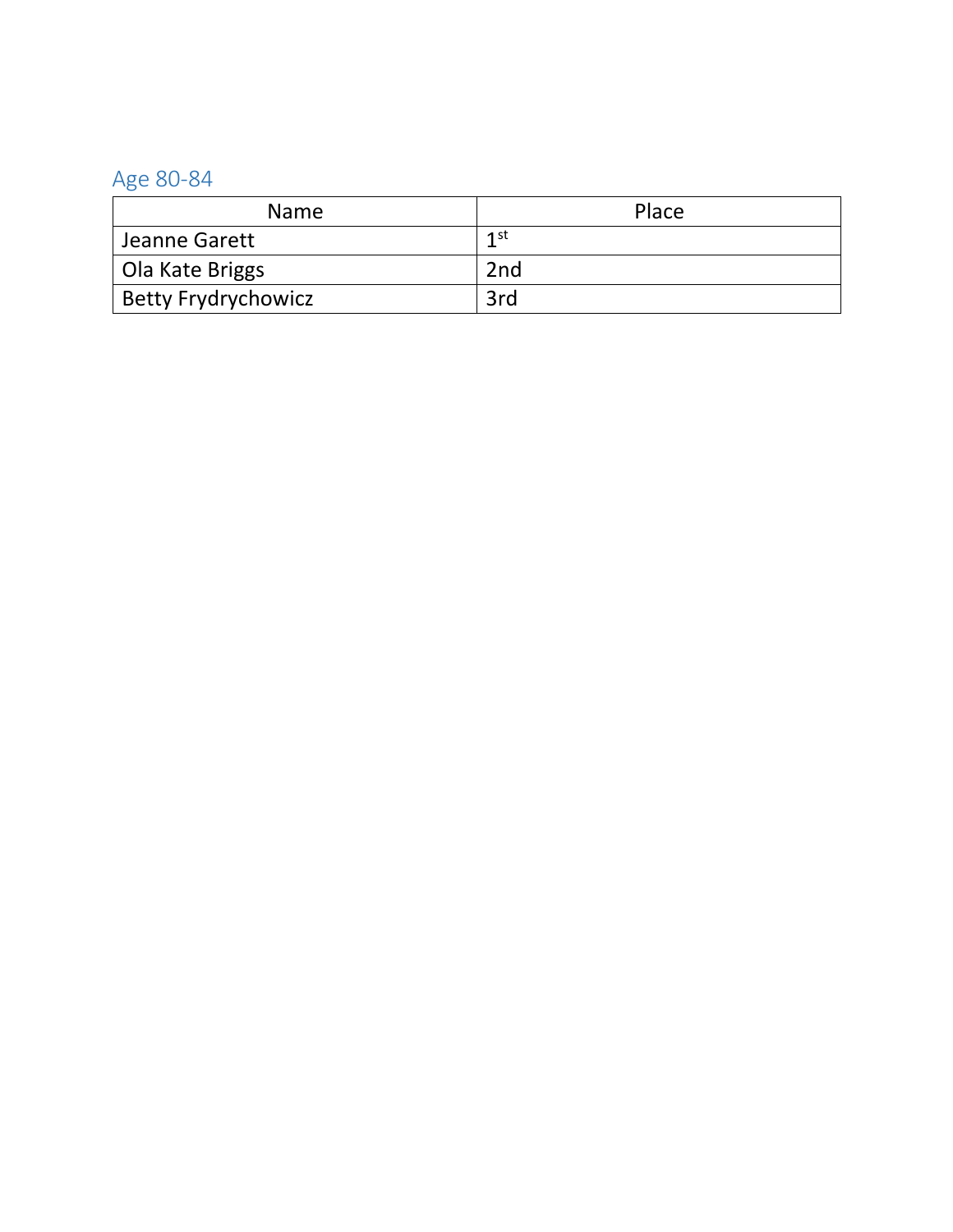## Bowling – Singles –Men

### Age 55-59

| Name         | Place     |
|--------------|-----------|
| Dennis Kinne | 1 st<br>- |

## Age 60-64

| <b>Name</b>        | Place                |
|--------------------|----------------------|
| <b>Robert Veit</b> | 1st                  |
| Al Crockett        | $\mathbf{\Omega}$ nd |
| Tom Armstrong      | 2rd                  |

## Age 65-69

| <b>Name</b>          | Place           |
|----------------------|-----------------|
| Dennis Ubaldi        | 1 <sup>st</sup> |
| <b>Walter Kinne</b>  | 2 <sub>nd</sub> |
| <b>Michael Gray</b>  | 3 <sup>rd</sup> |
| Corwin Faullin       | 4th             |
| <b>Raymond Smtih</b> | 5th             |

## Age 70-74

| <b>Name</b>              | Place           |
|--------------------------|-----------------|
| <b>Leonard Mithchell</b> | 1 <sup>st</sup> |
| <b>Ted Hassebrock</b>    | 2 <sub>nd</sub> |
| <b>Rodney Wallace</b>    | 3 <sup>rd</sup> |
| <b>Michael Rivera</b>    | 4th             |
| Dennis Janka             | 5th             |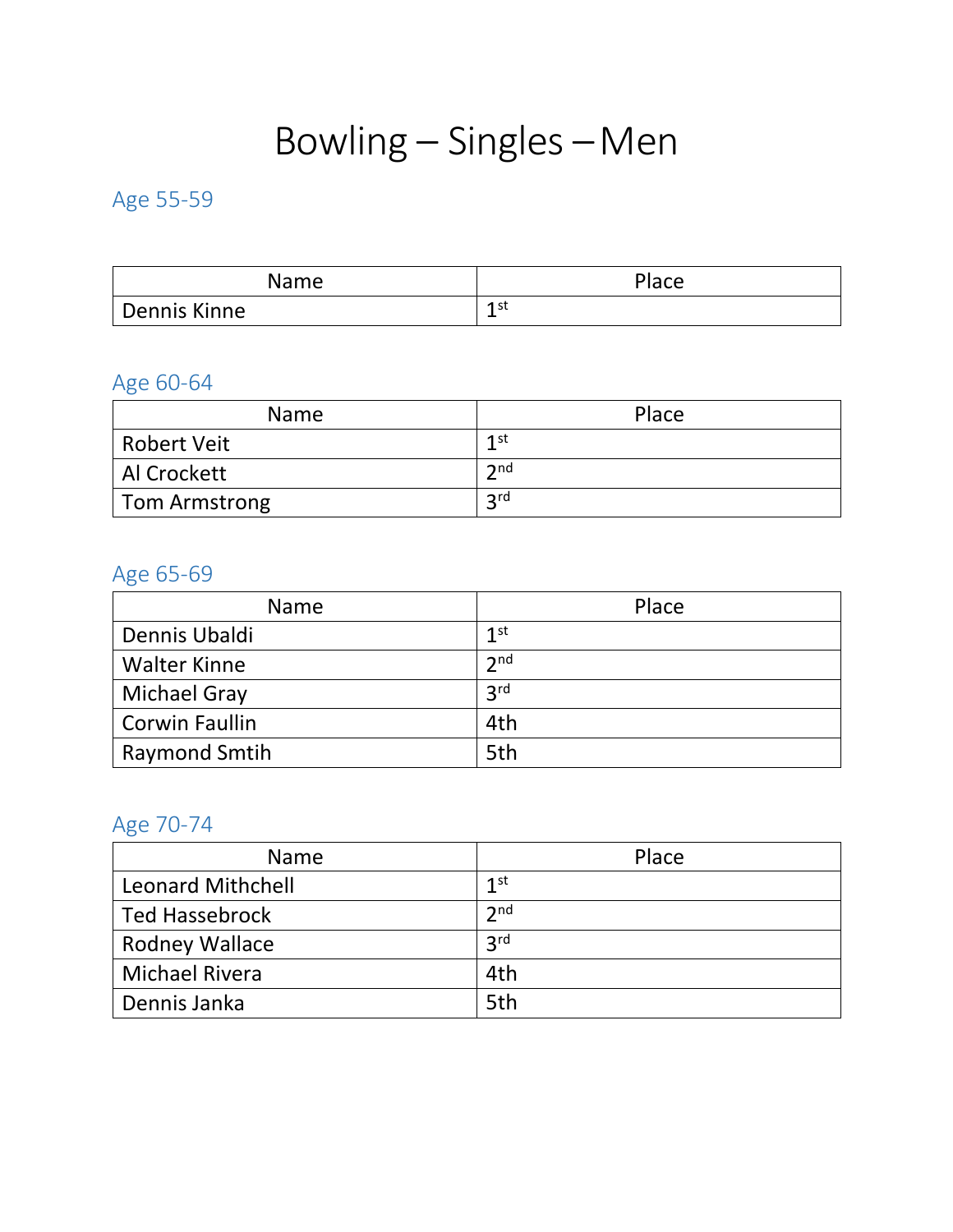#### Age 75 -79

| <b>Name</b>            | Place             |
|------------------------|-------------------|
| <b>Gary Upshaw</b>     | 1st               |
| Jim Frydrychowicz      | $\mathbf{\Im}$ nd |
| Louis Flashinski       | 2 <sub>rd</sub>   |
| <b>Farrell Stearns</b> | 4th               |

## Age 80-84

| <b>Name</b>        | Place             |
|--------------------|-------------------|
| <b>Gary Harlan</b> | 1st               |
| Larry Draeger      | $\mathbf{\Im}$ nd |
| Ben Eaton          | <b>2rd</b>        |

#### Age 85 -90

| Name                        | Place             |
|-----------------------------|-------------------|
| Charles Taylor              | 1st               |
| <sup>'</sup> Ernest Gehrdes | $\mathbf{\infty}$ |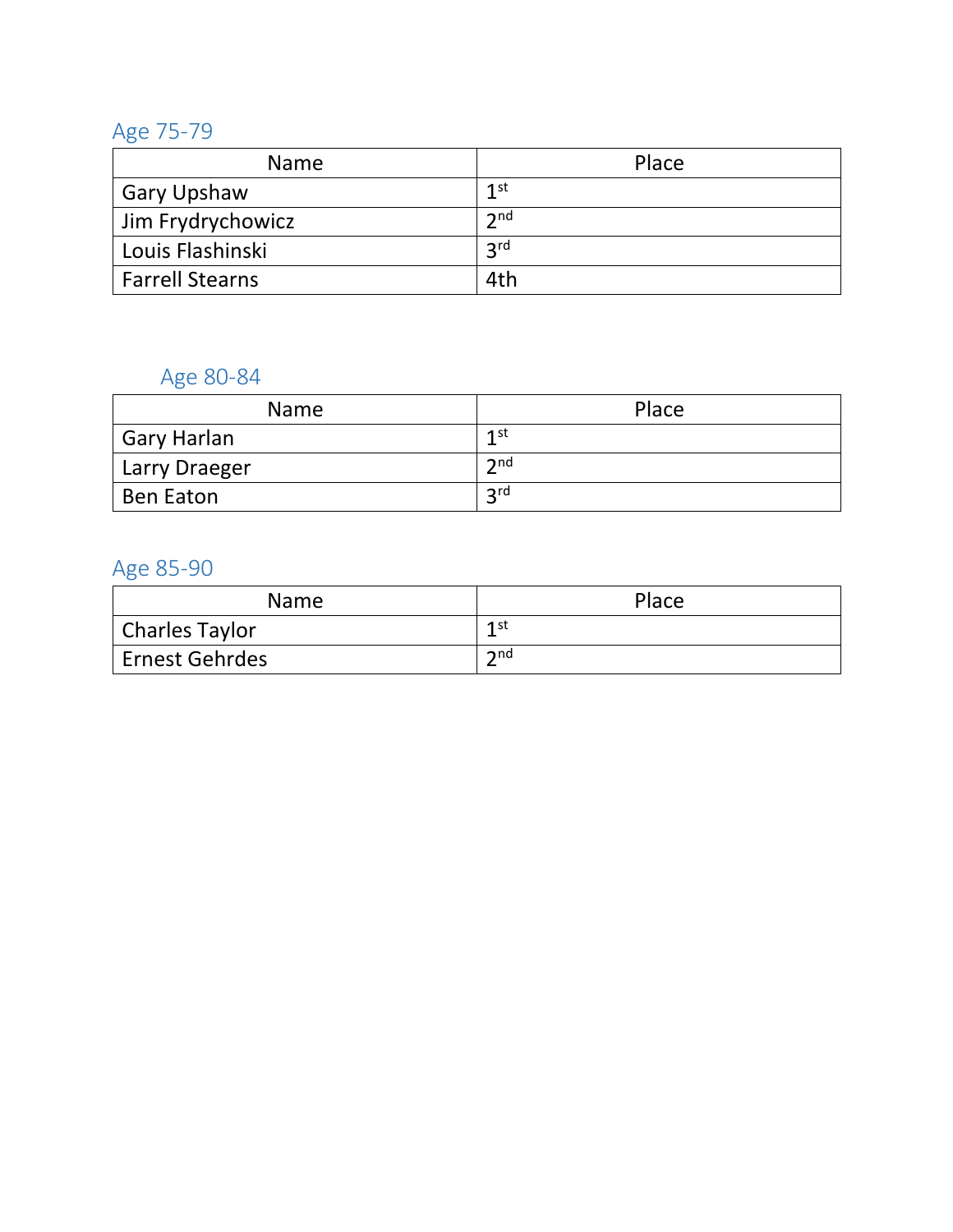## Bowling – Doubles –Men

## Age 55-59

| <b>Name</b>                            | Place |
|----------------------------------------|-------|
| <sup>1</sup> Dennis Kinne/Walter Kinne | 1st   |

### Age 60-64

| <b>Name</b>                    | Place             |
|--------------------------------|-------------------|
| Al Crockett/Tom Armstrong      | 1st               |
| Dennis Ubaldi/Phillip Anderson | $\mathbf{\Omega}$ |

### Age 65-69

| <b>Name</b>                  | Place |
|------------------------------|-------|
| Michael Gray/Farrell Stearns | 1st   |

## Age 70-74

| <b>Name</b>                      | Place        |
|----------------------------------|--------------|
| Ted Hassebrock/Jim Frydrychowicz | $1^{\rm st}$ |

## Age 75-79

| <b>Name</b>                  | Place |
|------------------------------|-------|
| Louis Flashinski/Gary Upshaw | 1 st  |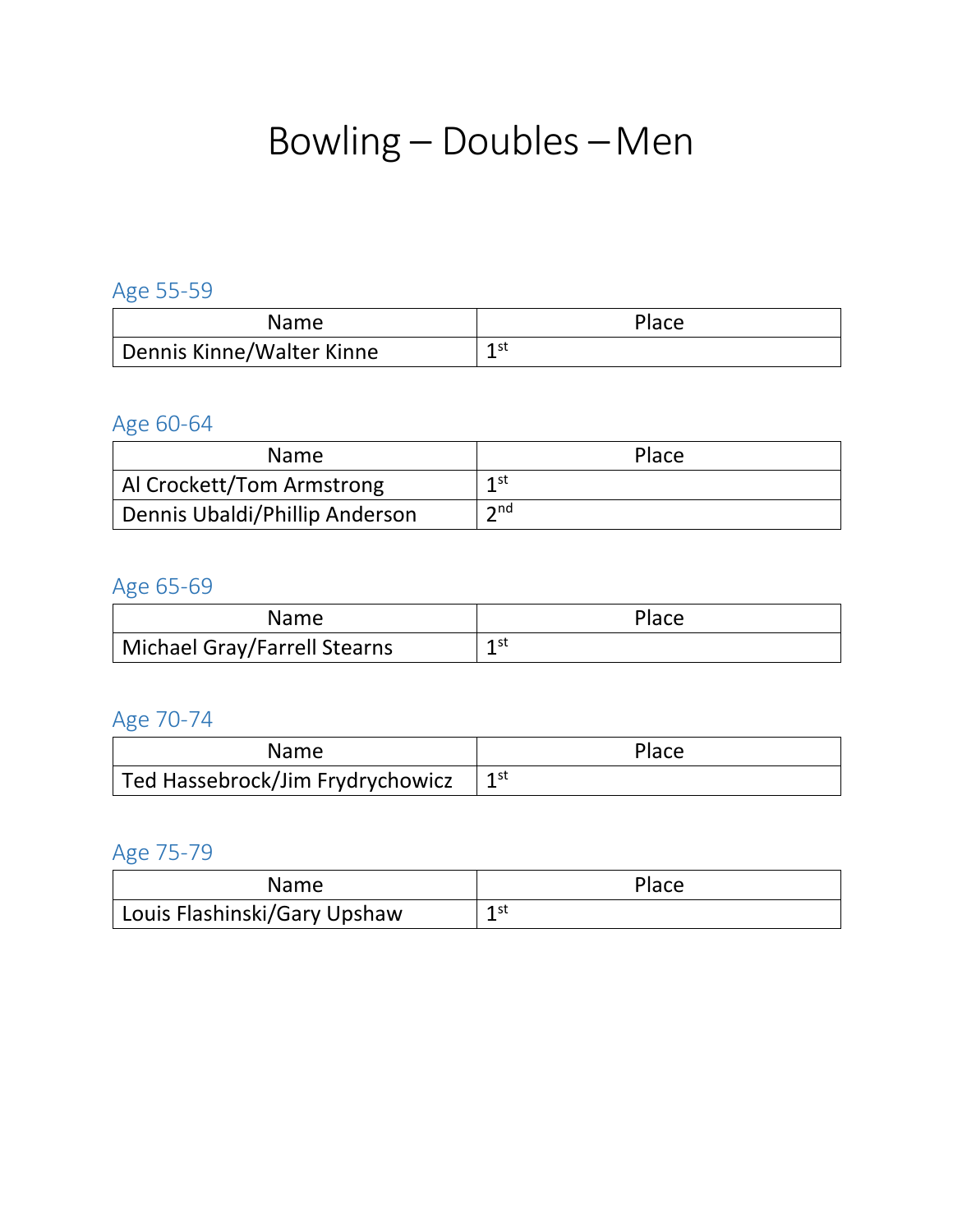| <b>Name</b>                      | Place           |
|----------------------------------|-----------------|
| Ben Eaton/Richard Daniel         | 1st             |
| <b>Gary Harlan/Larry Praeger</b> | 2 <sub>nd</sub> |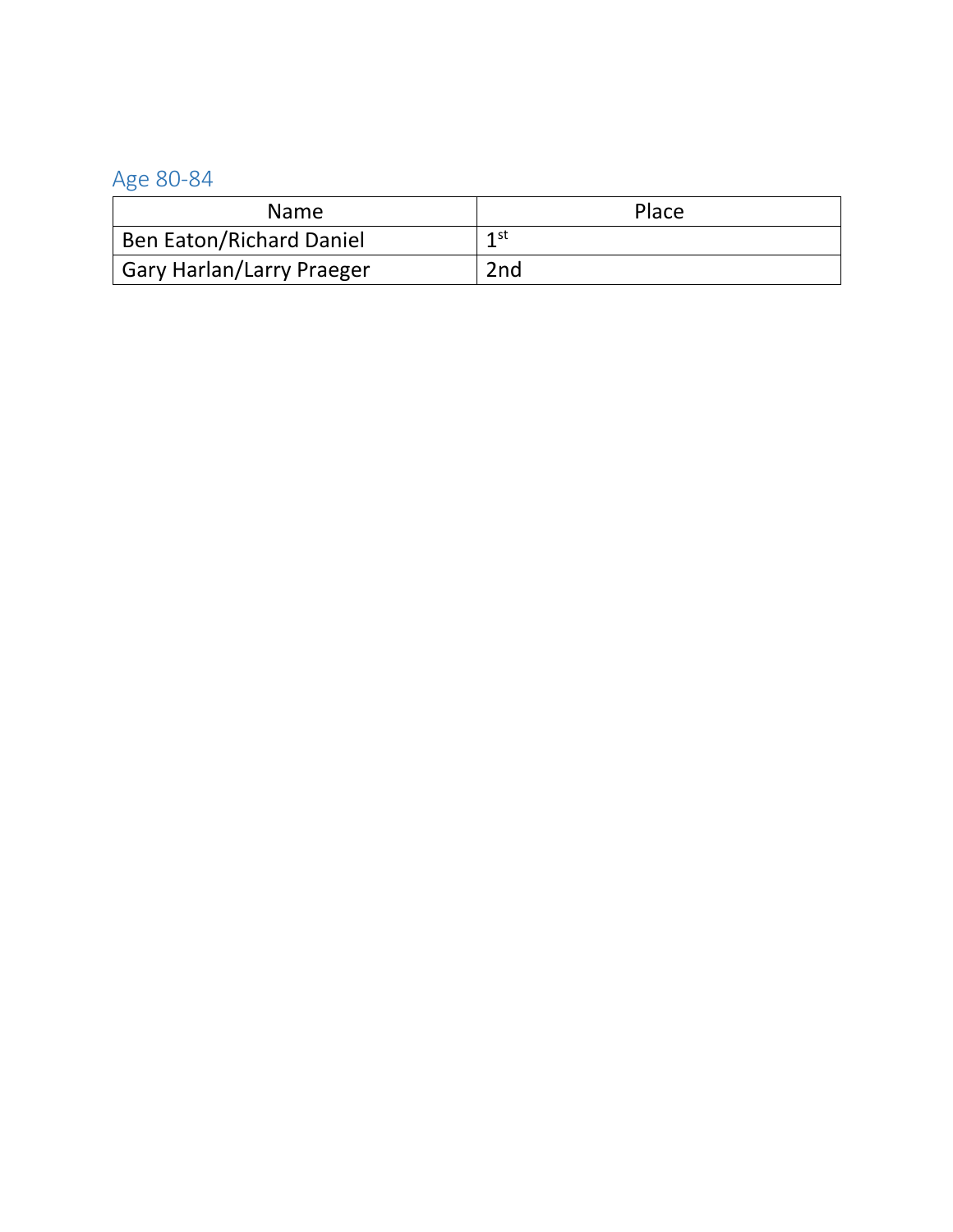## Bowling – Doubles –Women

### Age 60-64

| <b>Name</b>                          | Place           |
|--------------------------------------|-----------------|
| <b>Ginger Barbacuvey/Theda Hicks</b> | 1st             |
| Evelyn Shamwell/Pam Jenkins          | 2 <sub>nd</sub> |

### Age 65-69

| <b>Name</b>             | Place |
|-------------------------|-------|
| Kathy Decker/Sue Kardon | 1st   |

### Age 70-74

| <b>Name</b>                          | Place             |
|--------------------------------------|-------------------|
| Jeanne Garrett/Jeanne Harlan         | 1st               |
| Betty Frydrychowicz/Eliza Flashinski | $\mathbf{\Im}$ nd |

| <b>Name</b>                 | Place |
|-----------------------------|-------|
| Ola Kate Briggs/Sue Chavers | 1 st  |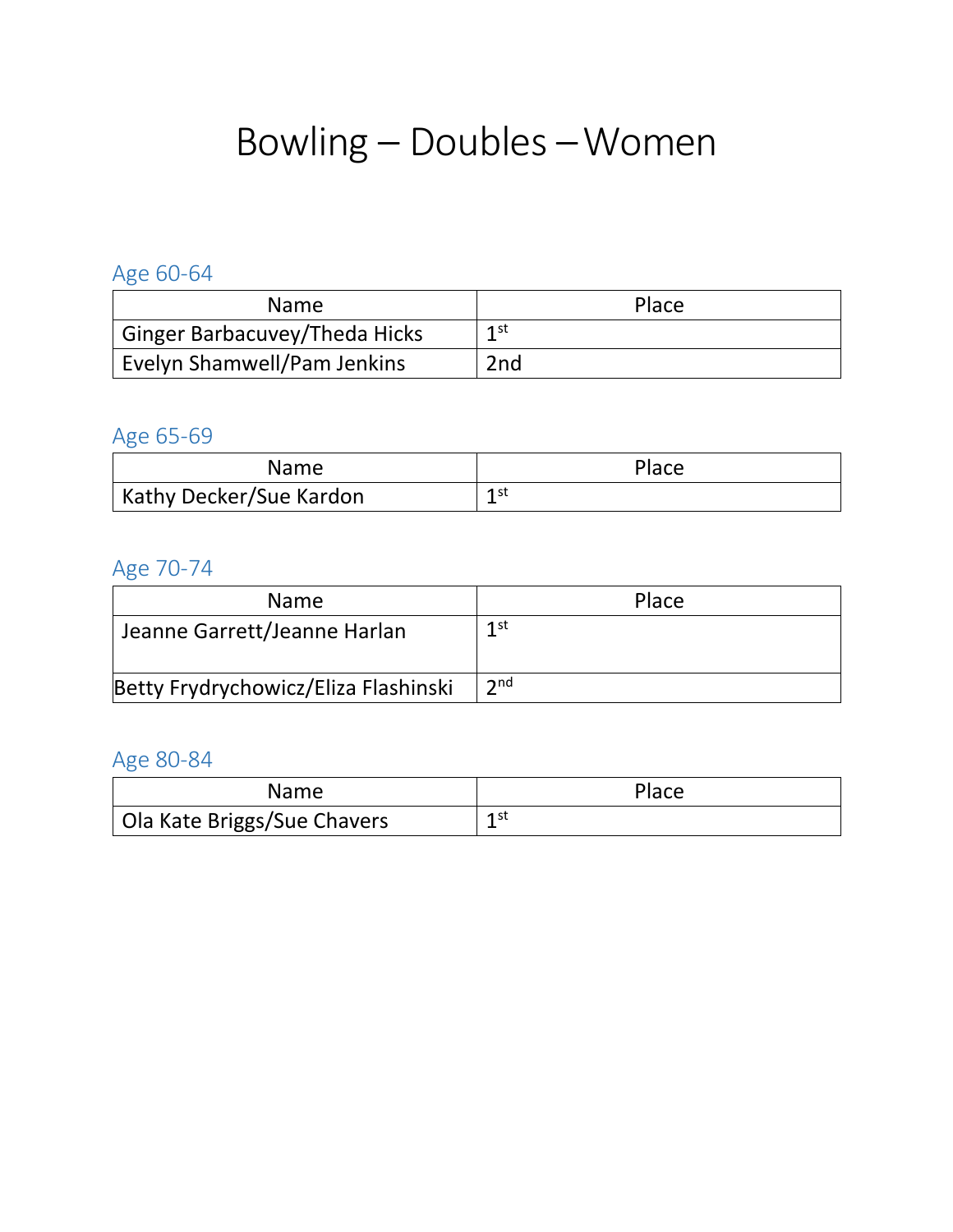# Bowling – Doubles –Mixed

#### Age 50-54

| Name                      | Place |
|---------------------------|-------|
| Walter Kinne/Denise Kinne | 1st   |

#### Age 55-59

| <b>Name</b>                        | Place             |
|------------------------------------|-------------------|
| Jeanne Harlan/Dennis Kinne         | 1st               |
| <b>Farrell Stearns/Nancy Moore</b> | $\mathbf{\Im}$ nd |

### Age 60-64

| <b>Name</b>                          | Place             |
|--------------------------------------|-------------------|
| <b>Ginger Barbacovey/Al Crockett</b> | 1st               |
| Tom Armstrong/Thea Hicks             | $\mathbf{\Im}$ nd |
| Dennis Ubaldi/Sue Chavers            | <b>2rd</b>        |

### Age 65-69

| <b>Name</b>                        | Place             |
|------------------------------------|-------------------|
| Marelean Mitchell/Leonard Mitchell | 1 <sup>st</sup>   |
| Michael Gray/Evelyn Shamwell       | $\mathbf{\Im}$ nd |
|                                    | <b>2rd</b>        |

## Age 70-74

| <b>Name</b>                       | Place |
|-----------------------------------|-------|
| Elisa Flashinski/Louis Flashinski | 1st   |
| Verdon Gibbs/Peggy Gibbs          | 2nd   |
| Ted Hassebrock/Jackie Leverton    | 3rd   |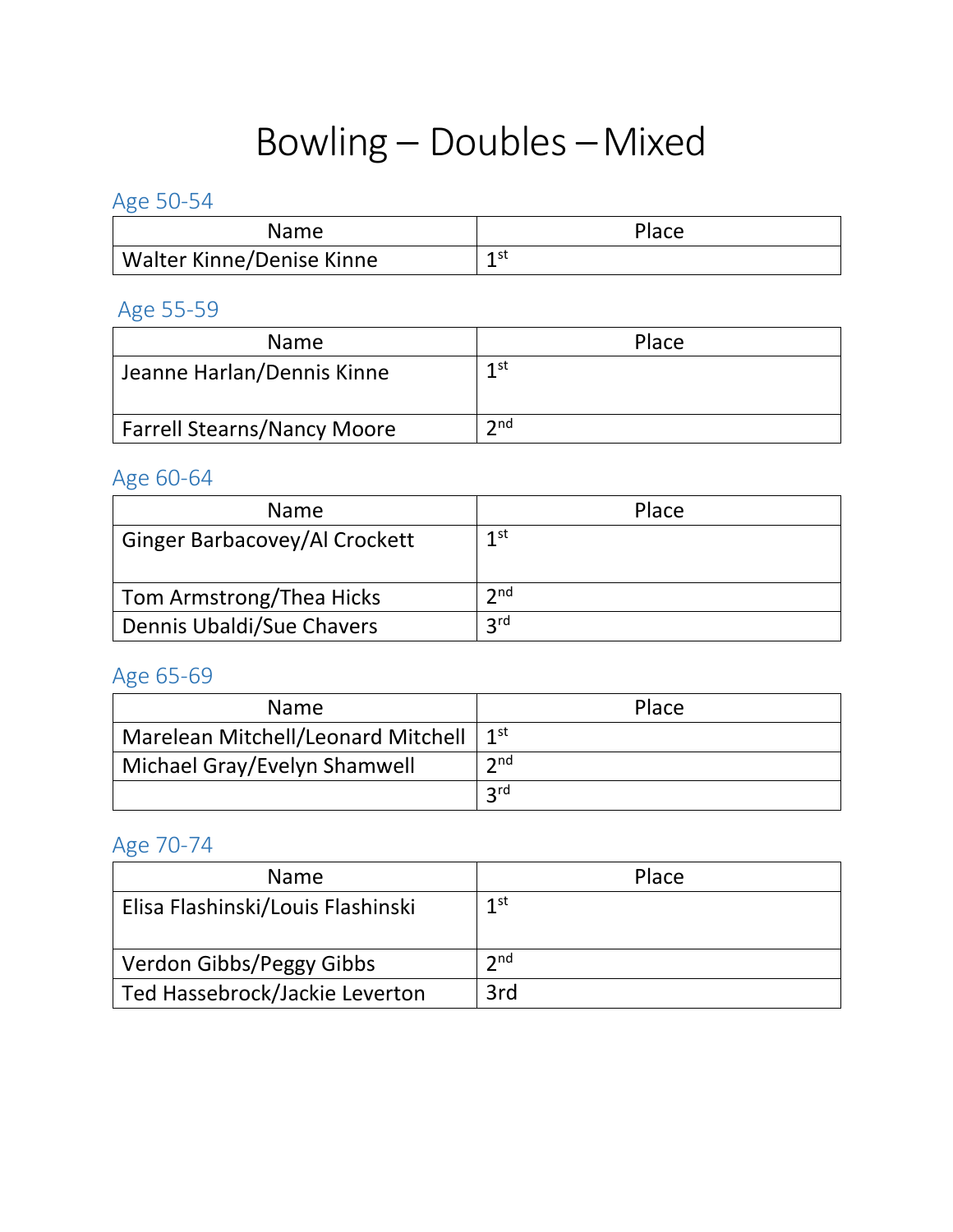## Age 75-79

| <b>Name</b>              | Place |
|--------------------------|-------|
| Jim Frydrychowicz/ Betty | 1st   |
| I Frydrychowicz          |       |

| <b>Name</b>                   | Place           |
|-------------------------------|-----------------|
| ' Gary Harlan/Jeanne Garrett  | 1st             |
| Larry Dreager/Ola Kate Briggs | 2 <sub>nd</sub> |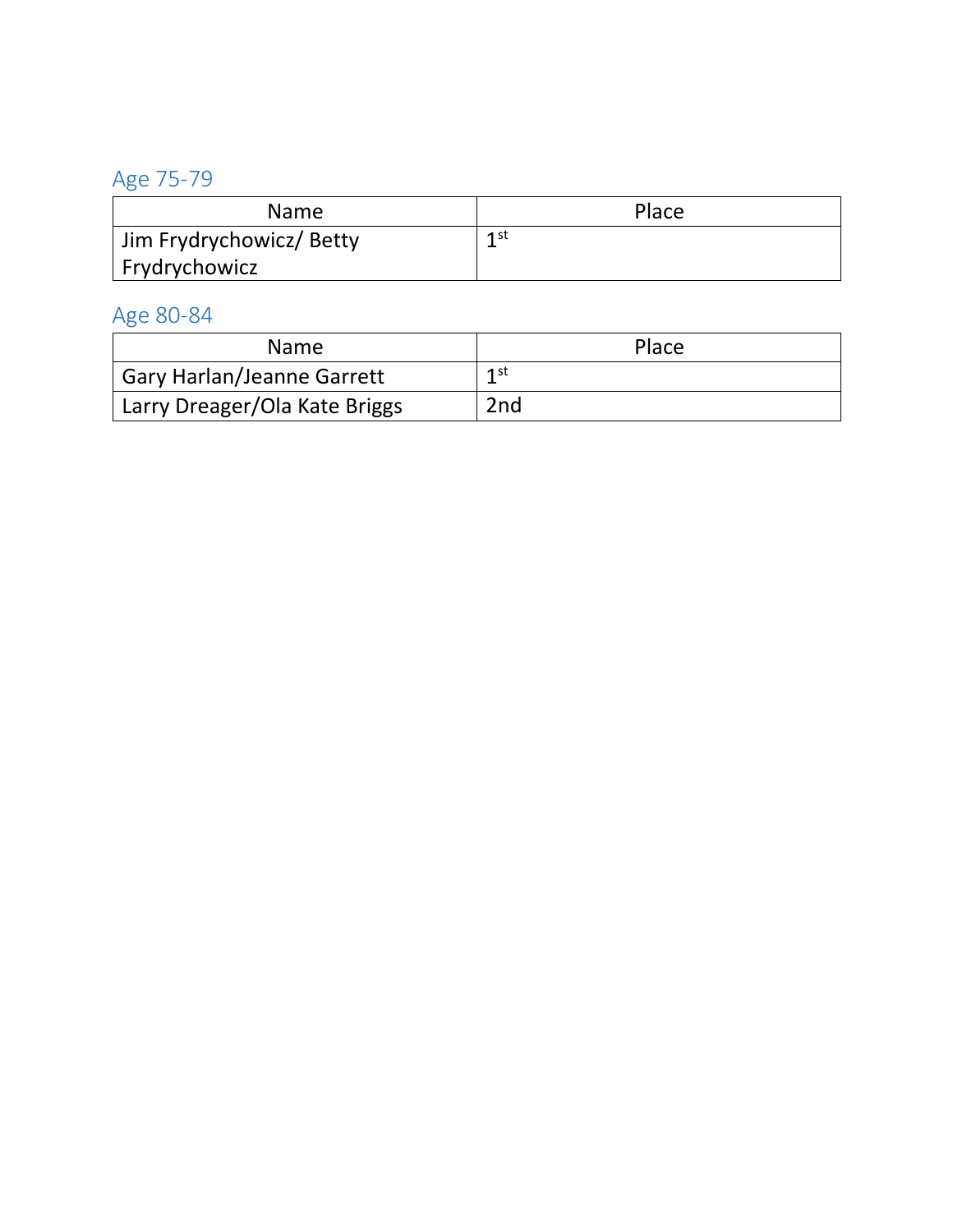## Corn Hole

| <b>Name</b>                        | Place           |
|------------------------------------|-----------------|
| Calvin Jackson/Michael Rivera      | 1st             |
| Alan Smith/Thomas Atterberry       | 2 <sub>nd</sub> |
| <b>Tami Manning/Shellie McCall</b> | <b>2rd</b>      |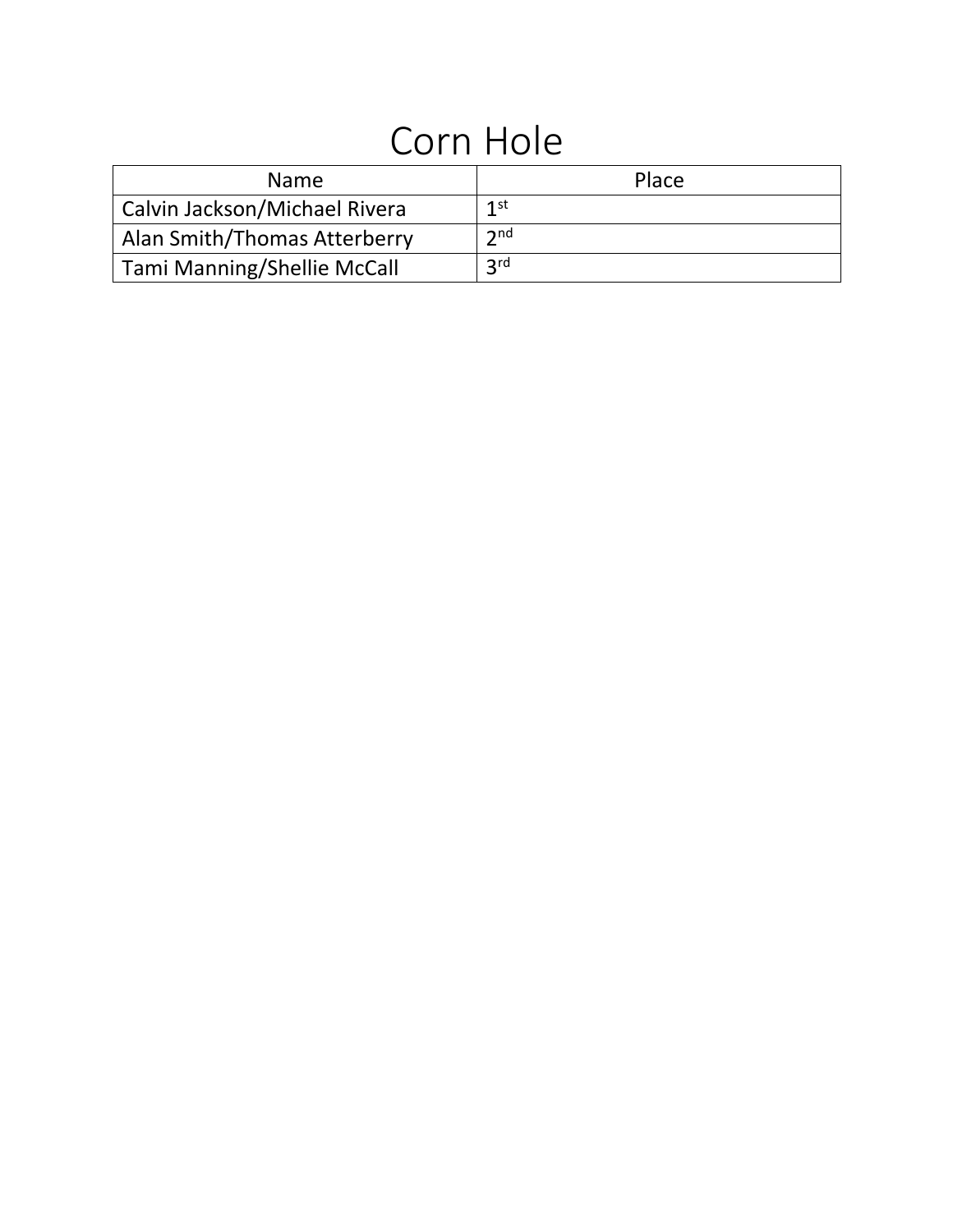## Tennis – Singles – Men

## Age 55-59

| Name            | Place |
|-----------------|-------|
| Stephen Hopkins | 1 st  |

## Age 60-64

| <b>Name</b>         | Place             |
|---------------------|-------------------|
| <b>Terry Thrash</b> | 1st               |
| Jeff eddo           | $\mathbf{\Im}$ nd |
| Angel Martinez      | <b>2rd</b>        |

### Age 65-69

| <b>Name</b>           | Place             |
|-----------------------|-------------------|
| <b>Robert Edwards</b> | 1 st              |
| John Viglione         | $\mathbf{\Omega}$ |

## Age 70-74

| <b>Name</b>  | Place          |
|--------------|----------------|
| Steve Nelson | 1st            |
| Lou Boudreau | $\mathsf{and}$ |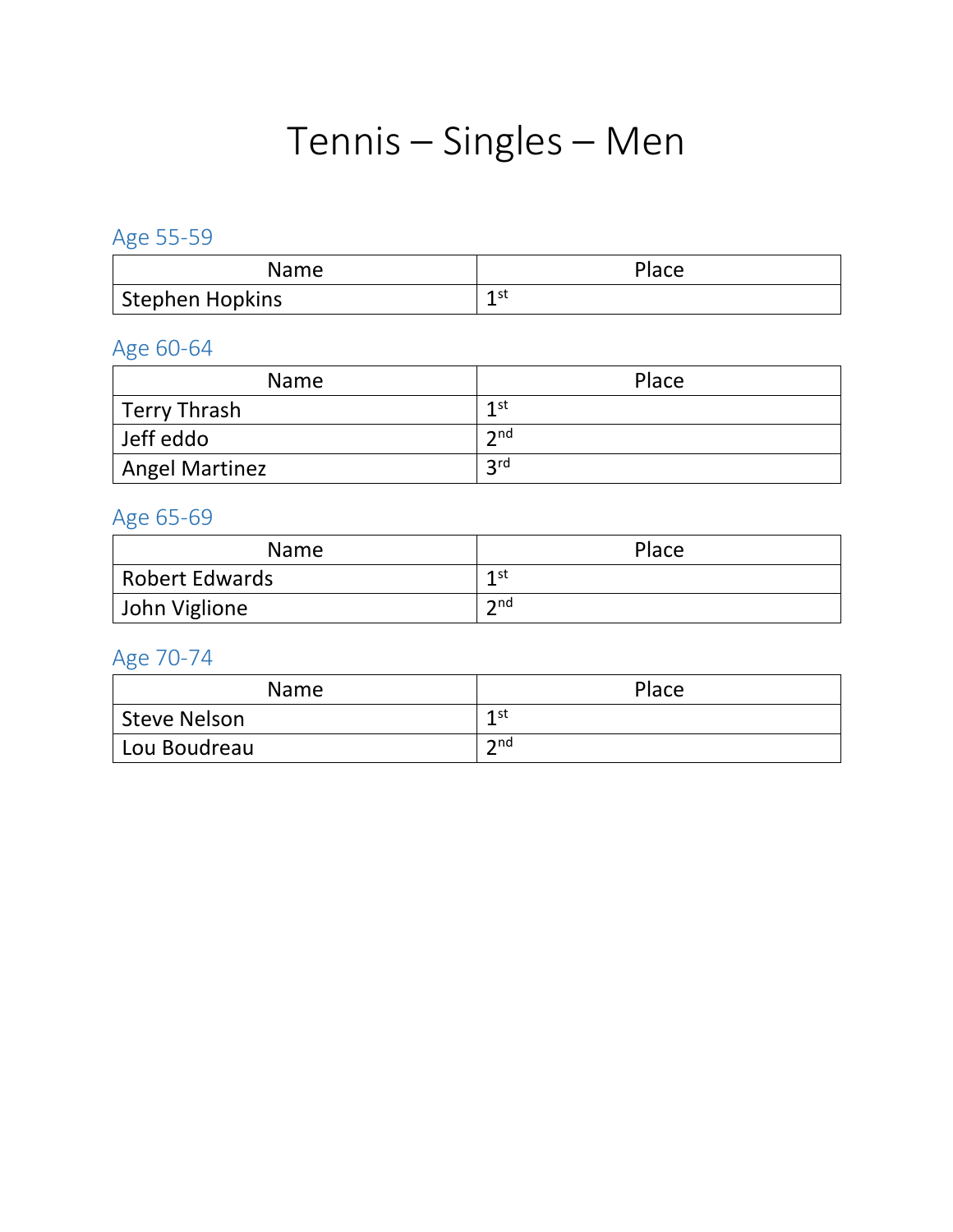#### Age 75 -79

| <b>Name</b>         | Place             |
|---------------------|-------------------|
| <b>Michael Poff</b> | 1st               |
| <b>Bob Williams</b> | $\mathbf{\Im}$ nd |
| Vernon King         | <b>2rd</b>        |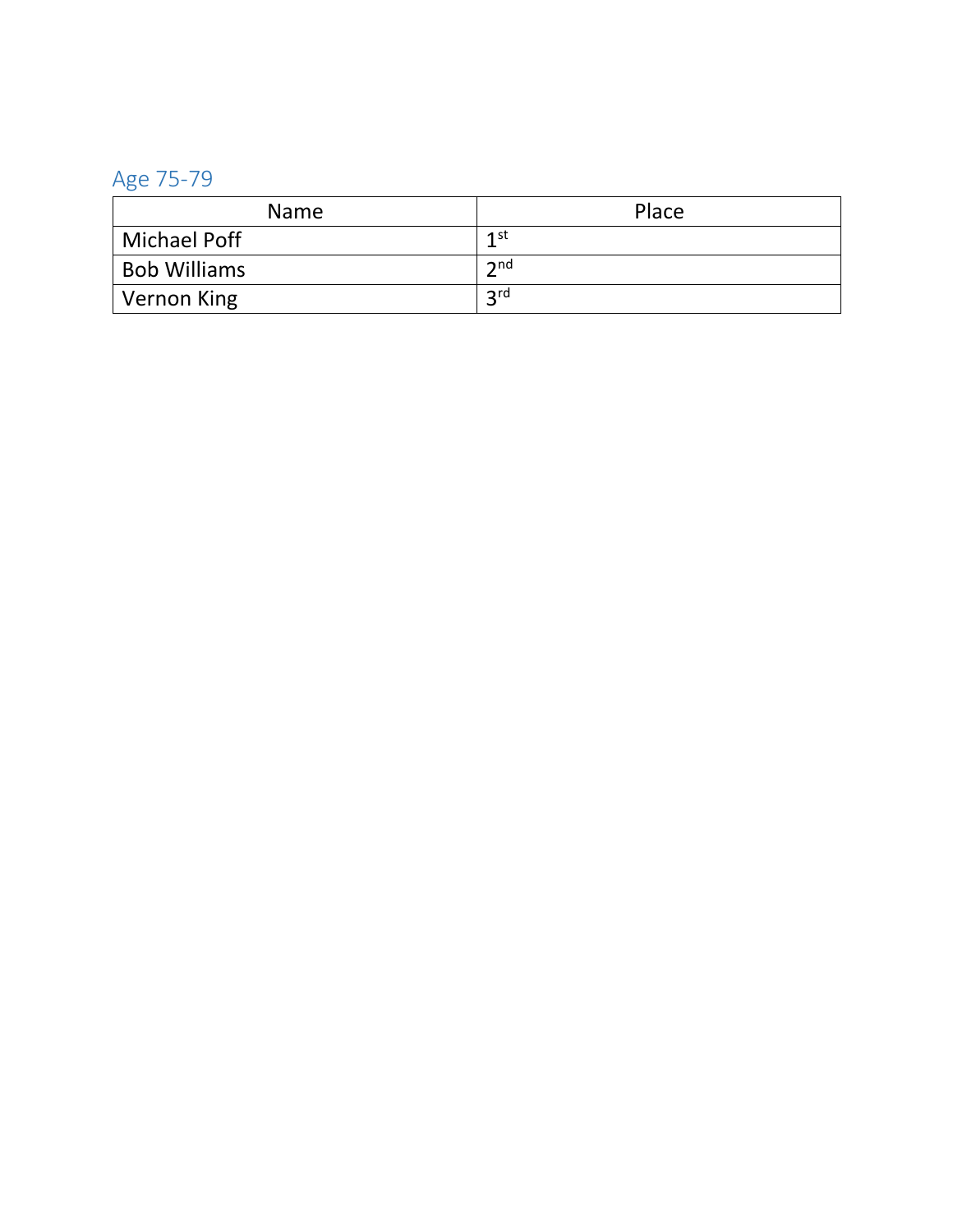# Tennis – Singles – Women

## Age 50-54

| <b>Name</b>      | Place |
|------------------|-------|
| Kimberly Hopkins | 1 st  |

## Age 55-59

| <b>Name</b>     | Place             |
|-----------------|-------------------|
| Carol Harris    | 1 st<br>-         |
| Gretchen Miller | $\mathbf{\Im}$ nd |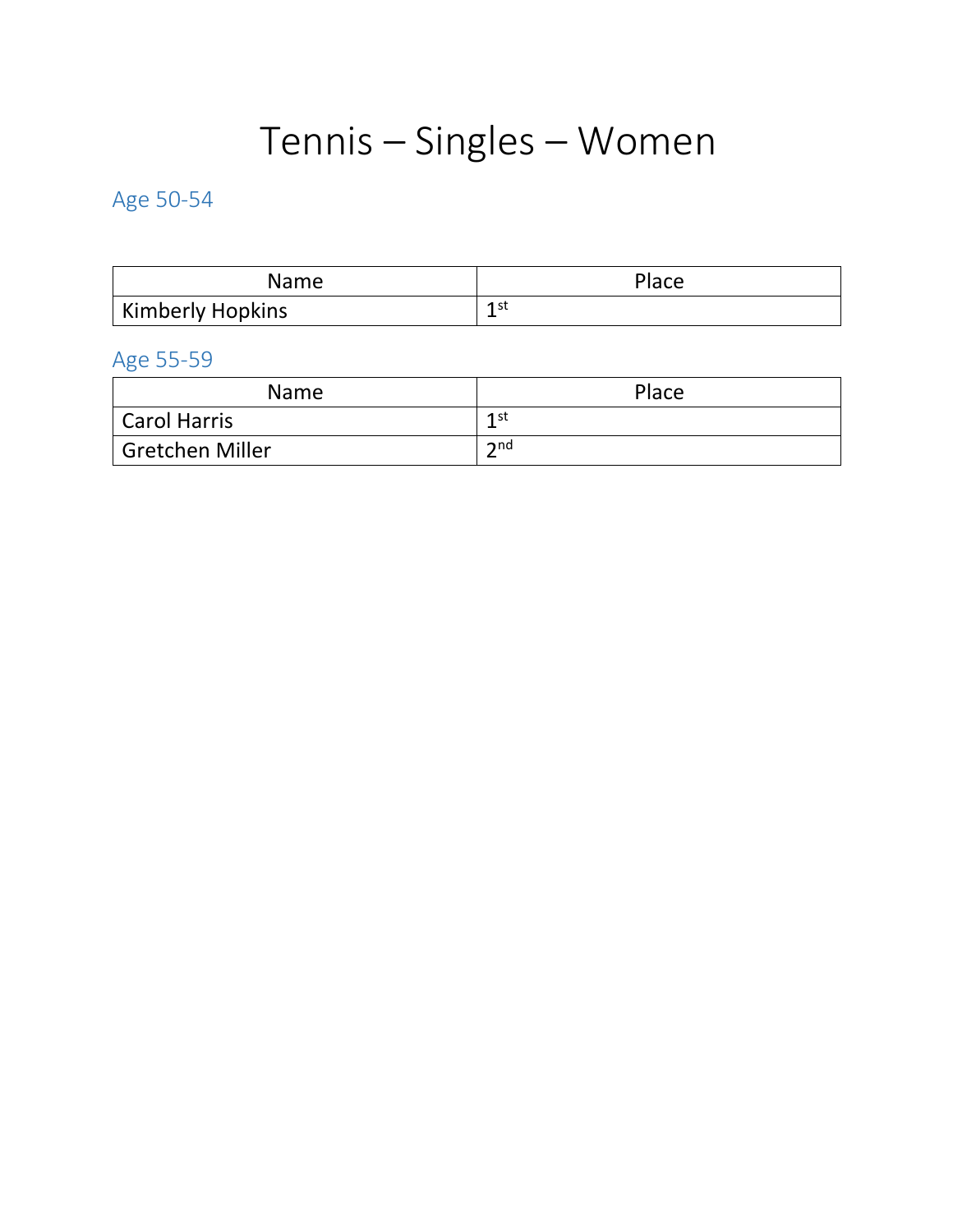## Tennis – Doubles – Men

## Age 60-64

| <b>Name</b>             | Place          |
|-------------------------|----------------|
| Jeff Eddo/Allen Lin     | 1st            |
| Chris Cook/Arturo Ojera | $\mathsf{and}$ |

## Age 75-79

| <b>Name</b>                           | Place             |
|---------------------------------------|-------------------|
| Sam Stevinson/Gerry Day               | 1st               |
| Michael Poff/Vernon King              | $\mathbf{\Omega}$ |
| <b>Robert Williams/Farrell Sterns</b> |                   |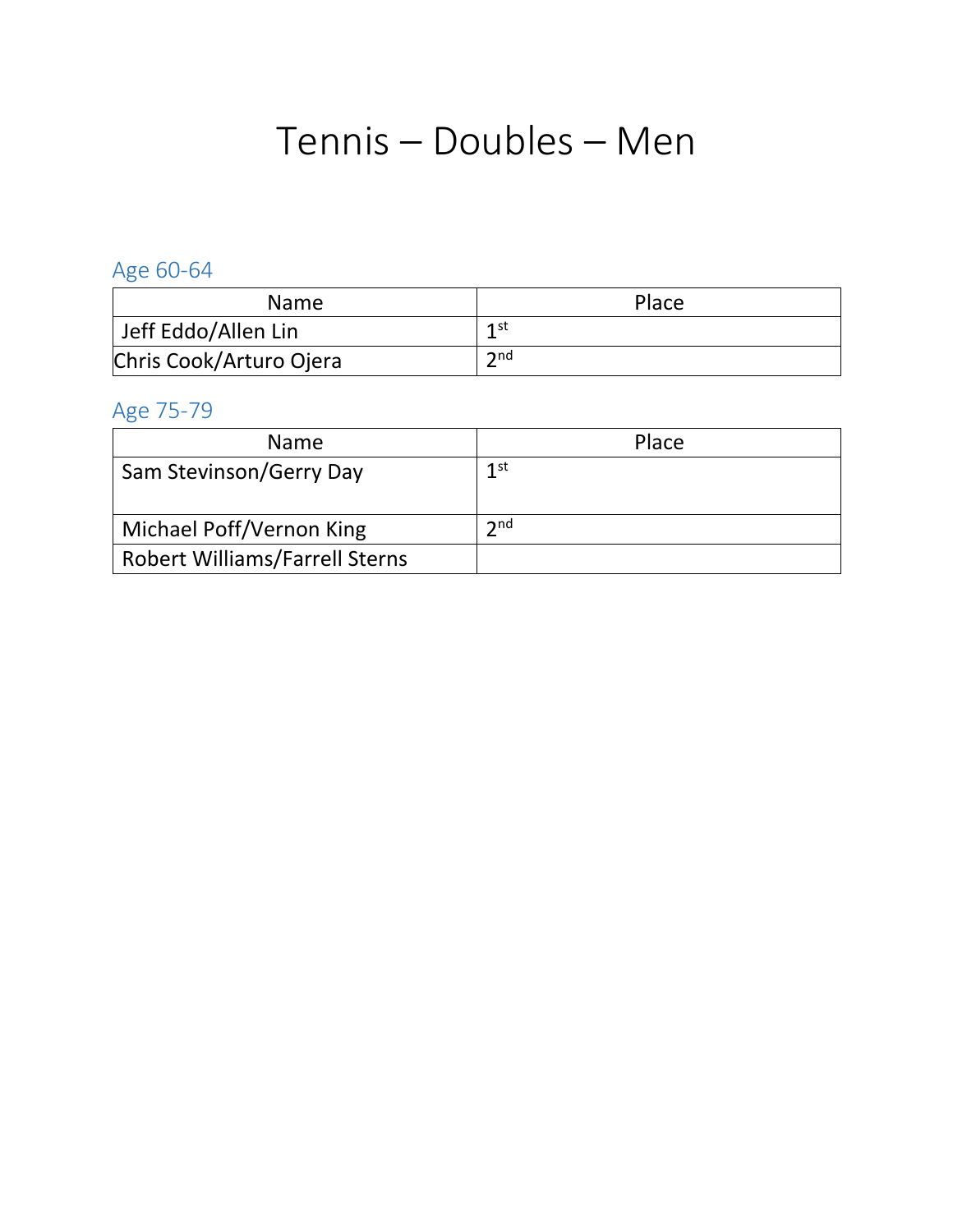## Tennis – Doubles –Women

## Age 50-54

| <b>Name</b>                 | Place             |
|-----------------------------|-------------------|
| Tammy Crump/Yuri Stilbolt   | 1st               |
| Nancy Ellman/Olivia Malone  | $\mathbf{\Im}$ nd |
| Stephanie Burke/Robin Rowan | <b>2rd</b>        |

### Age 55-59

| <b>Name</b>                           | Place           |
|---------------------------------------|-----------------|
| Karen Penn/Gretchen Miller            | 1st             |
| Stephanie Burke/Robin Rowan           | 2 <sub>nd</sub> |
| <b>Carol Harris/Stephanie Hopkins</b> | 2rd             |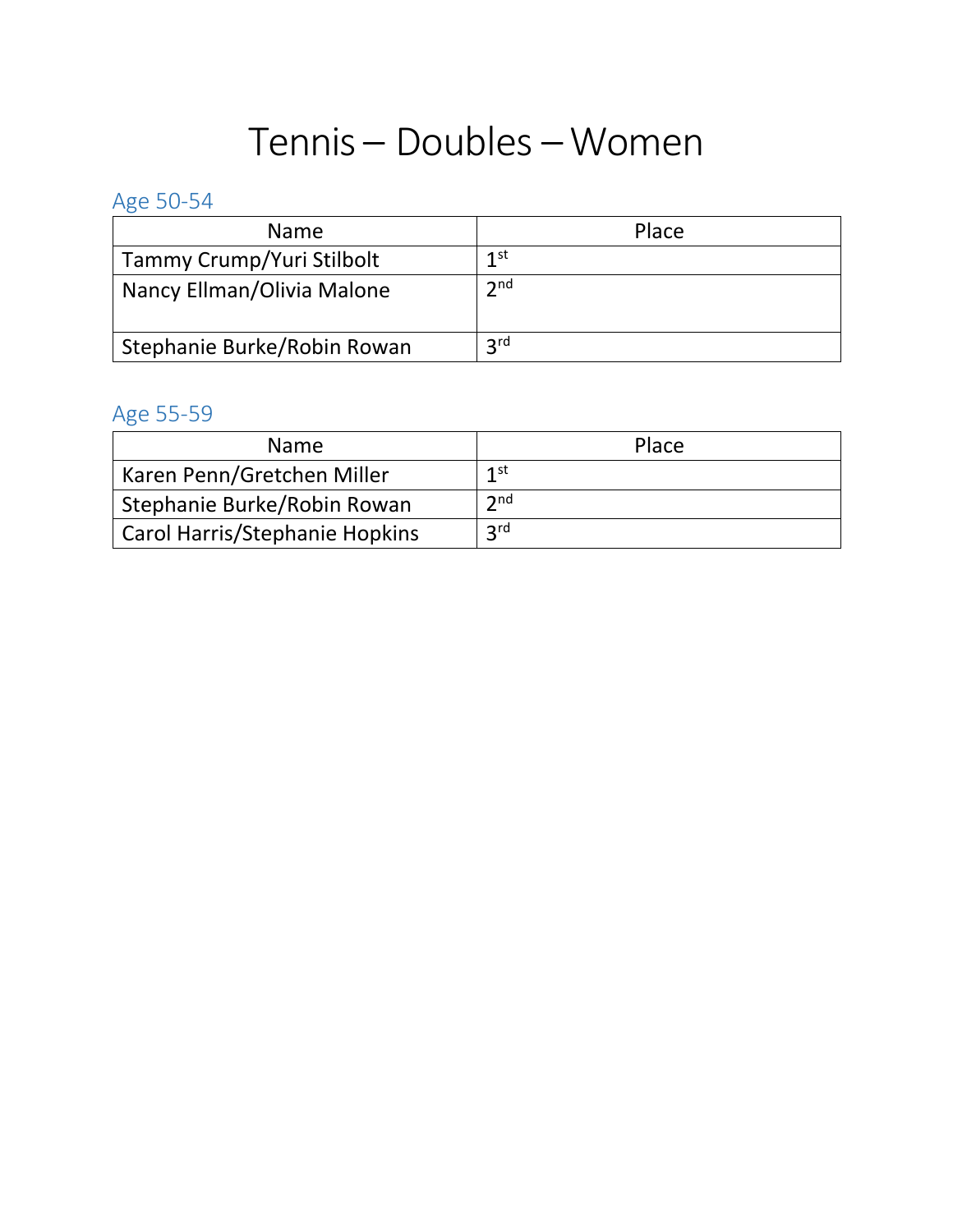## Tennis – Doubles –Mixed

Age 55-59

| <b>Name</b>                      | Place          |
|----------------------------------|----------------|
| Arturo Ojera/Nancy Ellman        | 1st            |
| Stephen Hopkins/Kimberly Hopkins | $\mathsf{and}$ |

## Age 60-64

| <b>Name</b>               | Place             |
|---------------------------|-------------------|
| Andy Hillman/Nena Haigler | 1st               |
| Mike Grey/Carol Harris    | $\mathbf{\Im}$ nd |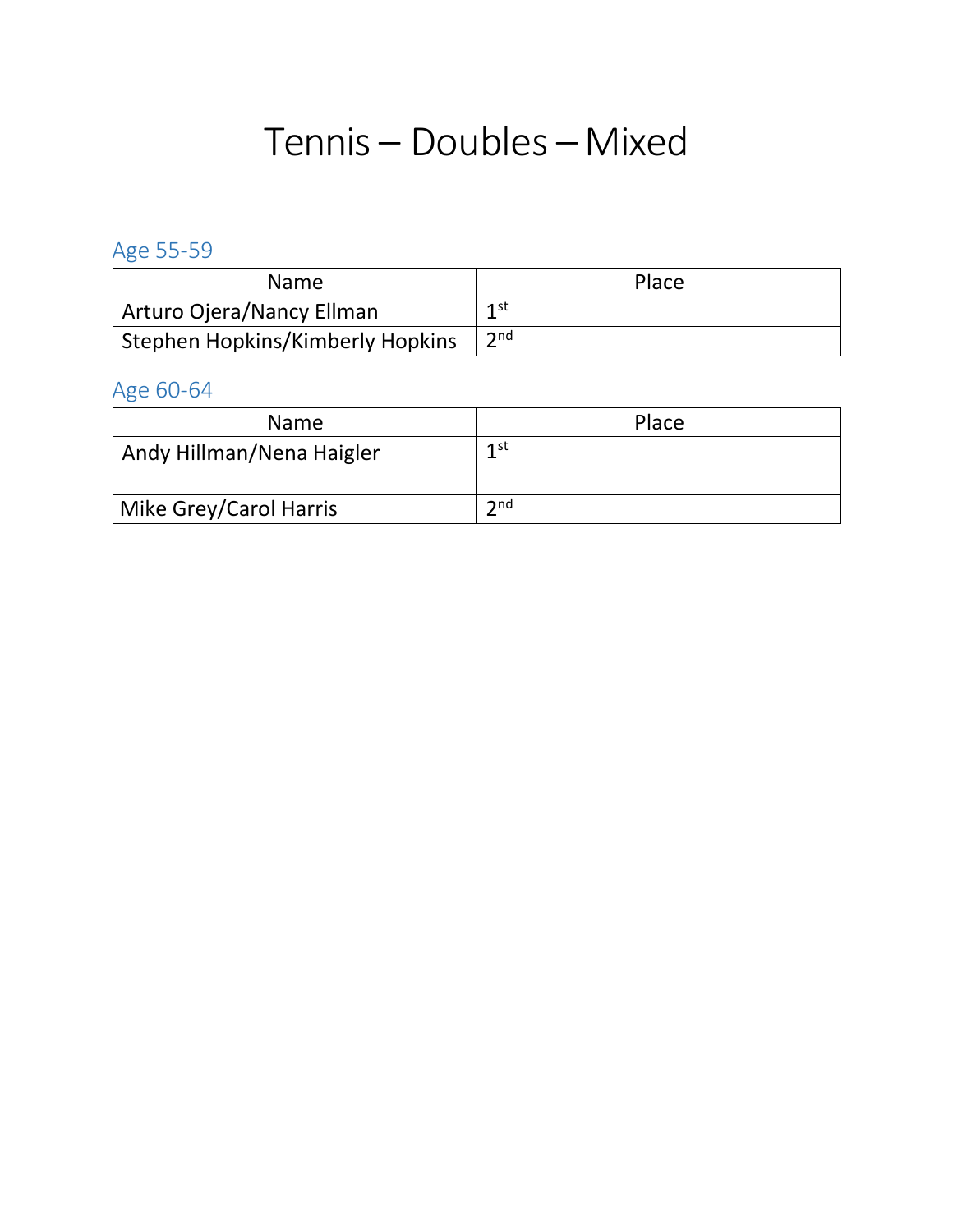## Disc Golf –Women

### Age 60-64

| Name             | Place |
|------------------|-------|
| Annessa Litteral | 1 st  |

## Age 65-69

| Name        | Place                |
|-------------|----------------------|
| Paula Smith | 1st<br><u>. на т</u> |

## Age 70-74

| Name        | Place     |
|-------------|-----------|
| Peggy Gibbs | 1 st<br>- |

| Name        | Place     |
|-------------|-----------|
| Gale Bowman | 1 st<br>- |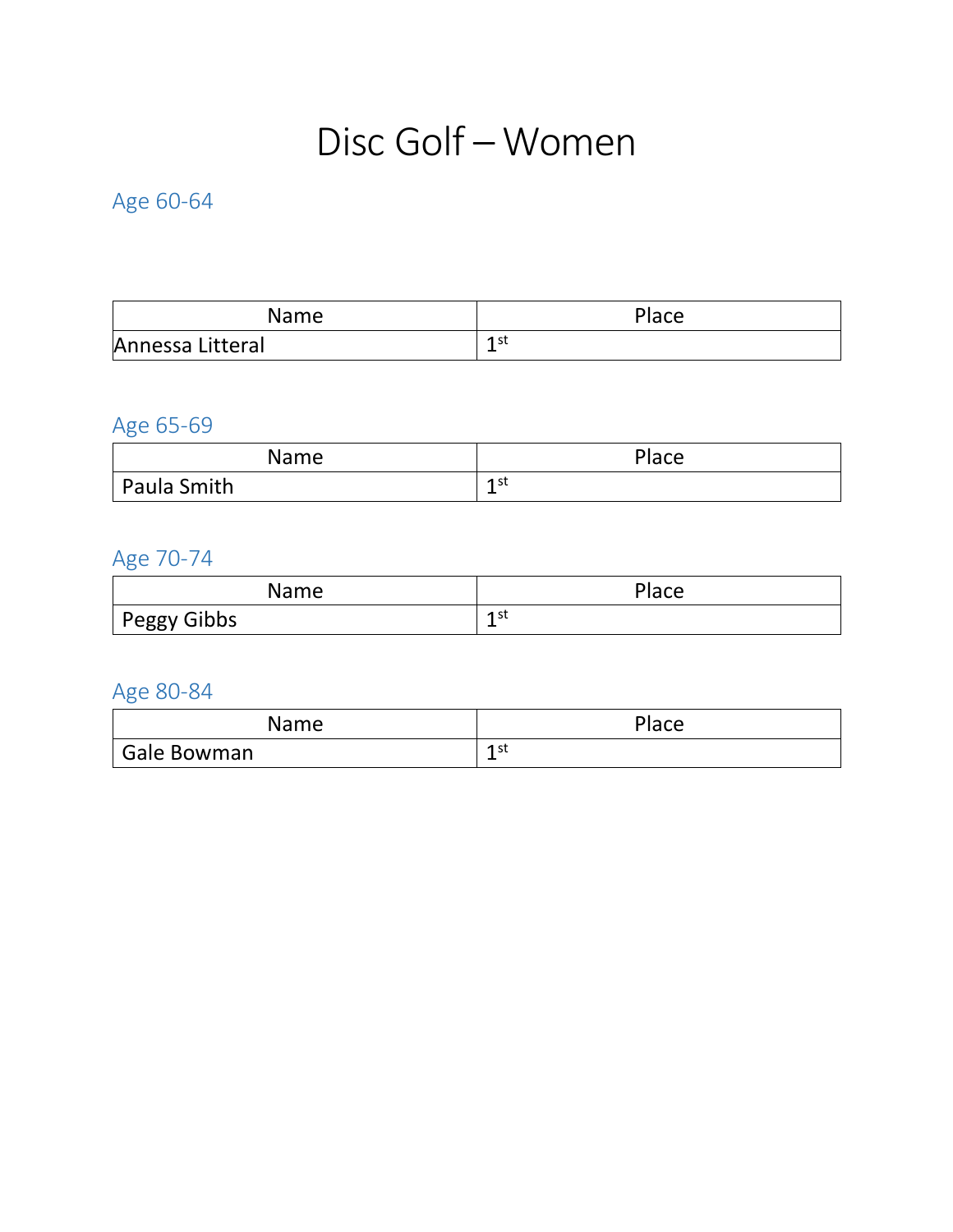## Disc Golf – Men

### Age 60-64

| <b>Name</b>         | Place             |
|---------------------|-------------------|
| <b>Steve Swiler</b> | 1st               |
| Steve NIcholson     | $\mathbf{\Omega}$ |

## Age 65-69

| <b>Name</b>         | Place           |
|---------------------|-----------------|
| Jan Yanovich        | 1 <sup>st</sup> |
| <b>Huey Pearson</b> | 2 <sub>nd</sub> |
| Al Wick             | 3 <sup>rd</sup> |
| <b>Charles Bone</b> | $4^{\text{th}}$ |
| <b>Boo Smith</b>    | $E$ th          |

## Age 70-74

| <b>Name</b>  | Place             |
|--------------|-------------------|
| John King    | 1st               |
| Verdon Gibbs | $\mathbf{\Im}$ nd |

## Age 75-79

| <b>Name</b>            | Place          |
|------------------------|----------------|
| Verdon King            | 1st            |
| <b>Ferrell Stearns</b> | $\mathsf{and}$ |

| Name        | Place    |
|-------------|----------|
| Don Braxton | 1st<br>- |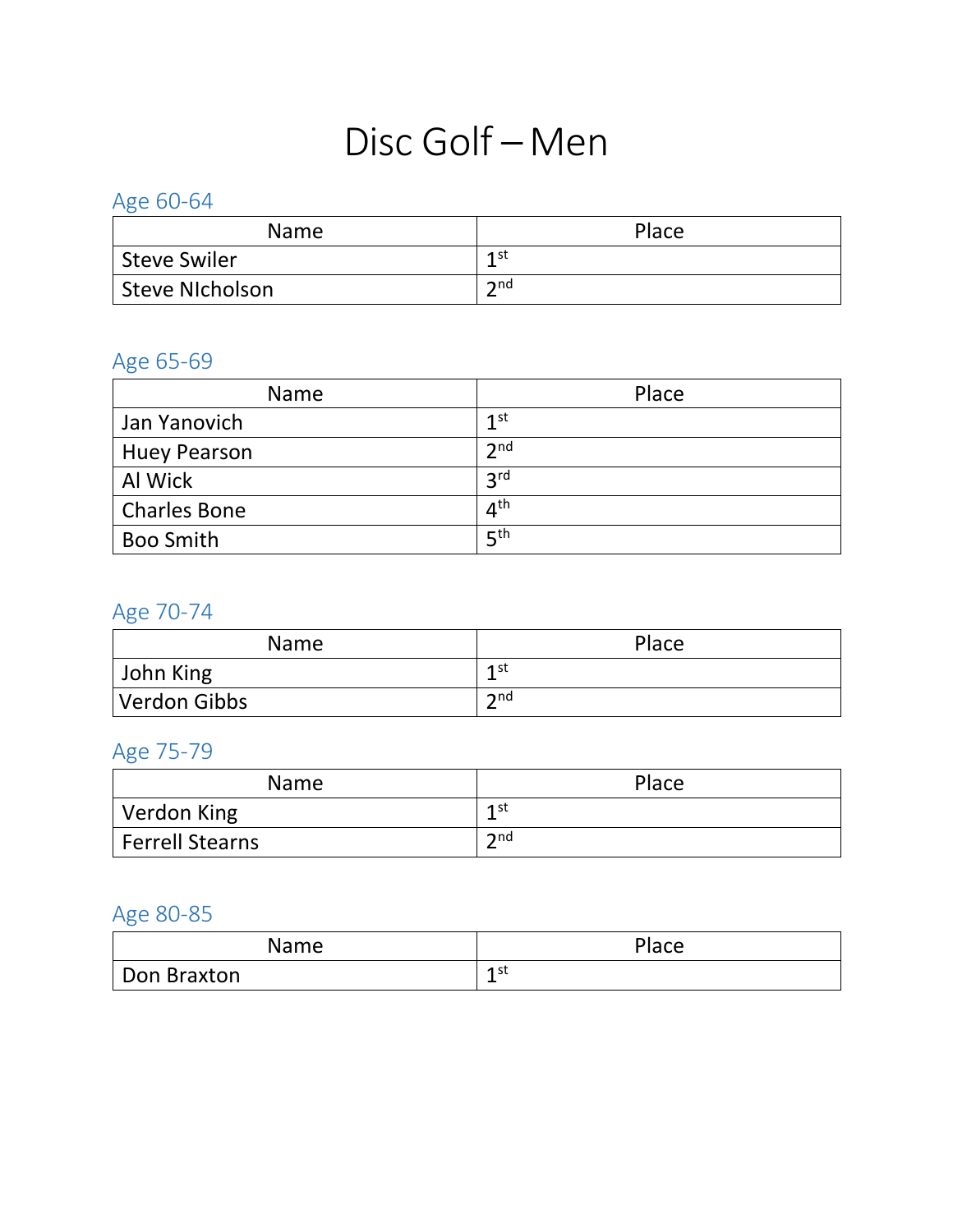| <b>Name</b>          | Place |
|----------------------|-------|
| Richard Kronenberger | 1st   |

Roster: Richard K, Keith, Fred, Alan S, Denny J, Wayne Willie

| Name                | Place                   |
|---------------------|-------------------------|
| <b>Charles Bone</b> | $\mathsf{\sim}$ nd<br>- |

Roster: Charles B, Denny, Wayne, Al, Ray K, Verdon

## Volleyball - Women

| Name             | Place |
|------------------|-------|
| Annessa Litteral | 1 st  |

Roster: Annessa, Kathy M, Mary, Gale, Peggy H

| Name        | Place      |
|-------------|------------|
| Peggy Gibbs | lo nd<br>∼ |

Roster: Peggy G, Stacy, Paula, Grace, Wayne

## Volleyball – Coed

| Name                 | Place    |
|----------------------|----------|
| <b>Charles Bones</b> | 1st<br>- |

Roster: Charles, Gale, Fred, Rich F, Annissa, Verdon, Danny, Stacey

| Name                        | Place                 |
|-----------------------------|-----------------------|
| <b>Richard Kronenberger</b> | $\mathbf{\lambda}$ nd |

Roster: Richard K, Paula, Denny, Peggy H, Grace, Keith, Alan, Wayne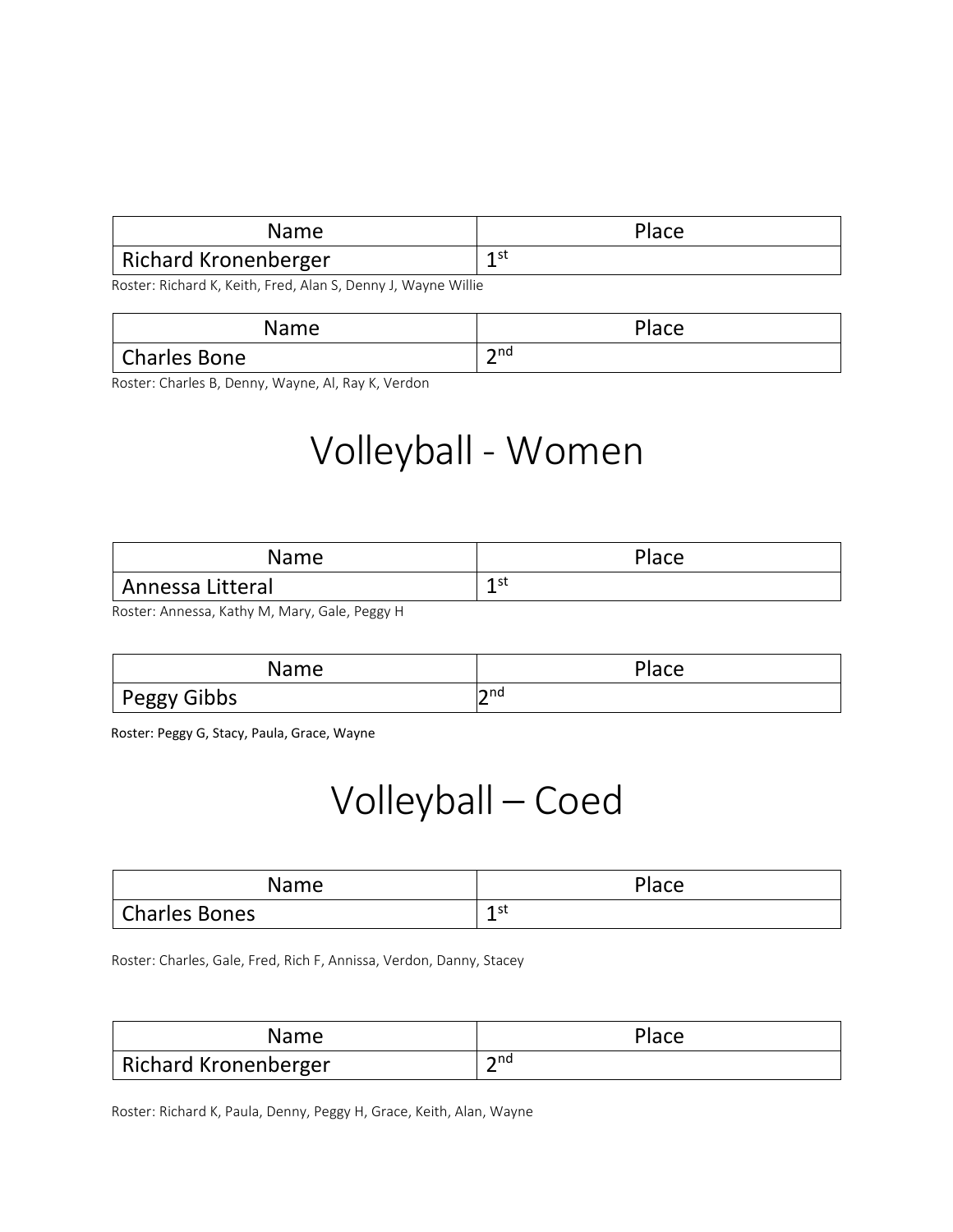| Name           | Place                      |
|----------------|----------------------------|
| Wick           | $\mathsf{C}^{\mathsf{rd}}$ |
| $\overline{A}$ | ب                          |

Roster: Al, Ray S, Ray, Willie, Kathy M, Peggy G, Mary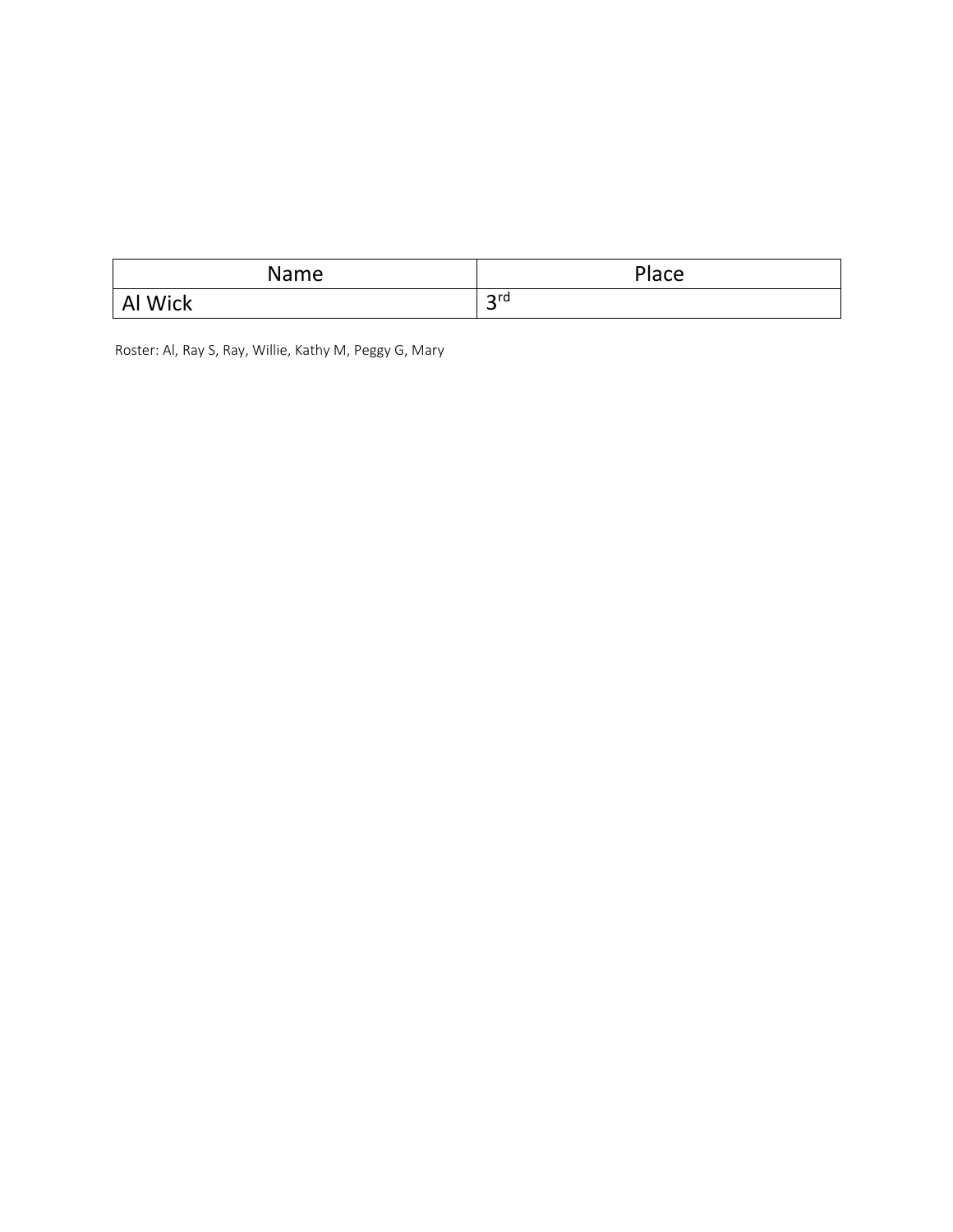# **Softball**

| <b>Name</b>    | Place    |
|----------------|----------|
| Team #4 Upshaw | 1st<br>- |

Roster: Upshaw, Hoard, Rowell, Remy, Stallman, Rawls, Malone, McCabe, Norris, Hedden

| Name           | Place                 |
|----------------|-----------------------|
| Team #2 Elders | $\bm{\gamma}$ nd<br>- |

Roster: Elders, Emmons, Krassinger, Pearlman, Faullin, Messner, Rizzuto, Strong, Fauber

| Name         | <b>Place</b> |
|--------------|--------------|
| Team #1 Poss | 2rd<br>ٮ     |

Roster: Doss, Jackson, Overstreet, Wakefield, Wallace(Dan), Reeves, Wallace(Rodney), Poss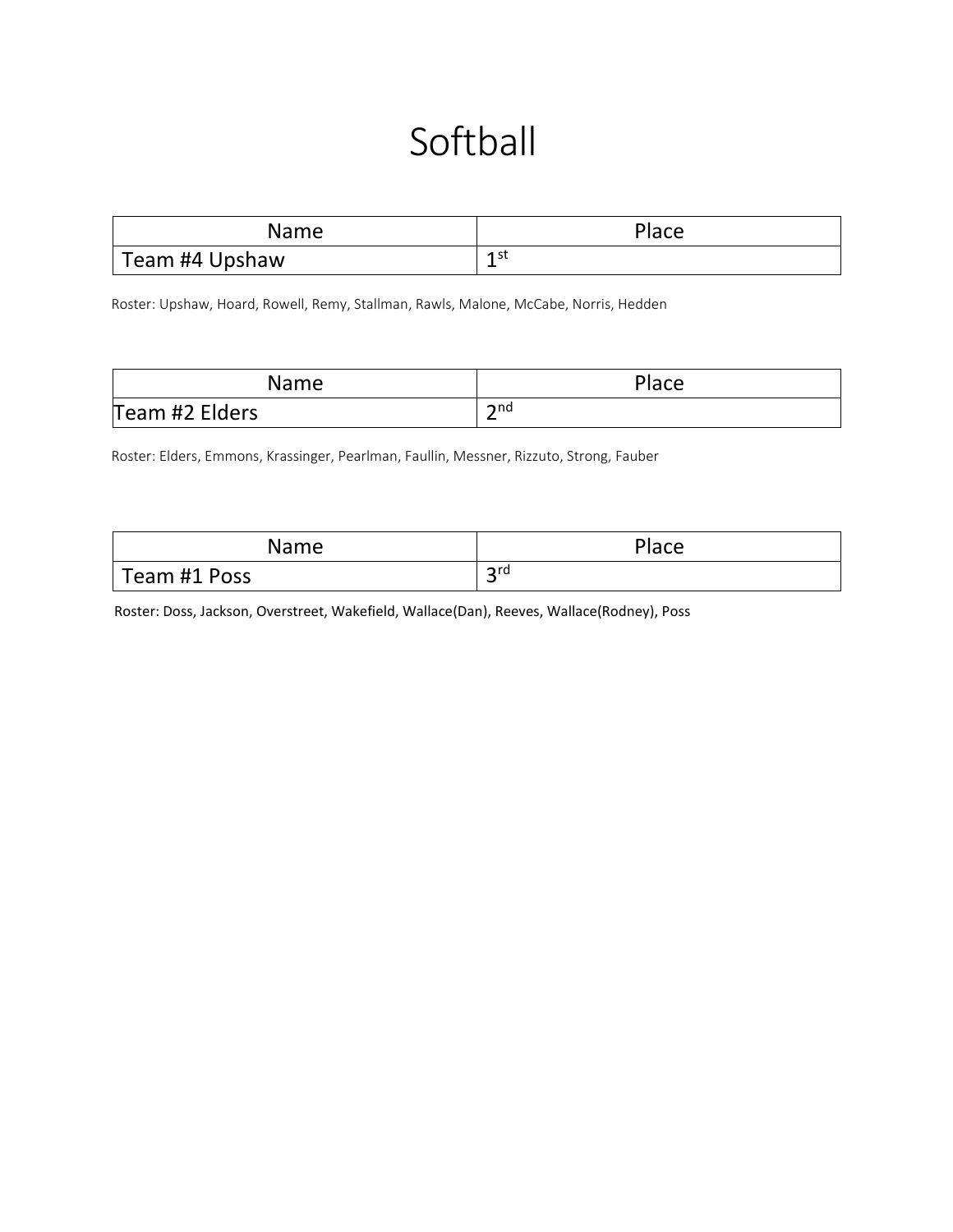## Track and Field – 50 m Dash – Women

Age 50-54

| Name             | Place     | Time             |
|------------------|-----------|------------------|
| Angela Henderson | 1 st<br>- | -59<br>u<br>J.JJ |

#### Age 55-59

| <b>Name</b>        | Place           | Time  |
|--------------------|-----------------|-------|
| <b>Bonnie Dorr</b> | 1st             | 9.53  |
| Karen Baxter       | $\mathsf{h}$ nd | 9.78  |
| Aileen Danko       | <b>2rd</b>      | 13.25 |

### Age 60-64

| Name                    | Place     | $T$ ime |
|-------------------------|-----------|---------|
| <b>Susan Herrington</b> | 1 st<br>- | 11.03   |

### Age 65-69

| Name         | Place     | $T$ ime       |
|--------------|-----------|---------------|
| Karen Crahan | 1 st<br>- | 11 $\Delta$ 1 |

| Name                       | Place          | Time  |
|----------------------------|----------------|-------|
| <b>Betty Frydrychowicz</b> | 1 st<br>-<br>_ | 13.69 |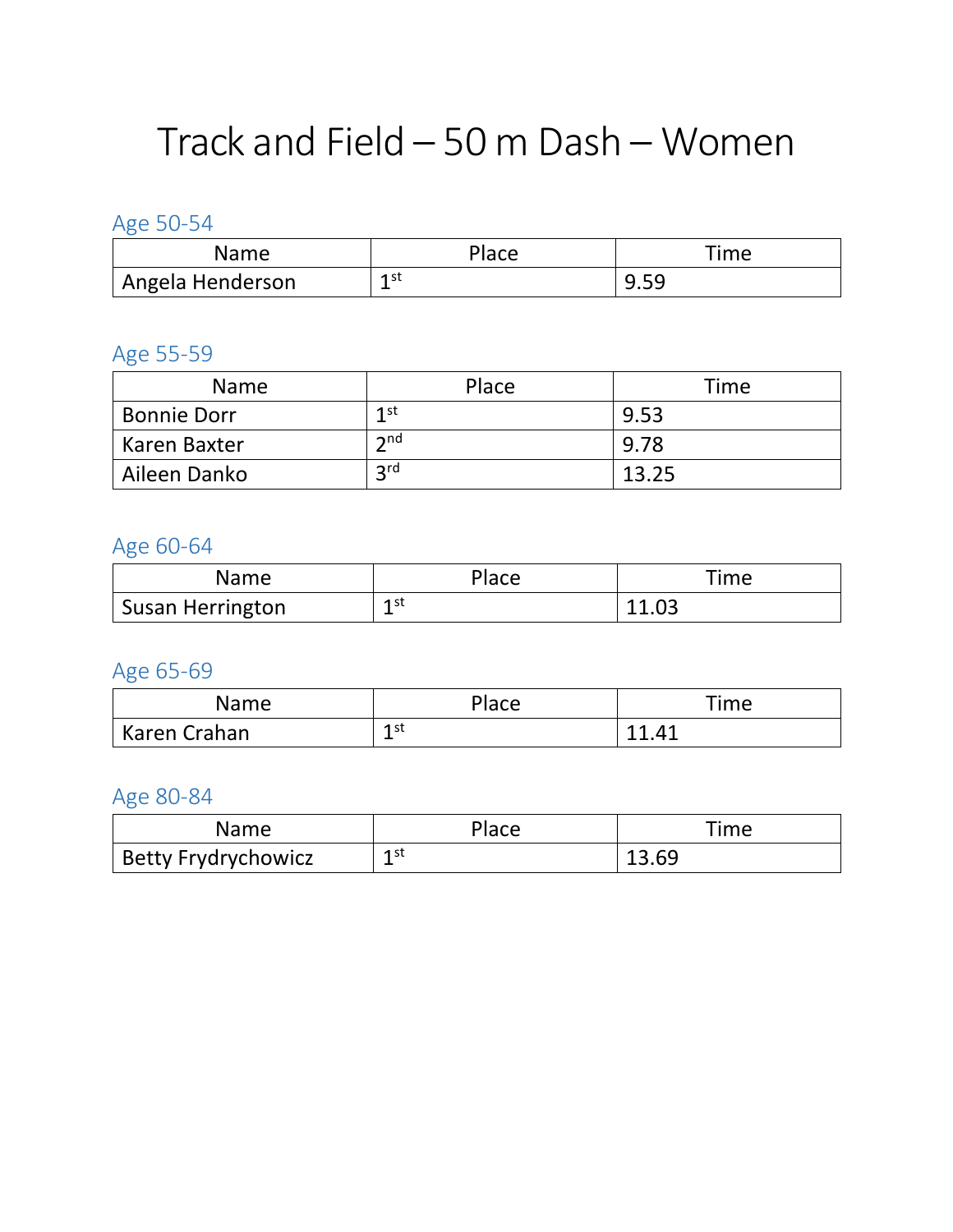# Track and Field – 50 m Dash – Men

### Age 50-54

| Name            | Place    | <b>Time</b> |
|-----------------|----------|-------------|
| George Krishack | 1 st<br> | .           |

### Age 60-64

| <b>Name</b>           | Place           | Time  |
|-----------------------|-----------------|-------|
| <b>Kenneth Bonner</b> | 1 st            | 7.38  |
| <b>Greg Lowery</b>    | $\mathsf{h}$ nd | 8.35  |
| <b>Raymond Cooper</b> | <b>2rd</b>      | 11.03 |

### Age 65-69

| <b>Name</b>       | Place             | Time  |
|-------------------|-------------------|-------|
| <b>Chris Cook</b> | 1st               | 8.59  |
| Alan Smith        | $\mathbf{\Im}$ nd | 9.15  |
| <b>Boo Smith</b>  | 3 <sup>rd</sup>   | 10.66 |

## Age 70-74

| Name          | Place     | Time  |
|---------------|-----------|-------|
| Randy Delaney | 1 st<br>- | 12.88 |

### Age 75-79

| <b>Name</b>       | Place        | Time  |
|-------------------|--------------|-------|
| Louis Flashinski  | 1 st         | 8.47  |
| Jim Frydrychowicz | $\mathsf{d}$ | 14.12 |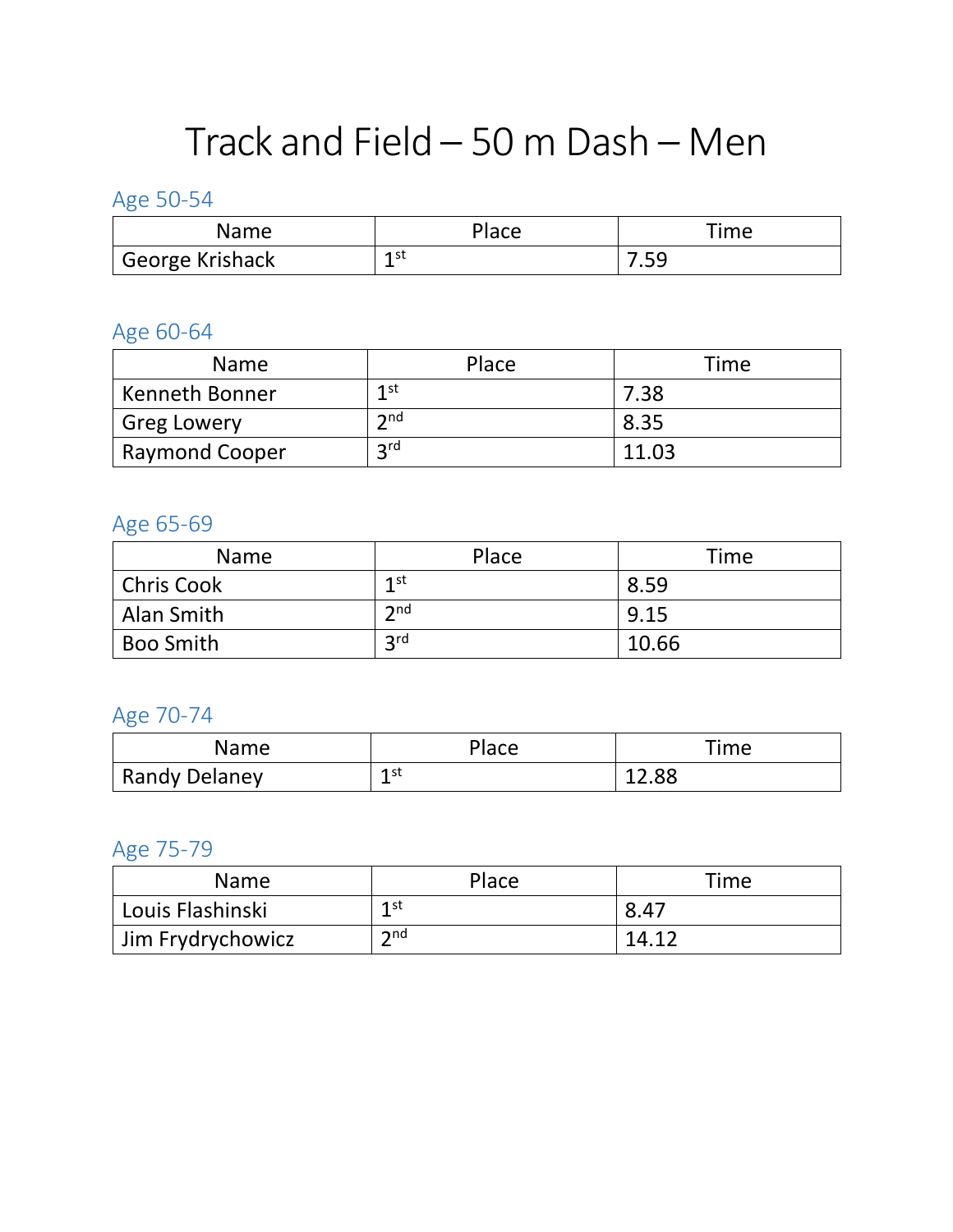#### Age 80 -84

| <b>Name</b>         | Place             | Time  |
|---------------------|-------------------|-------|
| Johnnie Lucassen    | 1st               | 9.78  |
| Dan Keely           | $\mathbf{\Im}$ nd | 11.41 |
| <b>Barney Walsh</b> | <b>2rd</b>        | 26.06 |

#### Age 90-94

| Name      | Place     | Time                  |
|-----------|-----------|-----------------------|
| John Hurd | 1 st<br>- | $10.6^\circ$<br>10.UZ |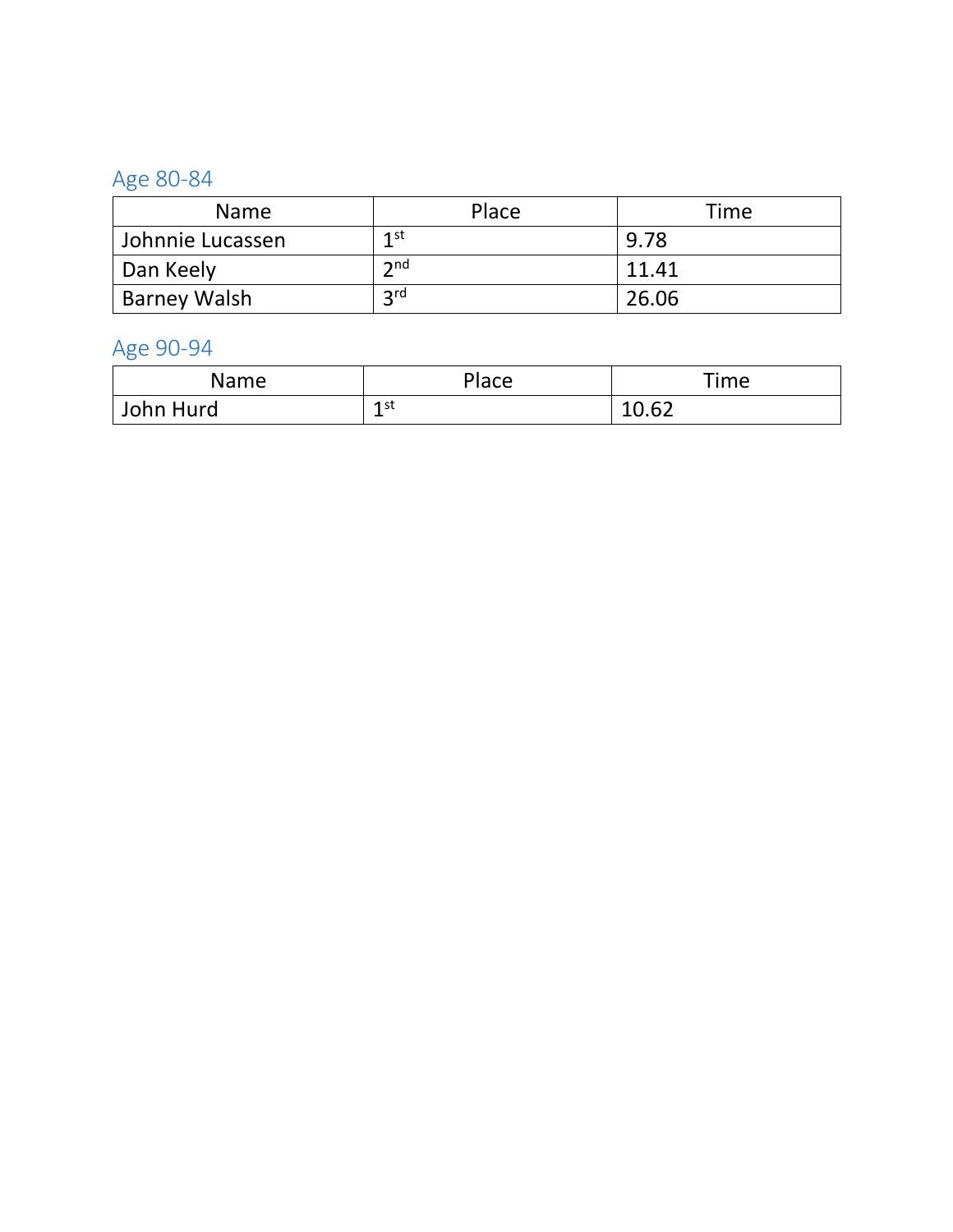## Track and Field – 100 m Dash – Women

### Age 50-54

| Name             | Place      | Time        |
|------------------|------------|-------------|
| Angela Henderson | 1 st<br>-- | 1 O<br>10.7 |

### Age 55-59

| <b>Name</b>        | Place             | Time  |
|--------------------|-------------------|-------|
| <b>Bonnie Dorr</b> | 1st               | 18.70 |
| Karen Baxter       | $\mathbf{\Im}$ nd | 18.88 |
| Aileen Danko       | 2 <sub>rd</sub>   | 19.92 |

### Age 65-69

| Name         | Place     | Time           |
|--------------|-----------|----------------|
| Karen Crahan | 1 st<br>- | 23 Ua<br>とつ・ひつ |

| Name                       | Place     | Time  |
|----------------------------|-----------|-------|
| <b>Betty Frydrychowicz</b> | 1 st<br>- | 28.06 |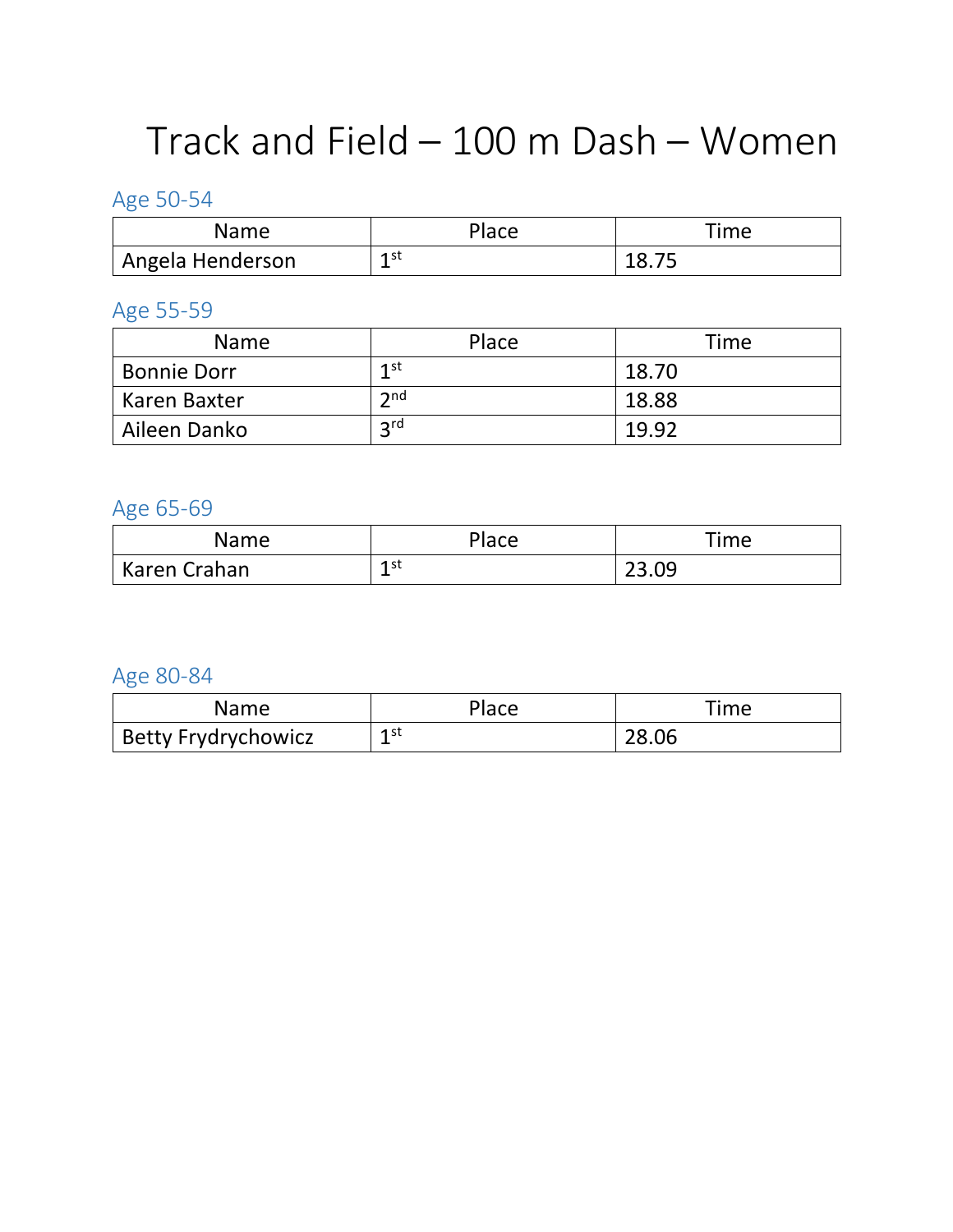# Track and Field – 100 m Dash – Men

### Age 50-54

| Name            | <b>Place</b> | $r$ ime |
|-----------------|--------------|---------|
| George Krishack | 1 st<br>-    |         |

### Age 60-64

| <b>Name</b>    | Place             | <b>Time</b> |
|----------------|-------------------|-------------|
| Kenneth Bonner | 1 <sub>st</sub>   | 14.06       |
| Raymond Cooper | $\mathbf{\Omega}$ | 24.78       |

### Age 65-69

| Name              | Place          | Time  |
|-------------------|----------------|-------|
| <b>Chris Cook</b> | 1st<br>--      | 16.56 |
| Alan Smith        | $\mathsf{and}$ | 17.97 |

### Age 75-79

| Name               | Place           | Time  |
|--------------------|-----------------|-------|
| Louis Flashinski   | 1 <sub>st</sub> | 15.69 |
| 'Jim Frydrychowicz | $\mathsf{D}$ nd | 27.72 |

#### Age 80-84

| <b>Name</b>      | Place      | Time  |
|------------------|------------|-------|
| Johnnie Lucassen | 1st        | 20.03 |
| Dan Kelly        | 2nd        | 24.00 |
| Barney Walsh     | <b>2rd</b> | 52.75 |

### Age 90-94

| Name      | Place     | Time  |
|-----------|-----------|-------|
| John Hurd | 1 st<br>- | רד רר |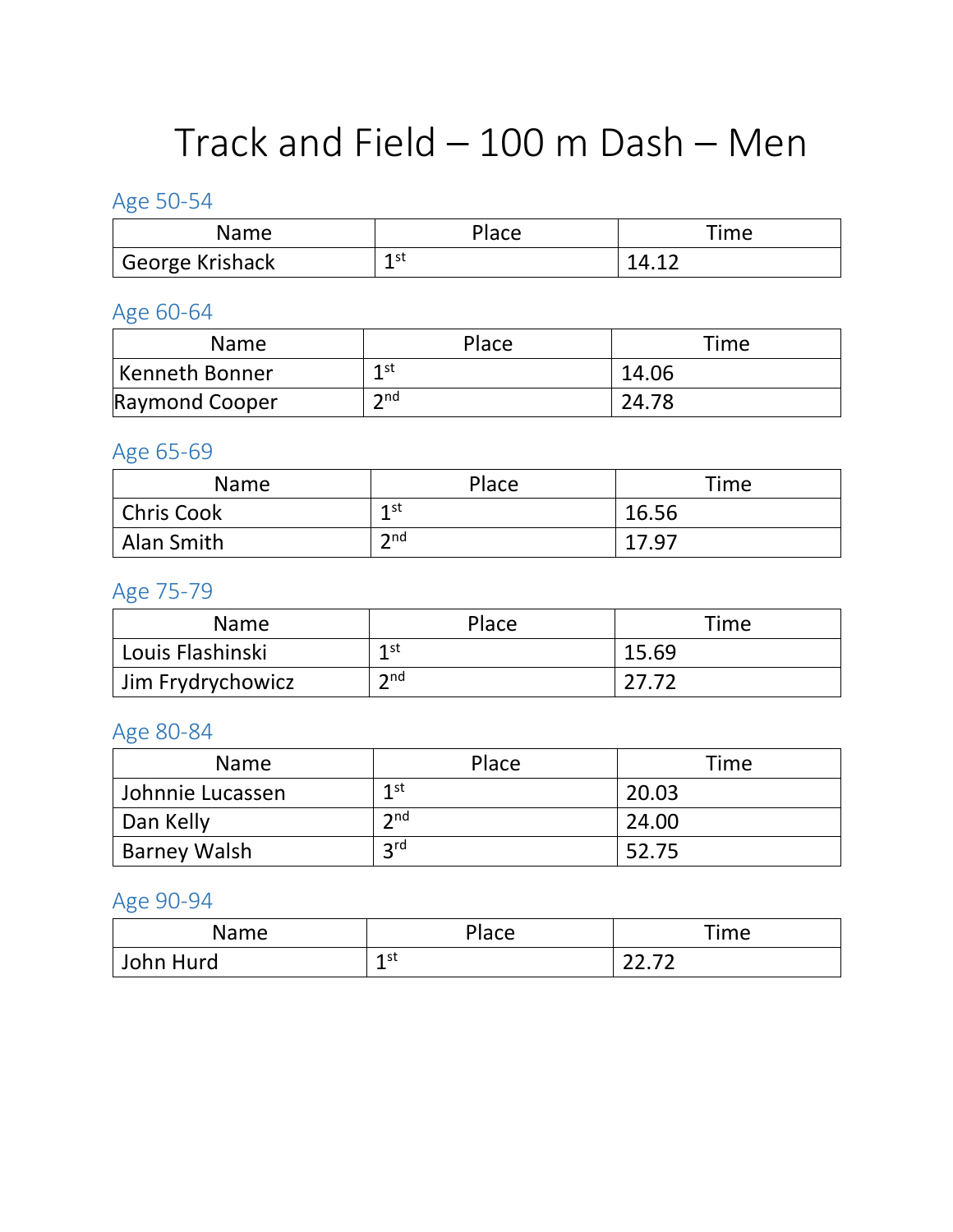## Track and Field – 200 m Dash – Women

## Age 50-54

| <b>Name</b>                   | Place                | Time  |
|-------------------------------|----------------------|-------|
| Jeannett Swigler              | 1st                  | 37.09 |
| <sup>1</sup> Angela Henderson | $\mathbf{\Omega}$ nd | 45.47 |

### Age 55-59

| <b>Name</b>        | Place          | Time    |
|--------------------|----------------|---------|
| <b>Bonnie Dorr</b> | 1 st           | 40.38   |
| Aileen Danko       | $\mathsf{and}$ | 1:01.59 |

### Age 65-69

| Name         | Place                                 | Time  |
|--------------|---------------------------------------|-------|
| Karen Crahan | 1 st<br>-<br>$\overline{\phantom{0}}$ | 59.50 |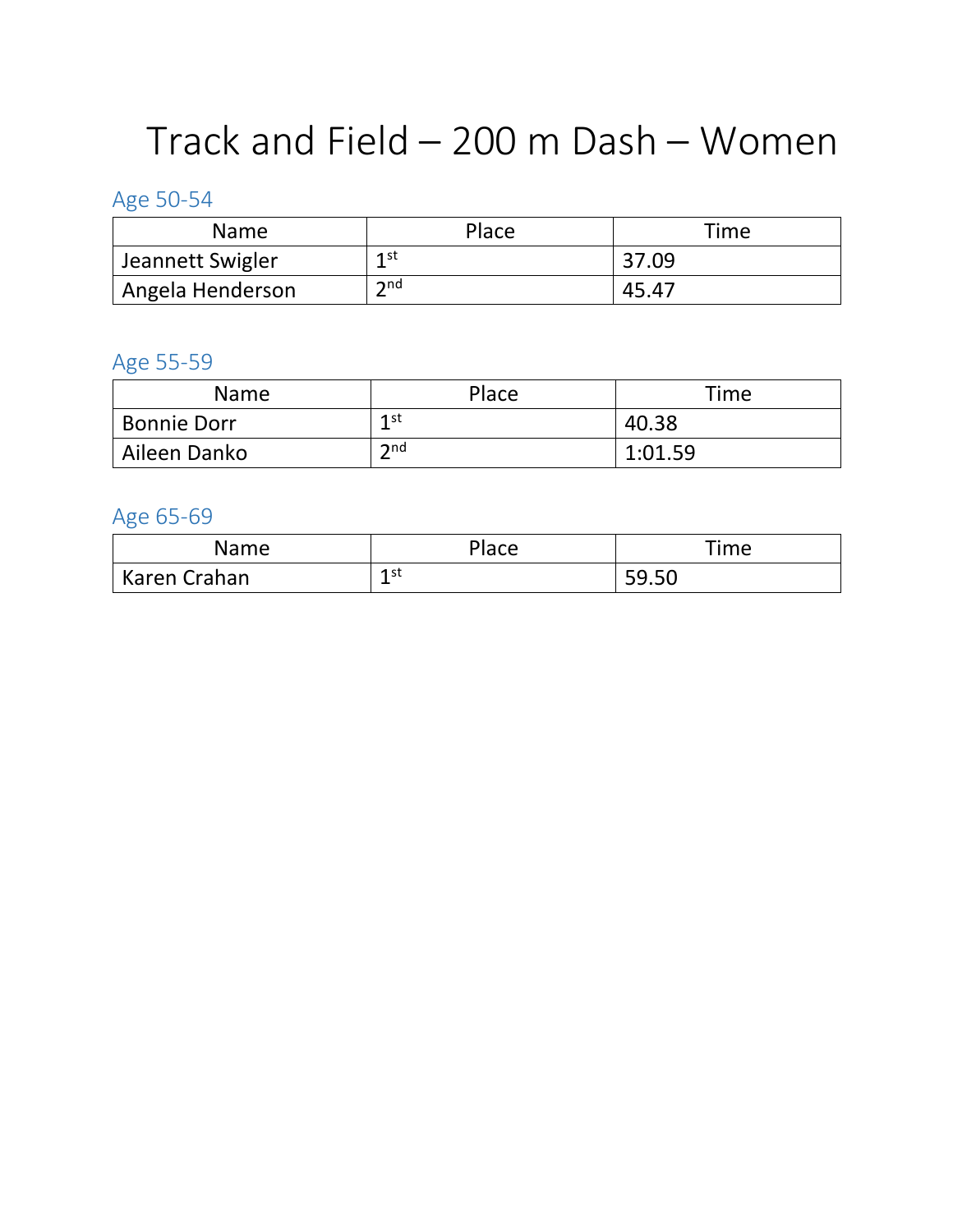# Track and Field – 200 m Dash – Men

### Age 50-54

| Name            | <sup>이</sup> ace | Time |
|-----------------|------------------|------|
| George Krishack | 1 st<br>-        |      |

### Age 60-64

| Name    | Place | Time  |
|---------|-------|-------|
| Raymond | 1 st  | 48.57 |
| Cooper  |       |       |

### Age 65-69

| Name              | Place             | Time  |
|-------------------|-------------------|-------|
| <b>Chris Cook</b> | 1st               | 42.53 |
| Alan Smith        | $\mathbf{\Omega}$ | 43.44 |

### Age 65-69

| Name          | Place | Time  |
|---------------|-------|-------|
| Kerry Charlet | 1 st  | 38.18 |

### Age 75-79

| Name             | Place    | Time           |
|------------------|----------|----------------|
| Louis Flashinski | 1st<br>- | つつ つに<br>J1.JJ |

### Age 80-84

| <b>Name</b>         | Place           | Time    |
|---------------------|-----------------|---------|
| Johnnie Lucassen    | 1 <sub>st</sub> | 47.41   |
| Dan Keely           | $\mathsf{and}$  | 55.15   |
| <b>Barnie Walsh</b> | 2rd             | 1:55.94 |

### Age 90-94

| Name      | Place          | Time  |
|-----------|----------------|-------|
| John Hurd | 1 st<br>-<br>_ | 50.85 |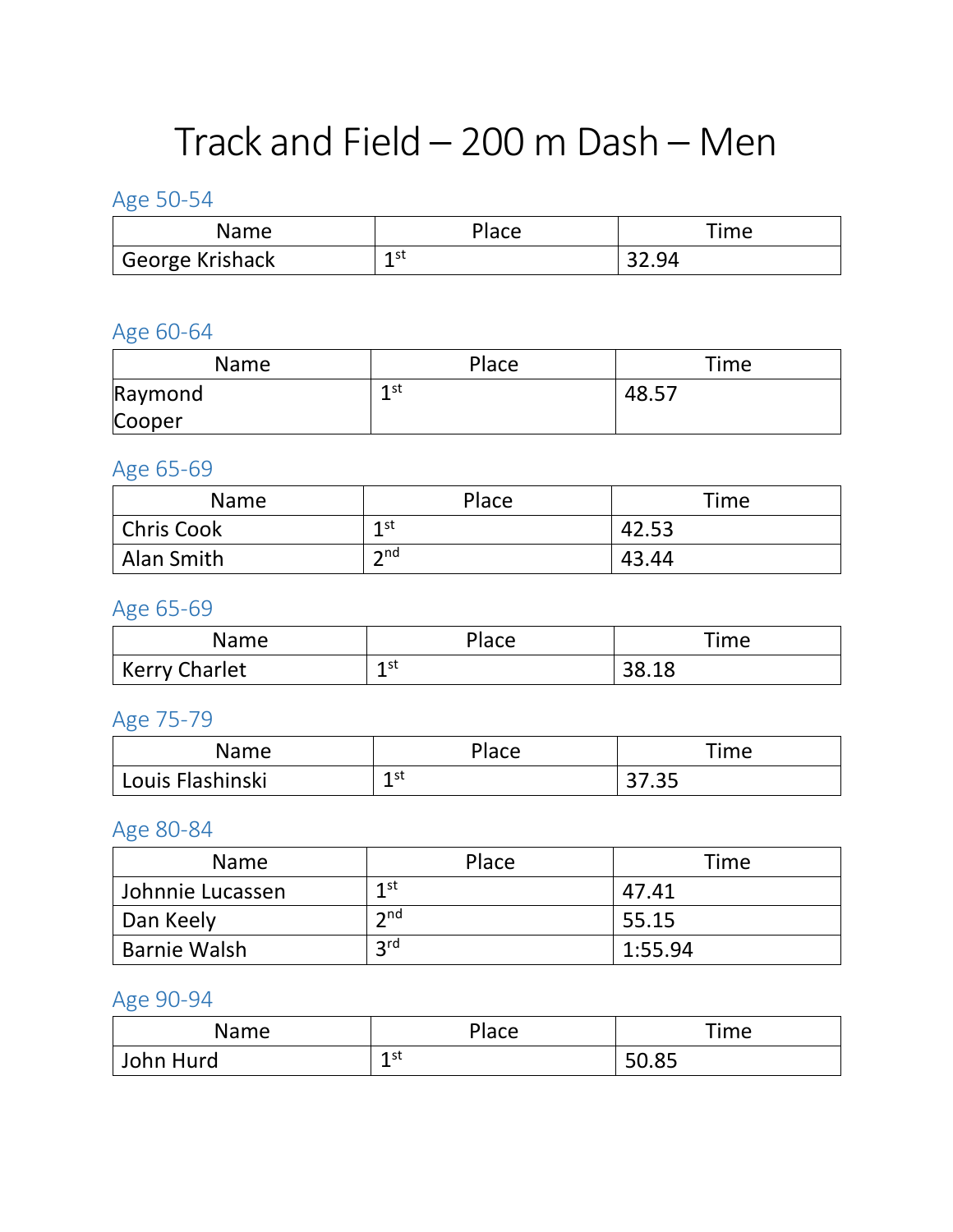## Track and Field – 400 m Dash – Men

### Age 60-64

| <b>Name</b>      | Place           | Time    |
|------------------|-----------------|---------|
| Timothy Sullivan | 1st             | 1:10.10 |
| Raymond          | $\mathsf{h}$ nd | 1:43.22 |
| Cooper           |                 |         |

### Age 65-69

| Name              | Place     | Time    |
|-------------------|-----------|---------|
| <b>Chris Cook</b> | 1 st<br>- | 1:48.09 |

## Age 70-74

| Name         | Place     | Time    |
|--------------|-----------|---------|
| ' Mark Flynn | 1 st<br>- | 1:23.56 |

## Age 75-79

| <b>Name</b>               | Place          | Time    |
|---------------------------|----------------|---------|
| <sup>1</sup> Roger Dobson | 1 st           | 1:26.60 |
| <b>Massoud Messkoub</b>   | $\mathsf{and}$ | 1:52.15 |

| <b>Name</b>      | Place           | Time    |
|------------------|-----------------|---------|
| Johnnie Lucassen | 1 <sub>st</sub> | 2:00.09 |
| Dan Keely        | $\mathsf{and}$  | 2:02.63 |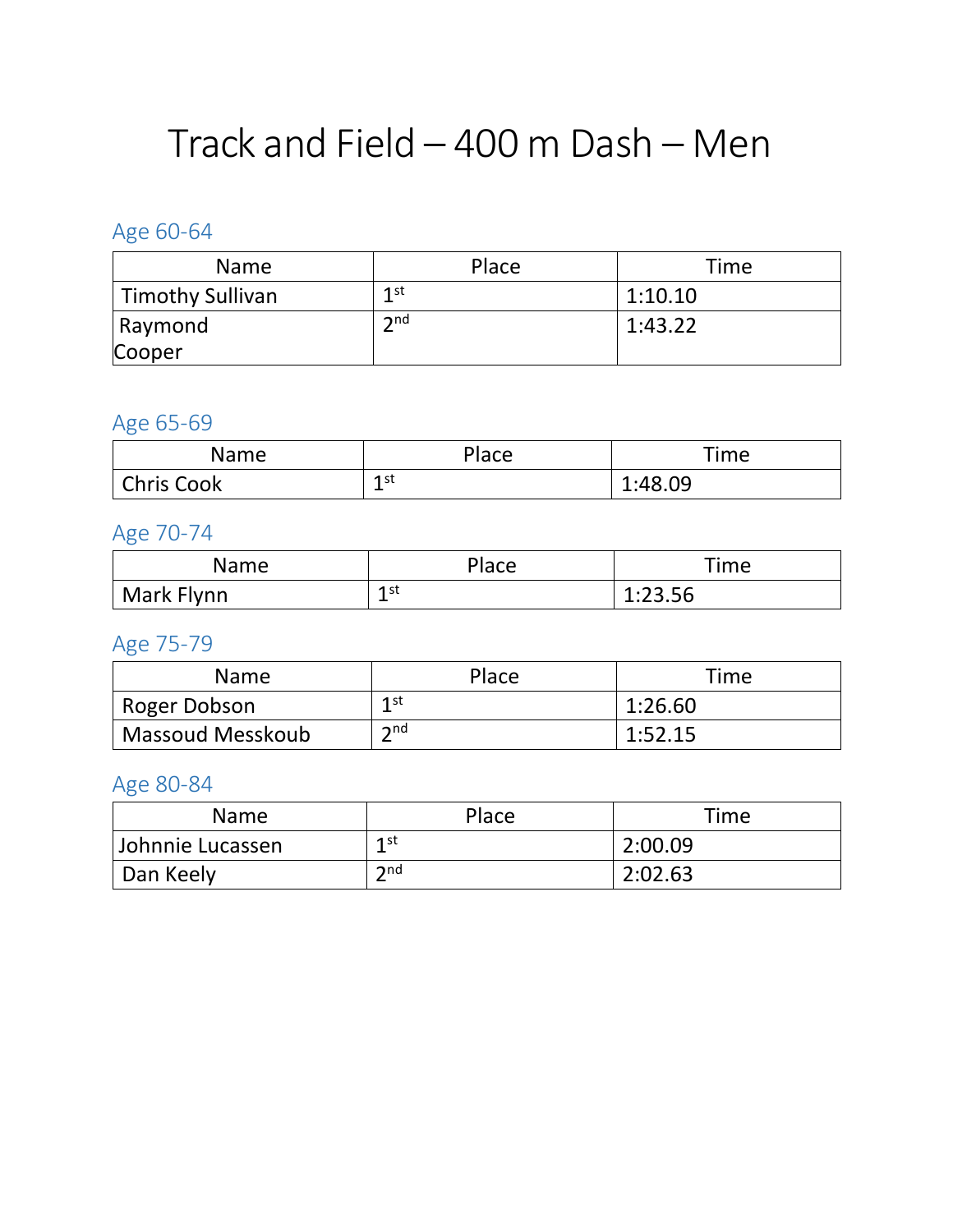## Track and Field – 400 m Dash – Men

Age 50-54

| Name             | Place | Time    |
|------------------|-------|---------|
| Angela Henderson | 1st   | 2:07.00 |

### Age 65-69

| <b>Name</b>      | Place             | <b>Time</b> |
|------------------|-------------------|-------------|
| Susan Herrington | 1st               | 2:10.97     |
| Karen Crahan     | $\mathbf{\Omega}$ | 2:28.63     |

## Age 70-74

| Name              | Place | Time    |
|-------------------|-------|---------|
| Bibi Ann Zorichak | 1st   | 2:34.78 |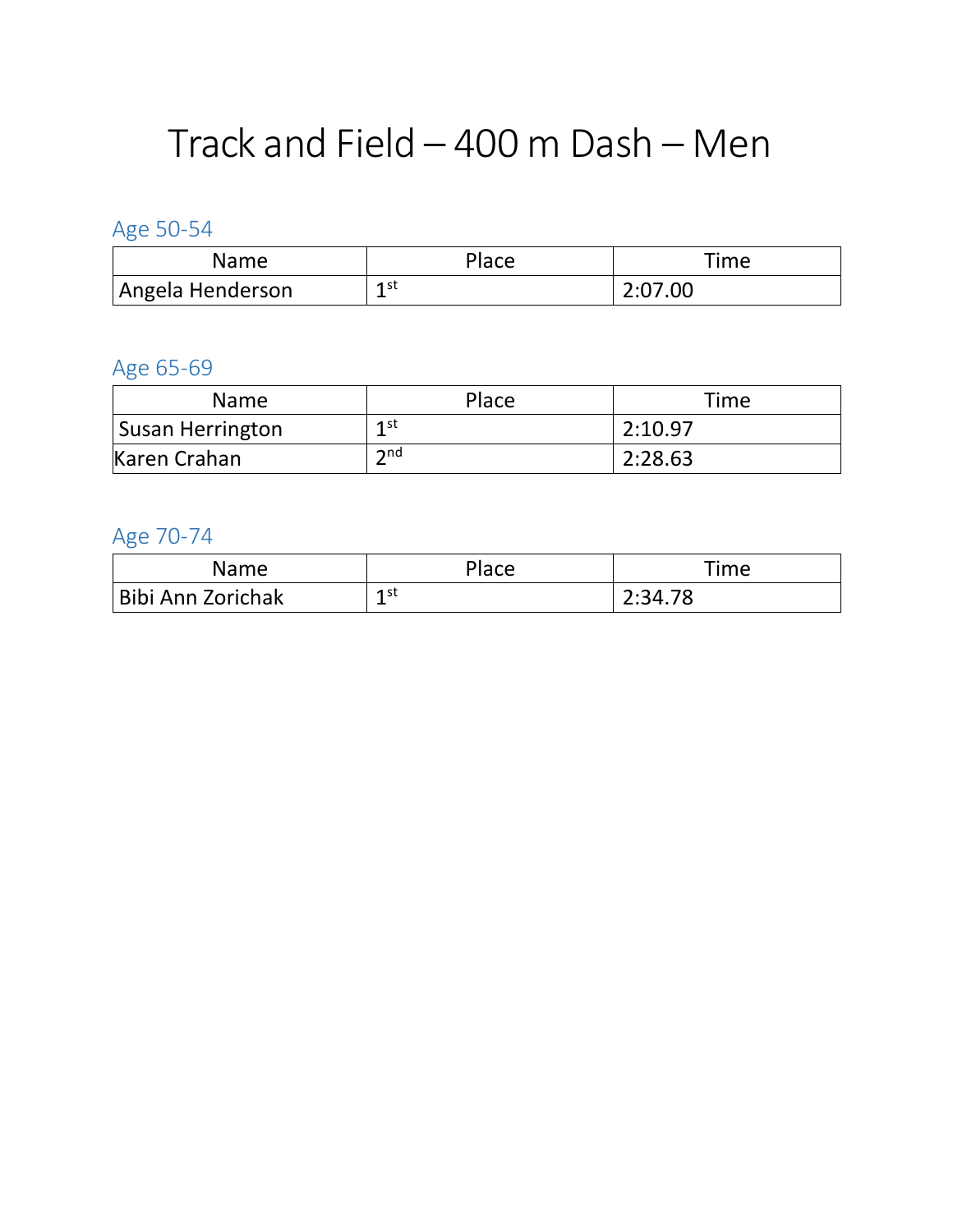## Track and Field – 800 m Dash – Women

Age 50-54

| Name             | Place     | Time    |
|------------------|-----------|---------|
| Angela Henderson | 1 st<br>- | 4:35.03 |

Age 55-59

| <b>Name</b> | Place     | Time |
|-------------|-----------|------|
| Bonnie Dorr | 1 st<br>- |      |

Age 65-69

| Name         | Place | Time                        |
|--------------|-------|-----------------------------|
| Karen Crahan | 1 st  | $5.11$ 12<br><u>J.L.L.J</u> |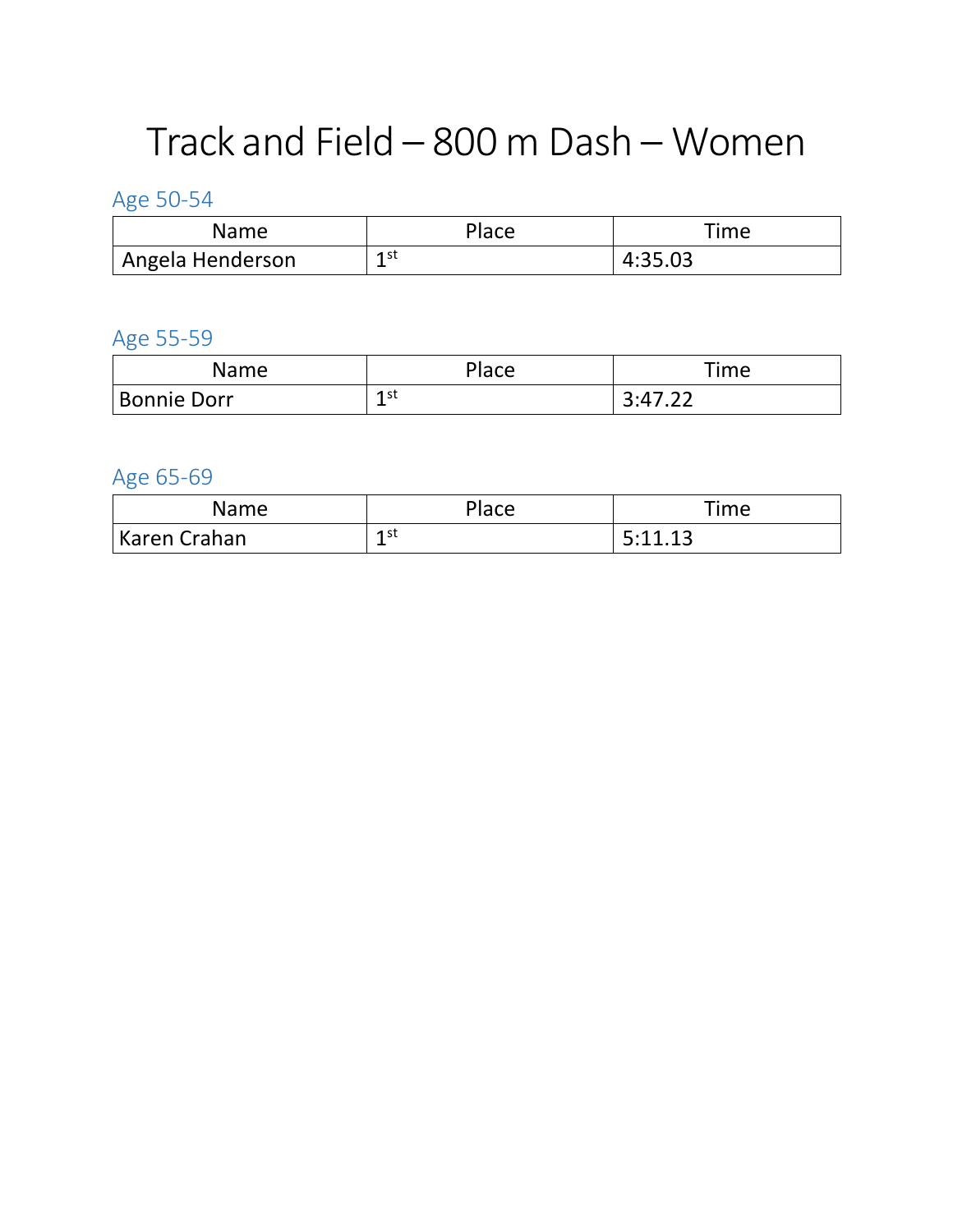# Track and Field – 800 m Dash – Men

## Age 60-64

| <b>Name</b>             | Place             | Time    |
|-------------------------|-------------------|---------|
| <b>Timothy Sullivan</b> | 1 <sub>st</sub>   | 2:34.00 |
| <b>Raymond Cooper</b>   | $\mathbf{\Omega}$ | 3:57.09 |

### Age 65-69

| <b>Name</b>       | Place                | Time    |
|-------------------|----------------------|---------|
| Alan Swigler      | 1st                  | 3:15.53 |
| <b>Chris Cook</b> | $\mathbf{\Omega}$ nd | 4:06.87 |

## Age 75-79

| <b>Name</b>      | Place             | Time    |
|------------------|-------------------|---------|
| Roger Dobson     | 1st               | 3:36.50 |
| Massoud Messkoub | $\mathbf{\Omega}$ | 3:41.62 |

| Name             | Place                                 | Time                                               |
|------------------|---------------------------------------|----------------------------------------------------|
| Johnnie Lucassen | 1 st<br>-<br>$\overline{\phantom{0}}$ | 13 61<br>$\overline{\phantom{a}}$<br>′4<br>7.ZJ.UI |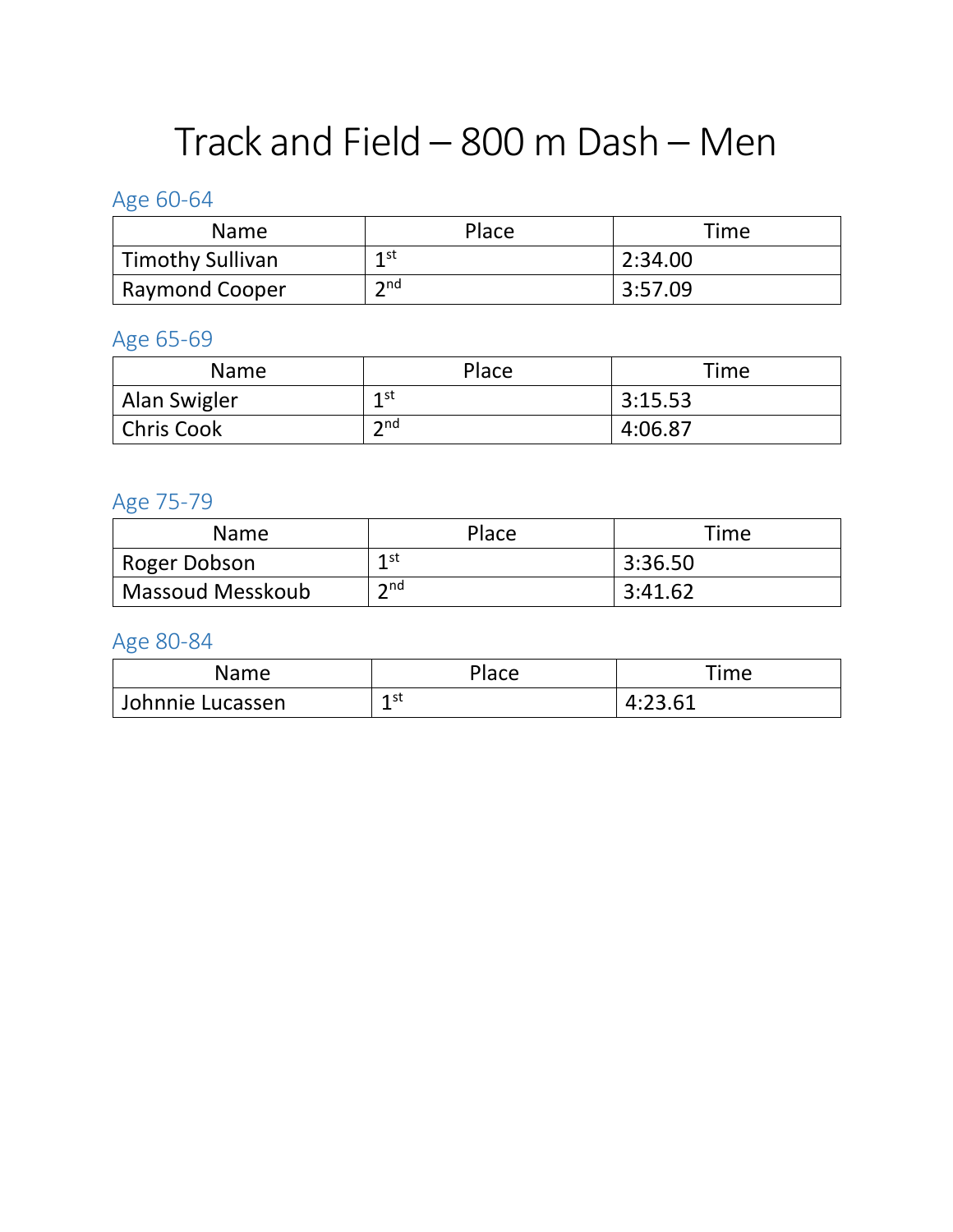# Track and Field – 1500 m Dash – Women

### Age 50-54

| <b>Name</b>                   | Place           | <b>Time</b> |
|-------------------------------|-----------------|-------------|
| Jeanette Swigler              | 1st             | 6:19.73     |
| <sup>1</sup> Angela Henderson | $\mathsf{h}$ nd | 10:13.69    |

### Age 65-69

| Name         | Place     | Time                 |
|--------------|-----------|----------------------|
| Karen Crahan | 1 st<br>- | 11.17.82<br>11.17.02 |

| Name                | Place | Time     |
|---------------------|-------|----------|
| Betty Frydrychowicz | 1 st  | 14:10.62 |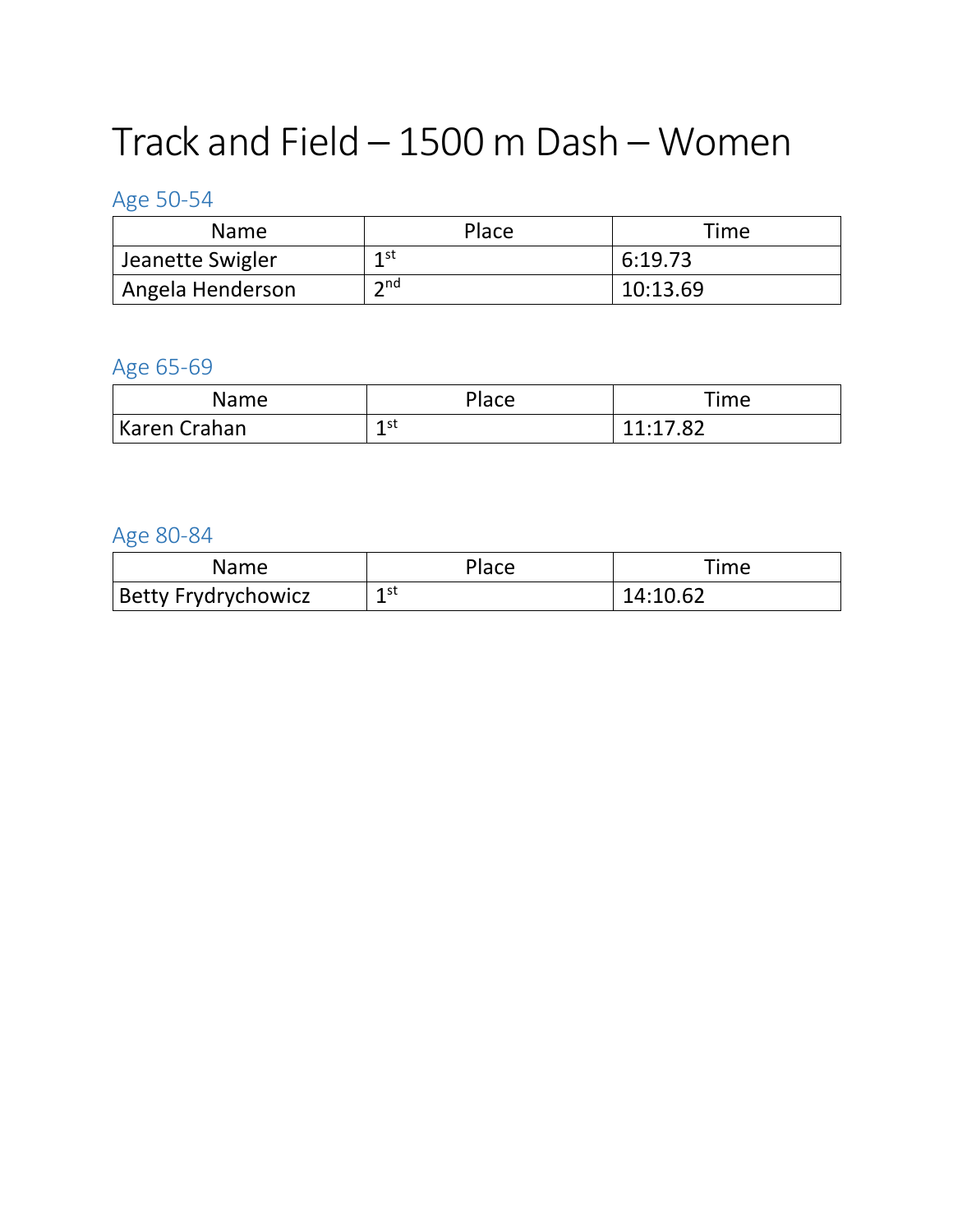# Track and Field – 1500 m Dash – Men

## Age 60-64

| <b>Name</b>             | Place          | Time    |
|-------------------------|----------------|---------|
| <b>Timothy Sullivan</b> | 1st            | 7:03.89 |
| <b>Raymond Cooper</b>   | $\mathsf{and}$ | 7:59.27 |

### Age 65-69

| <b>Name</b>       | Place             | <b>Time</b> |
|-------------------|-------------------|-------------|
| Alan Swigler      | $1$ st            | 6:03.67     |
| <b>Chris Cook</b> | $\mathbf{\Omega}$ | 9:07.36     |

### Age 75-79

| Name             | Place      | Time    |
|------------------|------------|---------|
| Massoud Messkoub | 1 st<br>-- | 7:40.85 |

| Name             | Place | Time    |
|------------------|-------|---------|
| Johnnie Lucassen | 1 st  | 9:10.10 |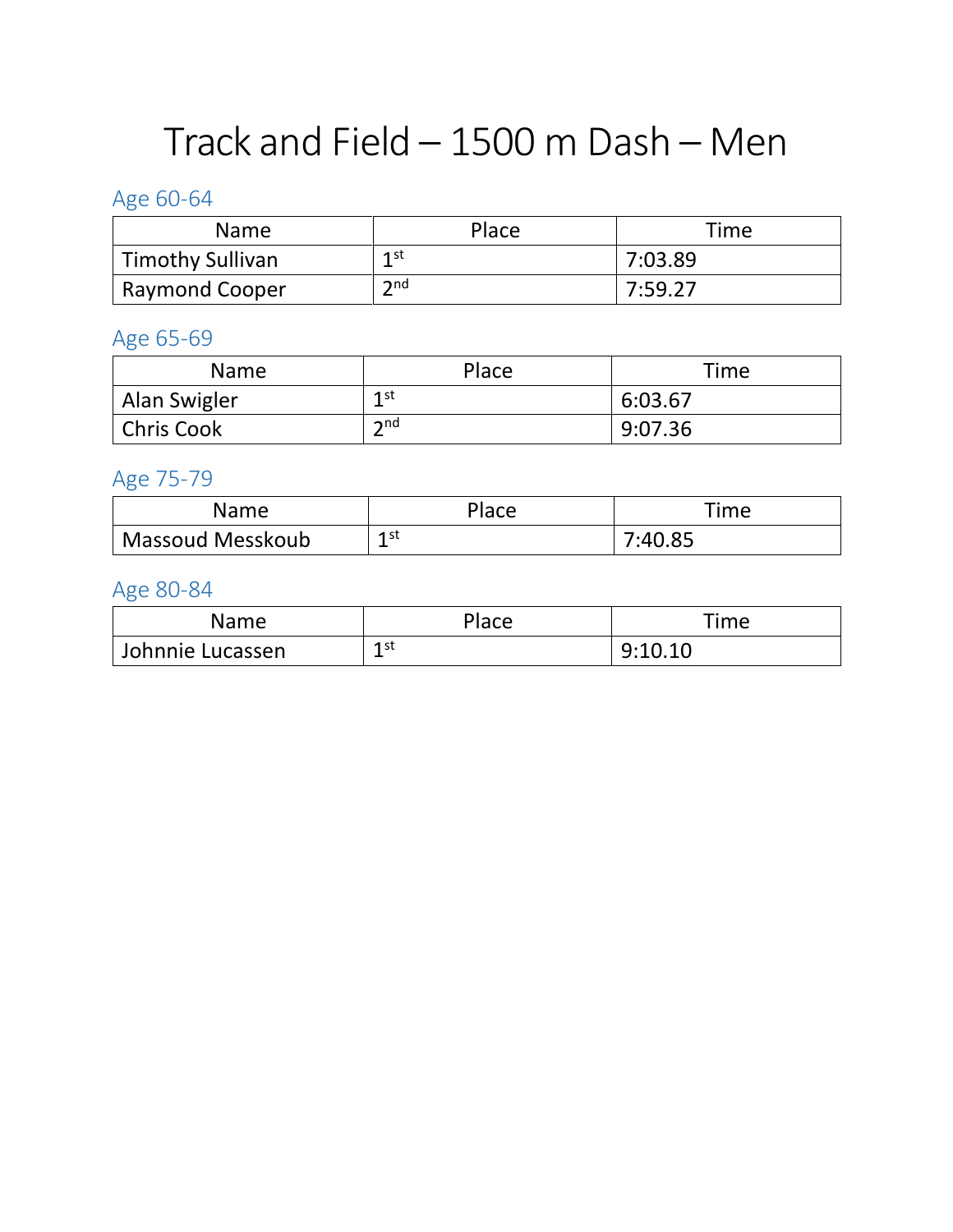# Track and Field – Standing Long Jump– Men

### Age 50-54

| Name              | Place     | <b>Distance</b> |
|-------------------|-----------|-----------------|
| ' George Krishack | 1 st<br>- | 6'10''          |

#### Age 65-69

| <b>Name</b>       | Place           | <b>Distance</b> |
|-------------------|-----------------|-----------------|
| Alan Smith        | 1st             | 6'2''           |
| Roy Reynolds      | 2 <sub>nd</sub> | 5'10''          |
| <b>Chris Cook</b> | 3 <sup>rd</sup> | 5'9''           |
| <b>Boo Smith</b>  |                 | 5'2''           |

### Age 70-74

| <b>Name</b>     | Place     | <b>Distance</b> |
|-----------------|-----------|-----------------|
| Robert Reynolds | 1 st<br>- | - 5'6"          |

| Name             | Place               | <b>Distance</b> |
|------------------|---------------------|-----------------|
| Johnnie Lucassen | $\mathsf{and}$<br>- | エノロリ<br>-<br>້  |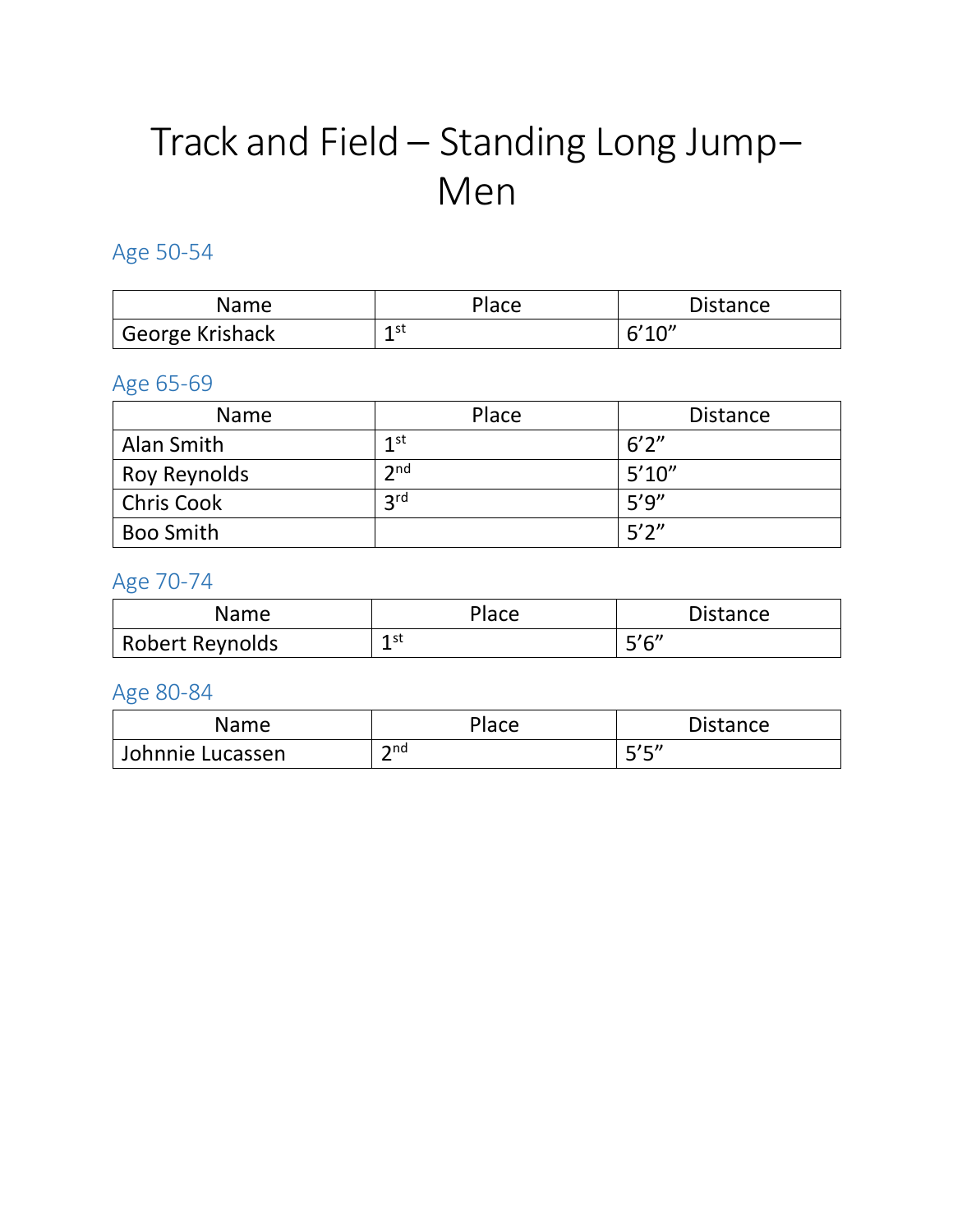# Track and Field – Standing Long Jump– Women

### Age 50-54

| Name             | Place      | <b>Distance</b> |
|------------------|------------|-----------------|
| Angela Henderson | 1 st<br>-- |                 |

### Age 55-59

| <b>Name</b>        | Place                | <b>Distance</b> |
|--------------------|----------------------|-----------------|
| Aileen Danko       | 1st                  | 5'8''           |
| Karen Baxter       | $\mathbf{\Omega}$ nd | 4'9''           |
| <b>Bonnie Dorr</b> | 2 <sub>rd</sub>      | 4'6''           |

#### Age 60-64

| Name                    | Place | <b>Distance</b> |
|-------------------------|-------|-----------------|
| <b>Susan Herrington</b> | 1 st  | 4'6''           |

### Age 65-69

| Name           | Place | <b>Distance</b> |
|----------------|-------|-----------------|
| Marsha Stanton | 1 st  | 4'10''          |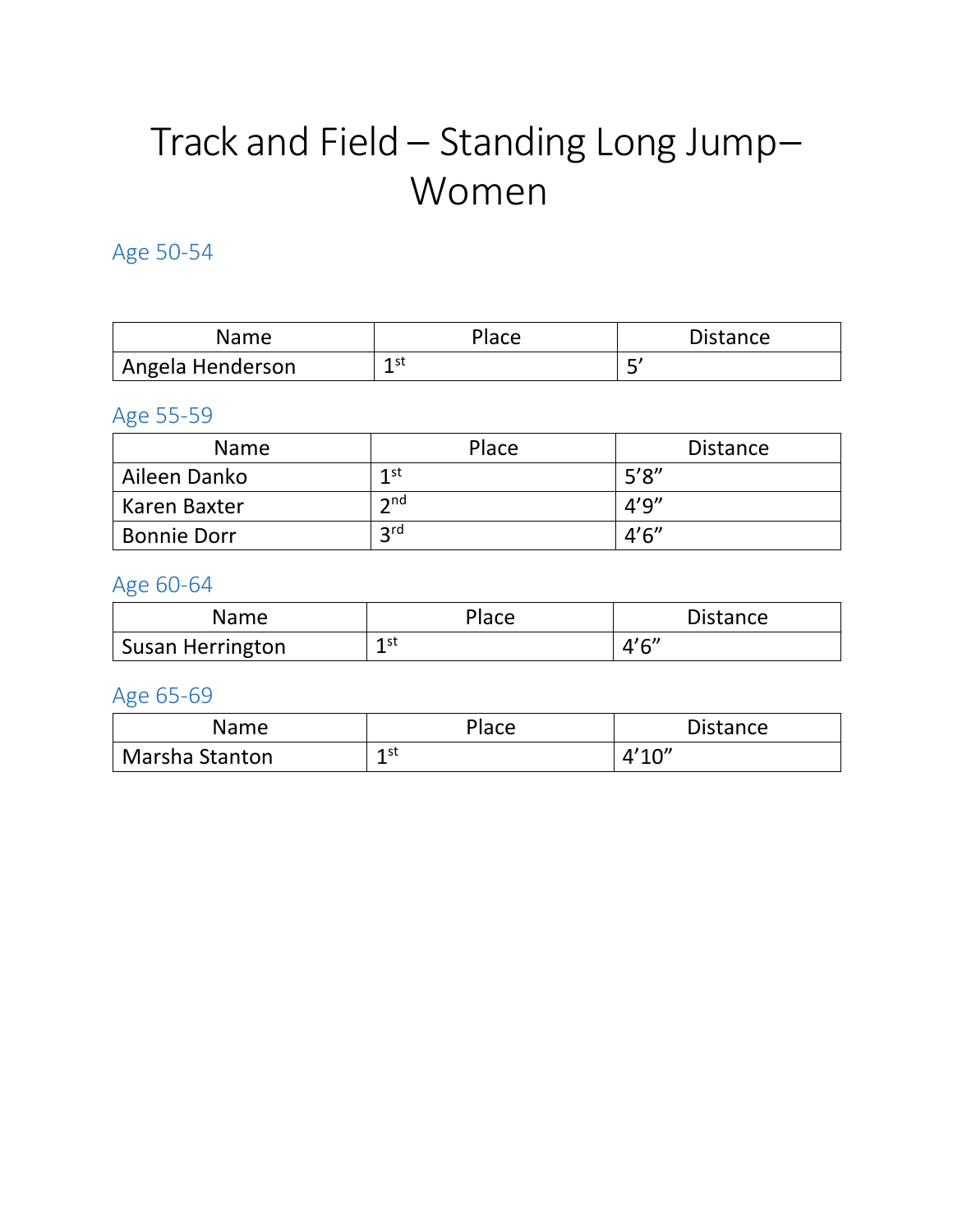## Track and Field – Shot Put –Women

Age 65-69

| Name                  | Place    | <b>Distance</b> |
|-----------------------|----------|-----------------|
| <b>Marsha Stanton</b> | 1st<br>- | 10'2''<br>---   |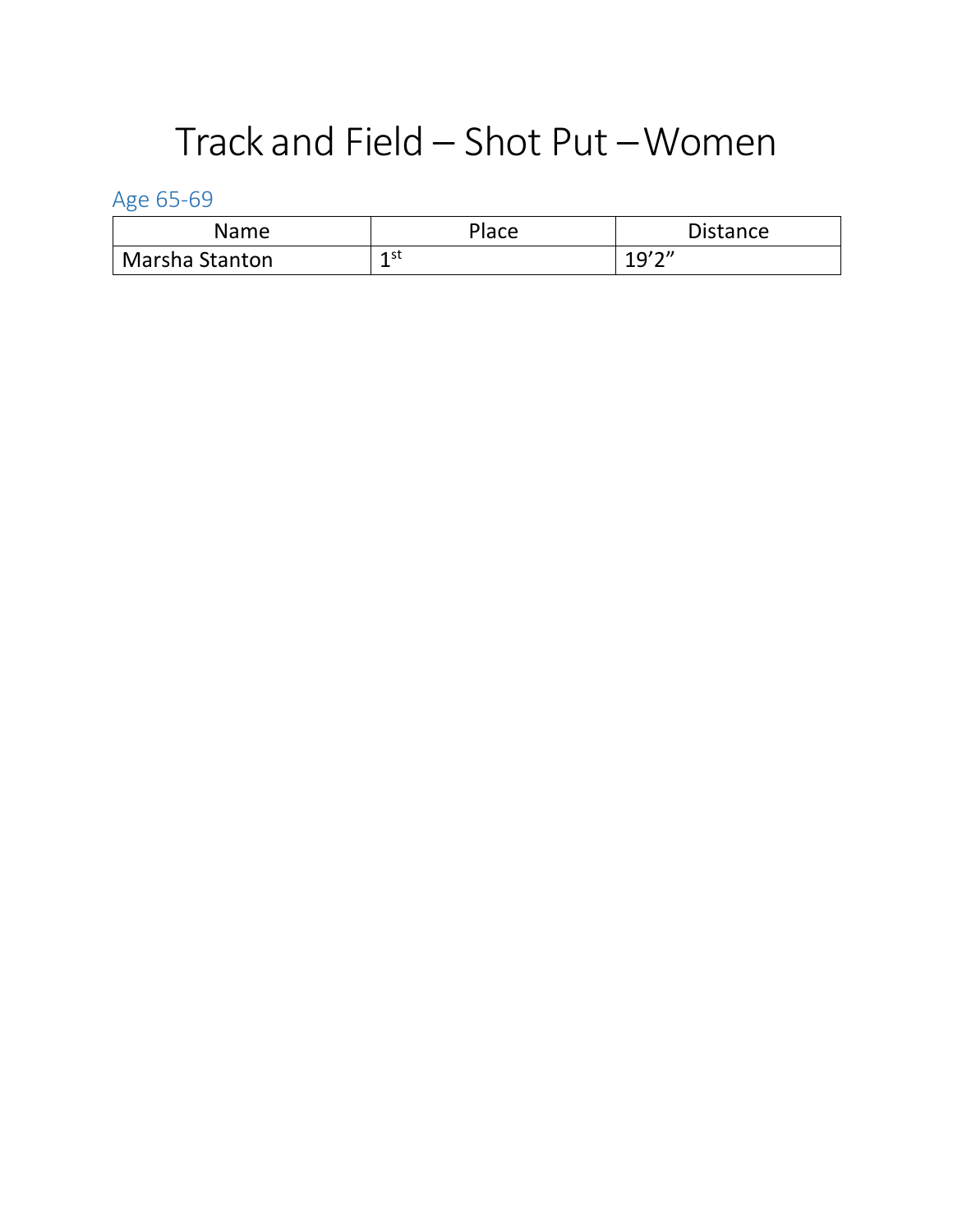## Track and Field – Shot Put –Men

### Age 50-54

| Name                  | Place     | <b>Distance</b> |
|-----------------------|-----------|-----------------|
| <b>George Krishak</b> | 1 st<br>- | 70'3''<br>ر رے  |

### Age 65-69

| Name         | Place     | <b>Distance</b> |
|--------------|-----------|-----------------|
| Roy Reynolds | 1 st<br>- | つつソフッ<br>້      |

#### Age 70-74

| Name            | Place     | <b>Distance</b> |
|-----------------|-----------|-----------------|
| Robert Reynolds | 1 st<br>÷ | $\bigcap$<br>ັ  |

### Age 75-79

| <b>Name</b>   | Place                | <b>Distance</b> |
|---------------|----------------------|-----------------|
| David Brennan | 1 st                 | 33'6''          |
| Lon Vonlintel | $\mathsf{\Sigma}$ nd | 21'10''         |

| Name        | Place | <b>Distance</b> |
|-------------|-------|-----------------|
| Don Braxton | 1 st  | 24/7            |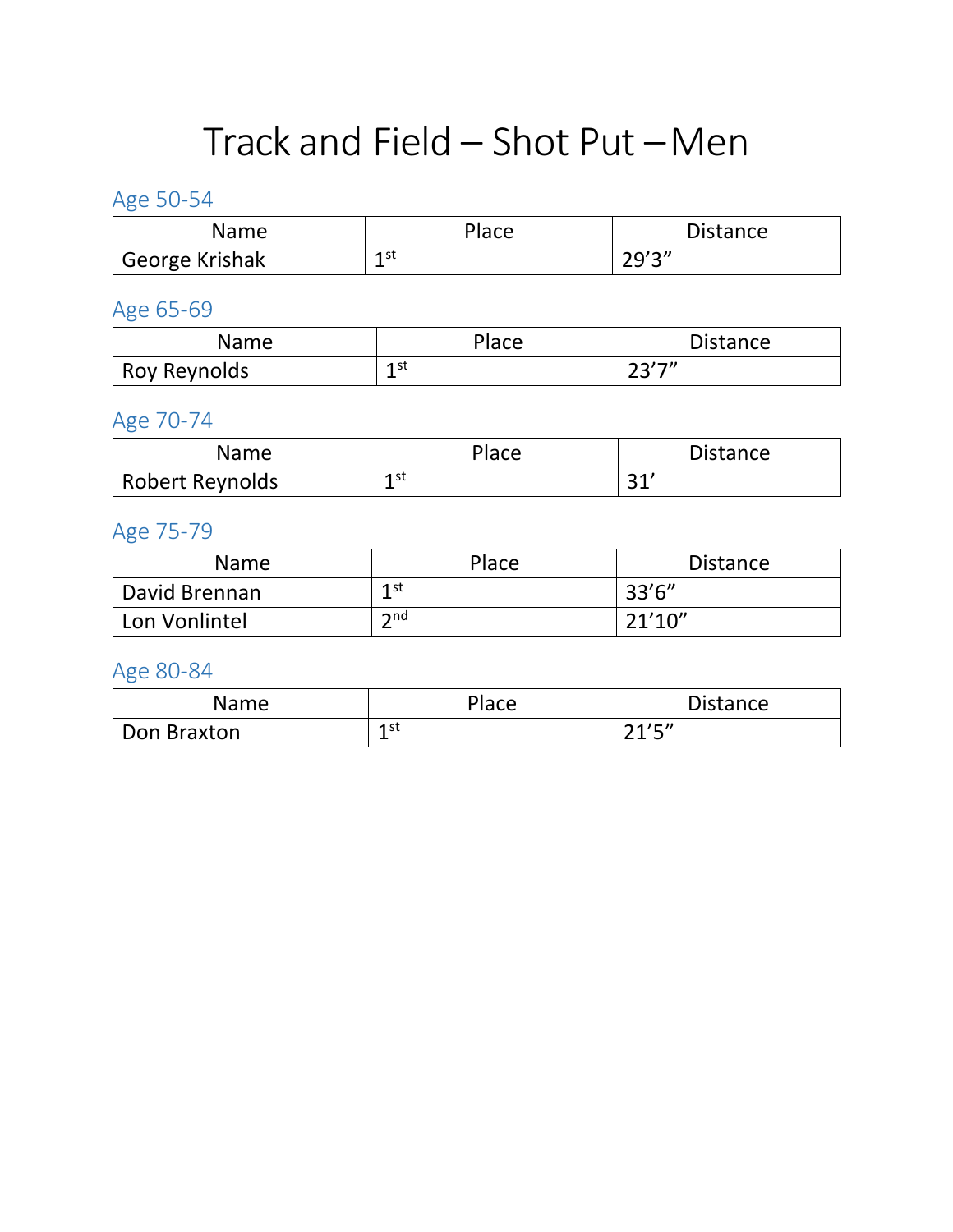## Track and Field – Javelin –Men

## Age 50-54

| Name            | Place     | <b>Distance</b> |
|-----------------|-----------|-----------------|
| George Krishack | 1 st<br>- | ∩∩              |

### Age 65-69

| Name         | Place | <b>Distance</b> |
|--------------|-------|-----------------|
| Roy Reynolds | 1 st  | 47'10''         |

### Age 70-74

| Name            | Place     | <b>Distance</b> |
|-----------------|-----------|-----------------|
| Robert Reynolds | 1 st<br>- | Q2'1''          |

### Age 75-79

| Name          | <b>Place</b> | <b>Distance</b>         |
|---------------|--------------|-------------------------|
| David Brennan | 1 st<br>-    | $72'$ $C''$<br><u>_</u> |

| Name        | Place     | <b>Distance</b> |
|-------------|-----------|-----------------|
| Don Braxton | 1 st<br>- | 34'4''          |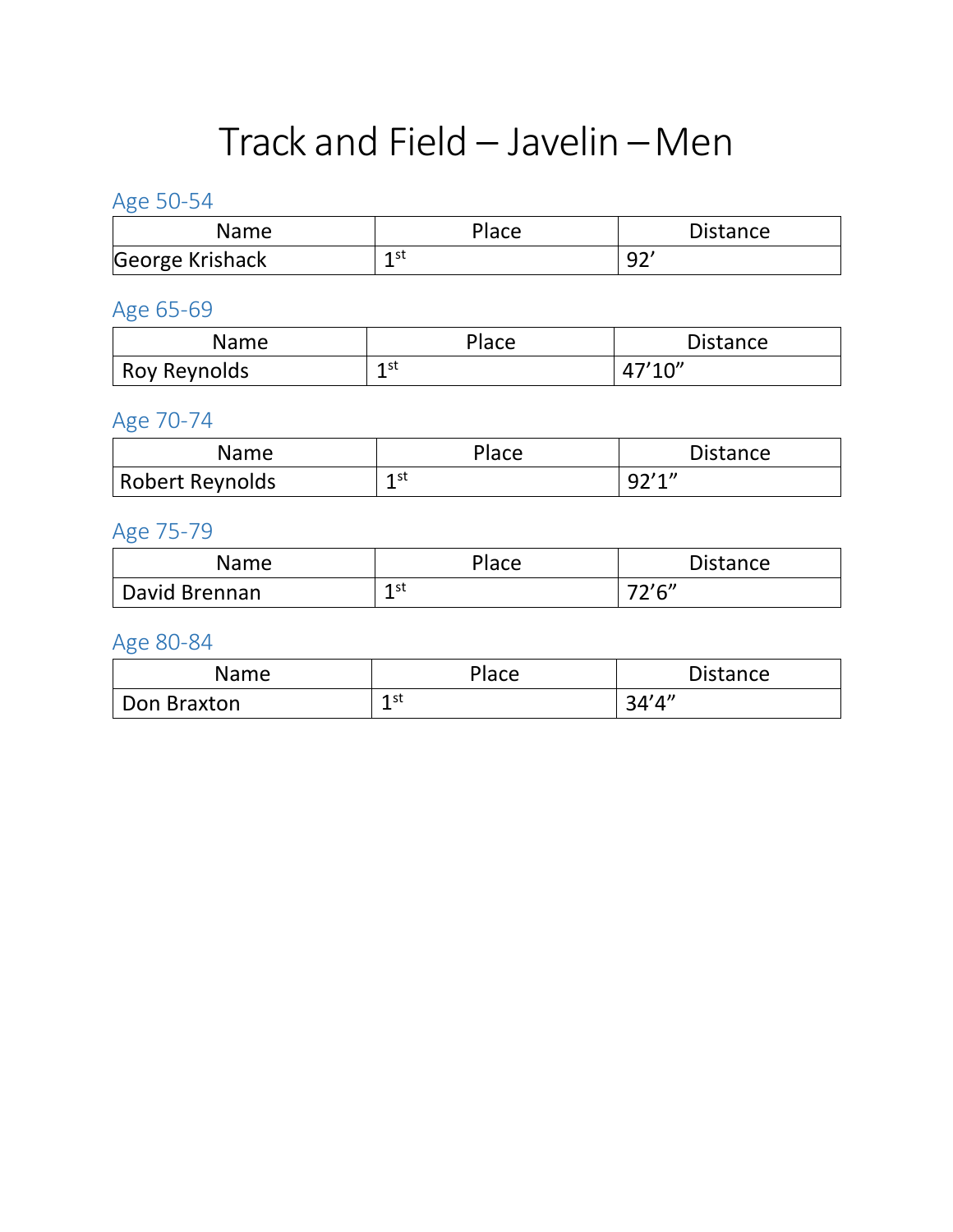## Track and Field – Javelin –Women

## Age 55-59

| Name         | Place      | <b>Distance</b>                           |
|--------------|------------|-------------------------------------------|
| Karen Baxter | 1 st<br>-- | $20'$ <sup><math>\zeta</math></sup><br>JJ |

### Age 60-64

| <b>Name</b>                | Place                | <b>Distance</b> |
|----------------------------|----------------------|-----------------|
| <b>Kimberly Heartstong</b> | $1$ st<br>-          | 32'10''         |
| <b>Susan Herrington</b>    | $\mathsf{\Sigma}$ nd | 32'             |

### Age 65-69

| Name                  | Place | <b>Distance</b> |
|-----------------------|-------|-----------------|
| <b>Marsha Stanton</b> | 1 st  | つつ/つ〃           |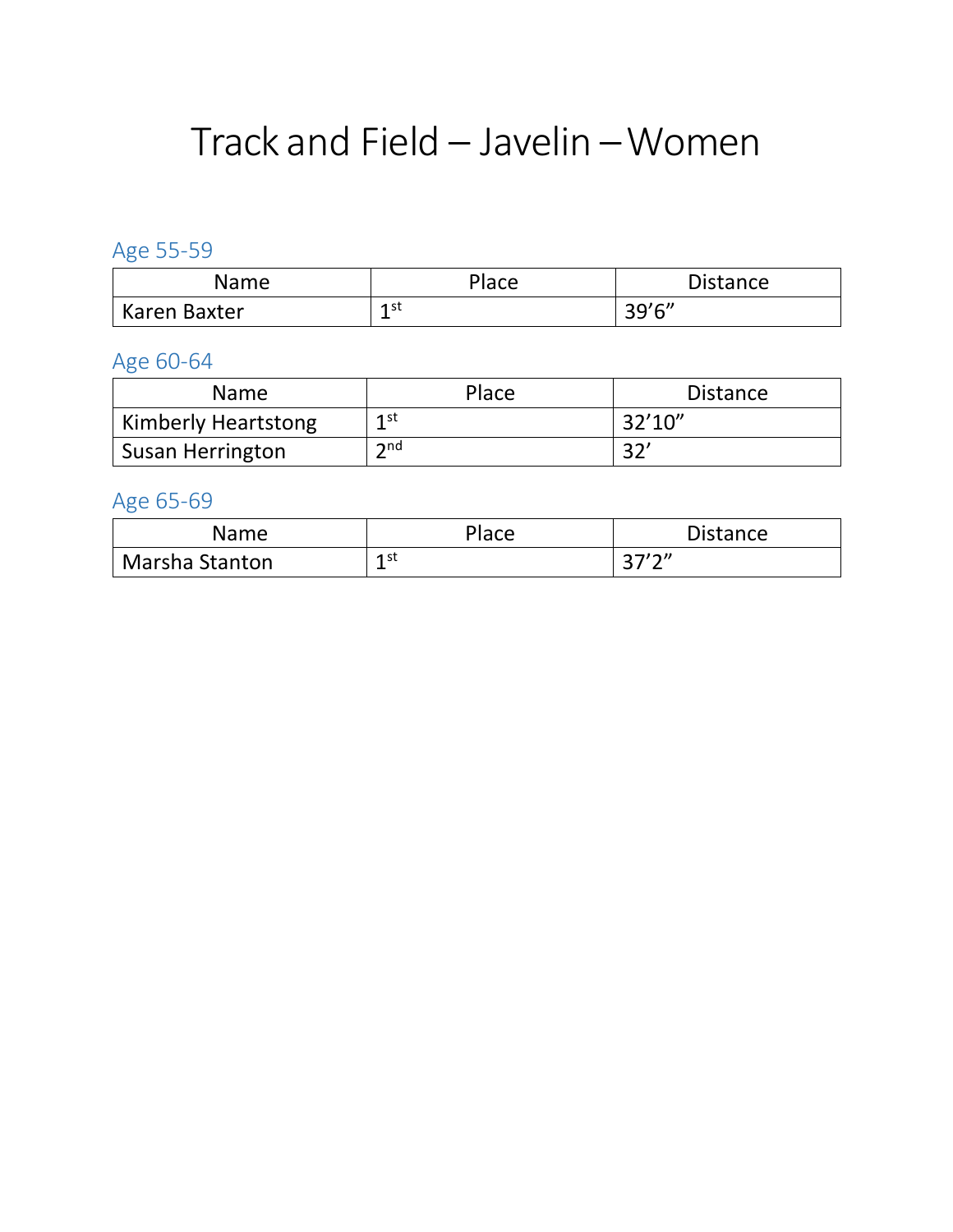## Track and Field – Discus –Women

## Age 65-69

| Name           | Place     | <b>Distance</b> |
|----------------|-----------|-----------------|
| Marsha Stanton | 1 st<br>- | 40'11''         |

| <b>Name</b>                | Place     | Distance |
|----------------------------|-----------|----------|
| <b>Betty Frydrychowicz</b> | 1 st<br>- | 27'11''  |